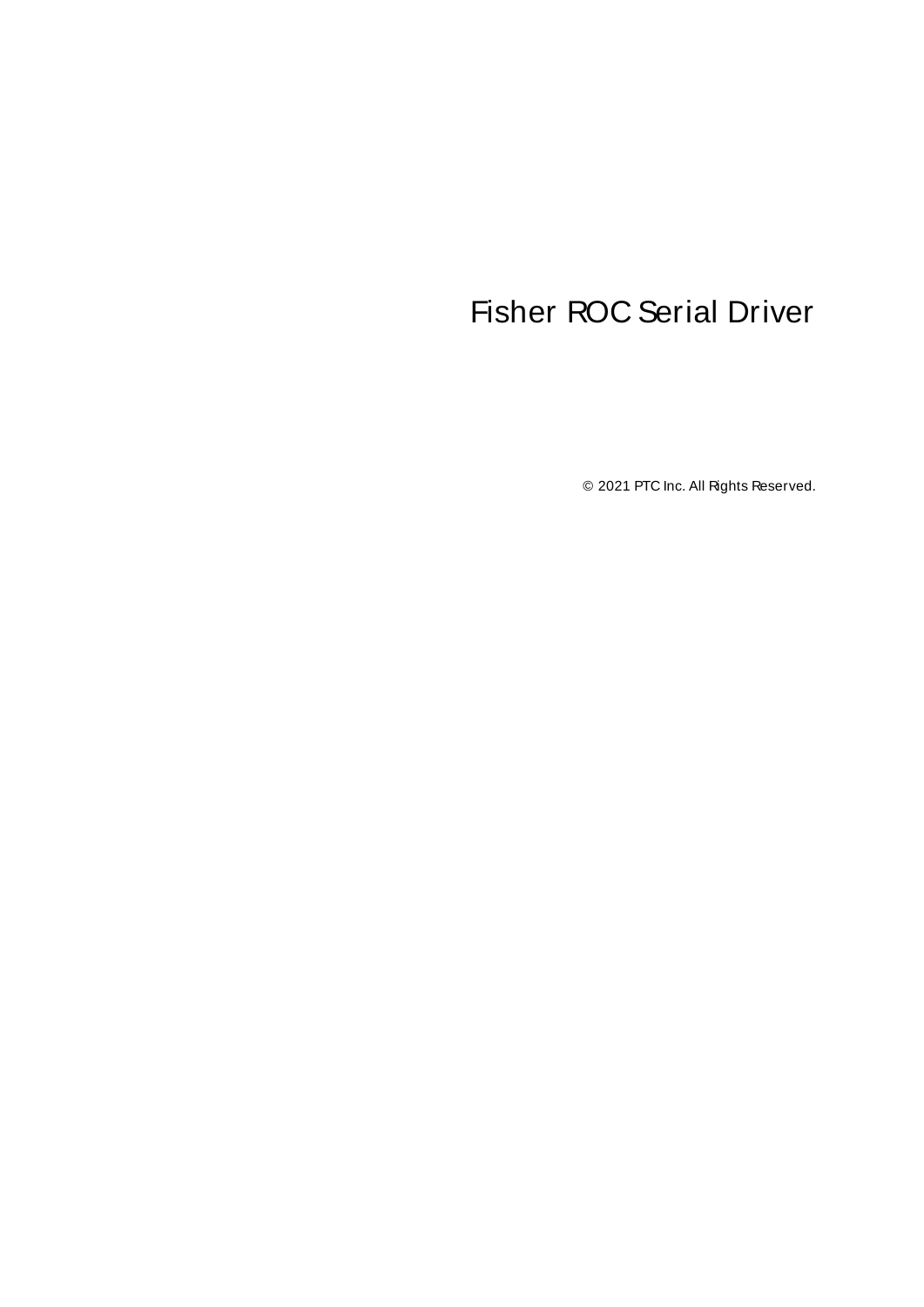# <span id="page-1-0"></span>Table of Contents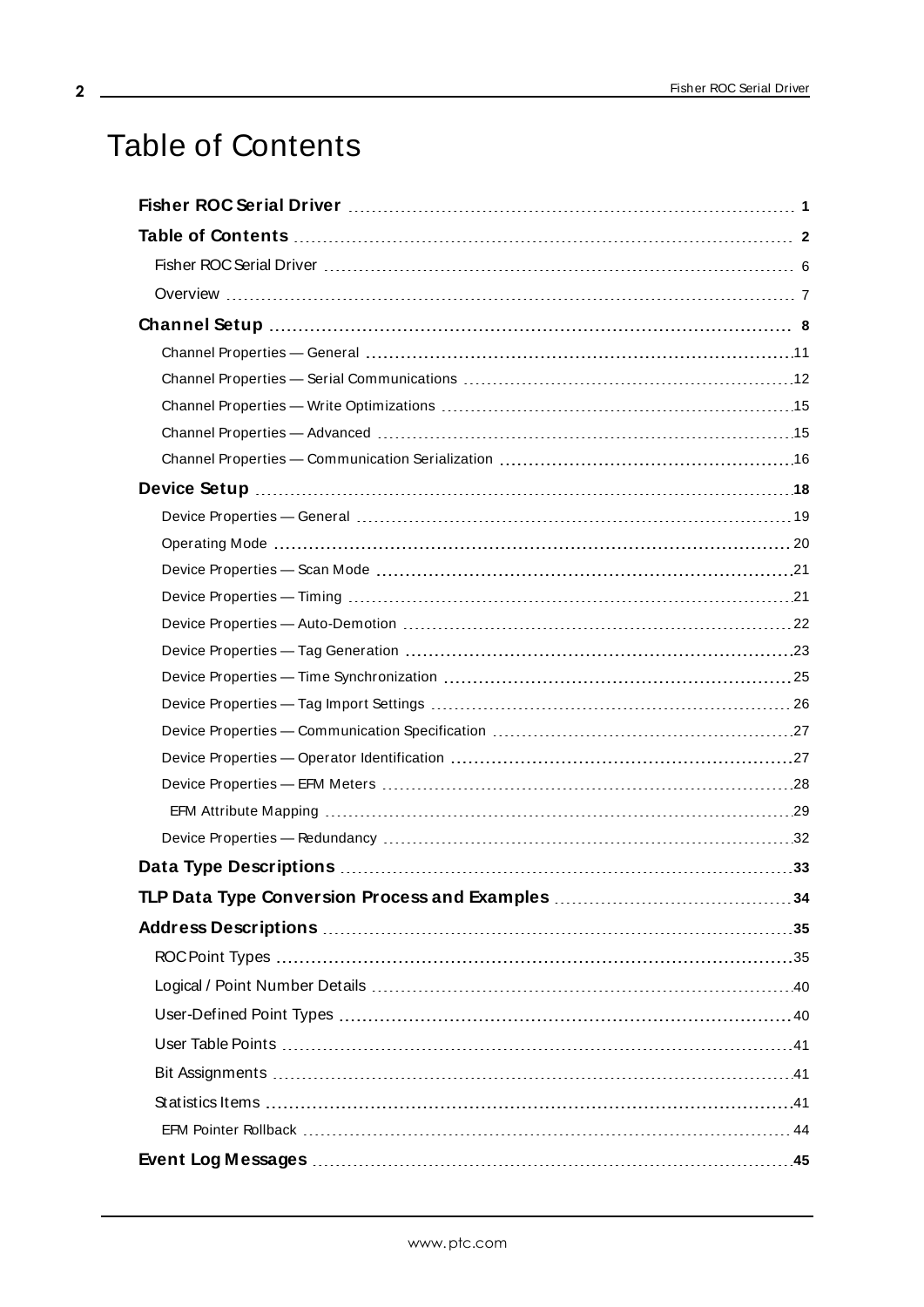| Error importing CSV tag record <record number="">: Address <address> is out of range for the spe-</address></record>                                                                                                                                    |
|---------------------------------------------------------------------------------------------------------------------------------------------------------------------------------------------------------------------------------------------------------|
| Unable to generate a tag database for device <device>. Reason: <error reason="">.  46</error></device>                                                                                                                                                  |
| Unable to generate a tag database for device <device>. Reason: auto tag generation failed.</device>                                                                                                                                                     |
| Unable to generate a tag database for device < device>. Reason: Error while reading from import                                                                                                                                                         |
| Unable to generate a tag database for device < device>. Reason: Error while reading from ROC sys-                                                                                                                                                       |
| Unable to generate a tag database for device <device>. Reason: Failed to open record set. 48</device>                                                                                                                                                   |
| Unable to generate a tag database for device <device>. Reason: Import file <file name=""> not found.48</file></device>                                                                                                                                  |
| Unable to generate a tag database for device <device>. Reason: Input file is corrupt. 48</device>                                                                                                                                                       |
| Unable to generate a tag database for device <device>. Reason: Input file not found. 49</device>                                                                                                                                                        |
| Unable to generate a tag database for device < device>. Reason: Low memory resources. 49                                                                                                                                                                |
| Unable to generate a tag database for device < device>. Reason: ROC system file < file name> not                                                                                                                                                        |
| Unable to generate a tag database for device < device>. Reason: System DB file < file name> not                                                                                                                                                         |
|                                                                                                                                                                                                                                                         |
|                                                                                                                                                                                                                                                         |
|                                                                                                                                                                                                                                                         |
| Block read for point type <point type="">, logical address <logical address="">, parameter range <start<br>parameter - end parameter&gt; of device <device name=""> failed. <error reason="">. <br/>50</error></device></start<br></logical></point>    |
| Device <device> responded with error. (Tag <tag address="">) - Details: <error code="">.  51</error></tag></device>                                                                                                                                     |
| EFM hourly history upload failed for device <device>. Device responded with error code 14. 51</device>                                                                                                                                                  |
| Failed to obtain data block for point type = <point type="">, logical address = <address>, starting<br/>parameter = <starting parameter="">, ending parameter <ending parameter=""> for device <device>.</device></ending></starting></address></point> |
| Failed to write data for point type = <point type="">, logical address = <address>, parameter = <para-< td=""></para-<></address></point>                                                                                                               |
|                                                                                                                                                                                                                                                         |
|                                                                                                                                                                                                                                                         |
| Read for point type <point type="">, logical address <logical address="">, parameter number <para-< td=""></para-<></logical></point>                                                                                                                   |
|                                                                                                                                                                                                                                                         |
|                                                                                                                                                                                                                                                         |
| Serialization of EFM data to temporary file <file name=""> failed. Reason: <file error="" i="" o="">. 54</file></file>                                                                                                                                  |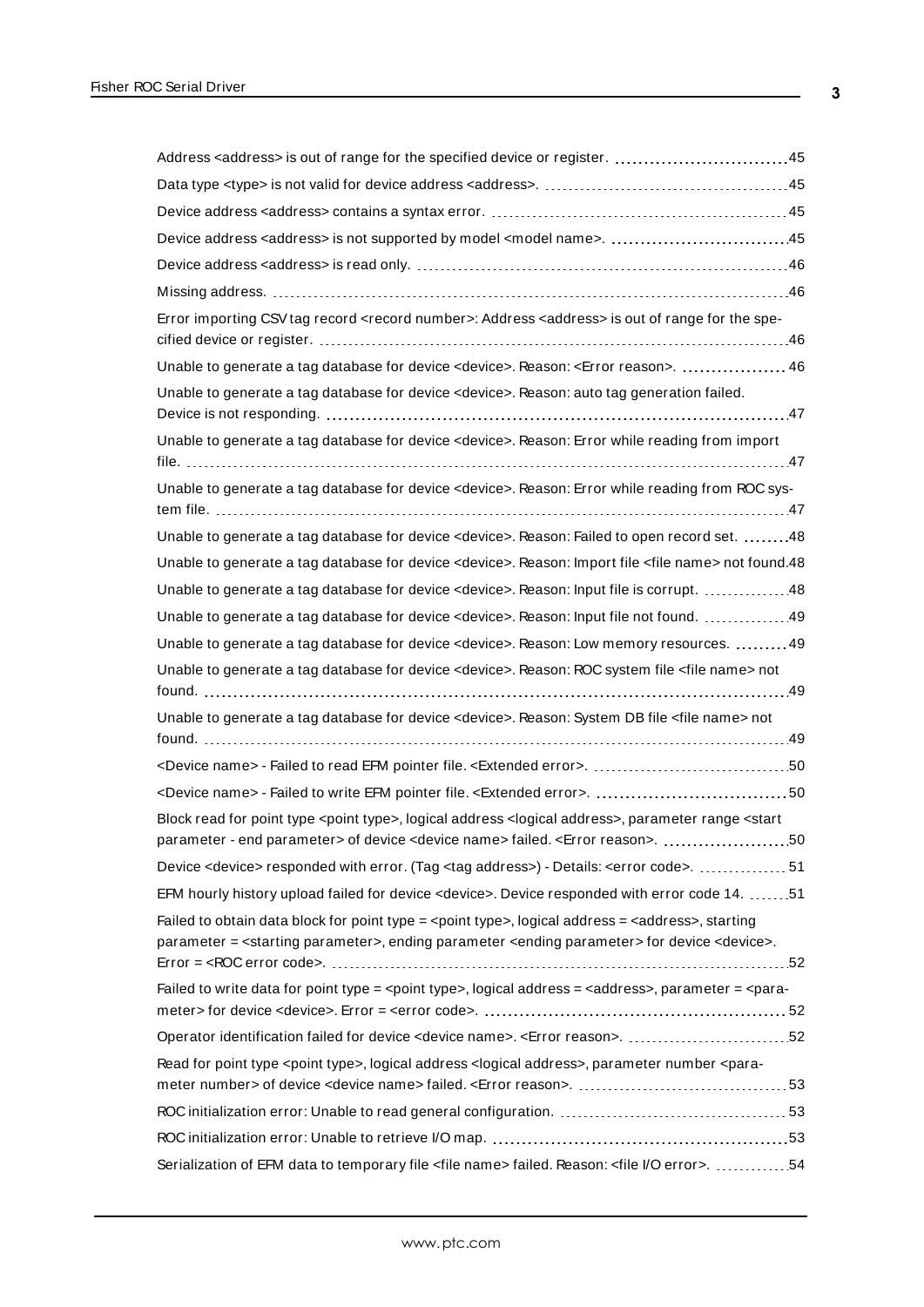| The rollback value has been adjusted to match the archive size because it exceeded the size of                                                                                                                                                     |
|----------------------------------------------------------------------------------------------------------------------------------------------------------------------------------------------------------------------------------------------------|
|                                                                                                                                                                                                                                                    |
|                                                                                                                                                                                                                                                    |
| Time synchronization with device <device name=""> failed. <error reason="">. 55</error></device>                                                                                                                                                   |
| Write for the following tags of device <device name=""> failed: <tag list="">. <error reason="">.  55</error></tag></device>                                                                                                                       |
| 06. .< Write request rejected on read-only item reference <channel name=""> <device name=""> <address></address></device></channel>                                                                                                                |
|                                                                                                                                                                                                                                                    |
|                                                                                                                                                                                                                                                    |
|                                                                                                                                                                                                                                                    |
|                                                                                                                                                                                                                                                    |
|                                                                                                                                                                                                                                                    |
|                                                                                                                                                                                                                                                    |
|                                                                                                                                                                                                                                                    |
|                                                                                                                                                                                                                                                    |
|                                                                                                                                                                                                                                                    |
| Block read for user table <table number="">, location range <start location=""> - <end location=""> of</end></start></table>                                                                                                                       |
| Block read for user table <table number="">, location range <start location=""> - <end location=""> of</end></start></table>                                                                                                                       |
| Block read for user table <table number="">, location range <start location=""> - <end location=""> of<br/>device <device name=""> failed. Locations are not configured in the user table. 59</device></end></start></table>                       |
| Error parsing user table configuration on device <device name="">. User table <table number=""> con-<br/>tains an invalid user-defined point type, location, or parameter in table location <location< td=""></location<></table></device>         |
| Error parsing user table configuration on device <device name="">. User table <table number=""> con-<br/>tains an invalid point type, location, or parameter in table location <location address="">. 59</location></table></device>               |
| Read for user table <table number="">, location <location address=""> of device <device name=""> failed.</device></location></table>                                                                                                               |
| Read for user table <table number="">, location <location address=""> of device <device name=""> failed.</device></location></table>                                                                                                               |
| Read for user table <table number="">, location <location address=""> of device <device name=""> failed.</device></location></table>                                                                                                               |
| User table configuration upload on device <device name=""> failed. Device not responding. 60</device>                                                                                                                                              |
| User table configuration upload on device <device name=""> failed. Device responded with error</device>                                                                                                                                            |
| User table configuration upload on device <device name="">failed. Framing error.  61</device>                                                                                                                                                      |
| User table configuration upload on device <device name=""> failed. Internal error.  61</device>                                                                                                                                                    |
| Block read for point type <point type="">, logical address <logical address="">, parameter range <start<br>parameter - end parameter&gt; of device <device name=""> failed. Parameters are not in the loaded</device></start<br></logical></point> |
| Read for point type <point type="">, logical address <logical address="">, parameter number <para-<br>meter&gt; of device <device name=""> failed. Parameter is not in the loaded UDP configuration. 62</device></para-<br></logical></point>      |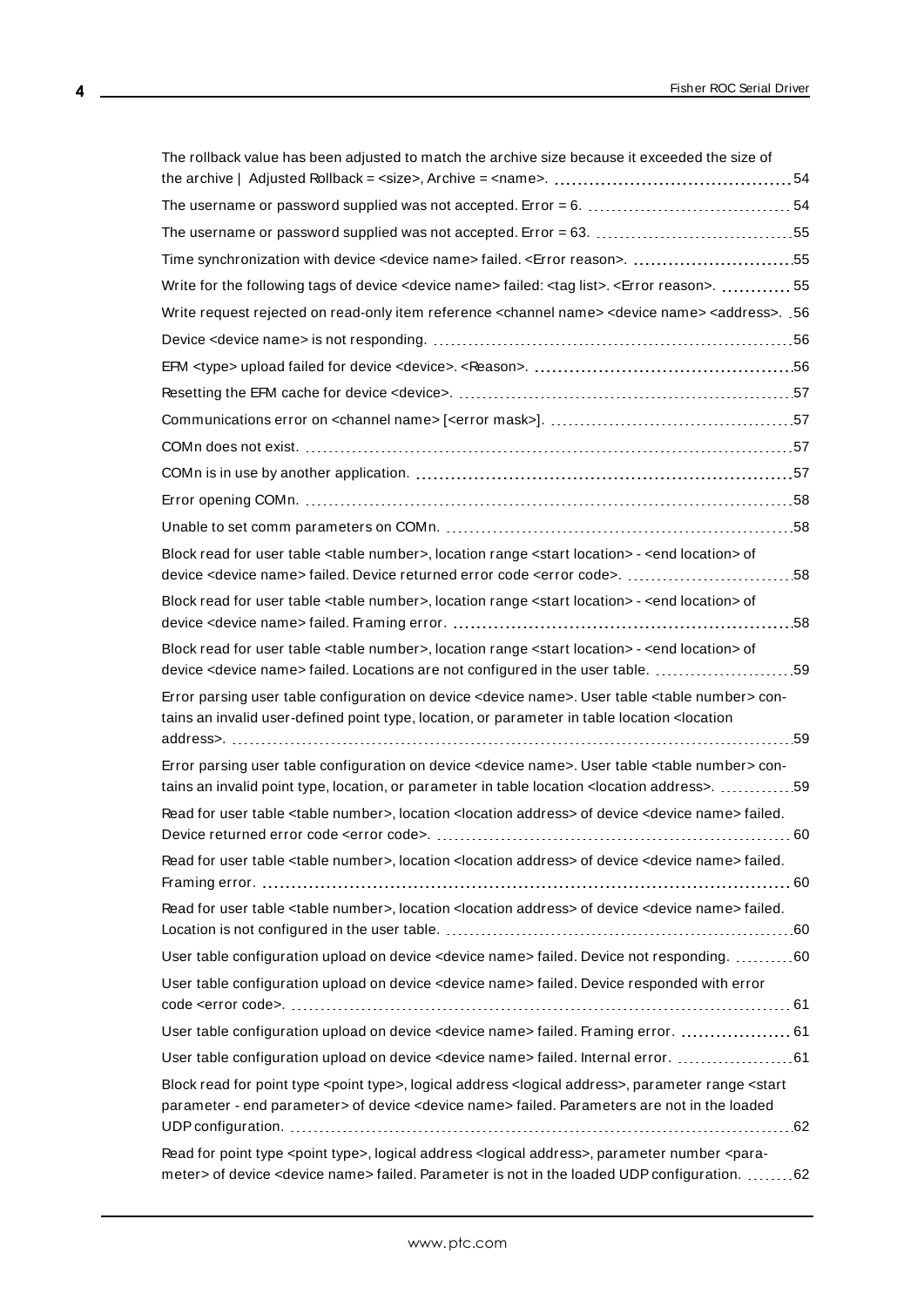| Unable to load user-defined point configuration for point type <point type="">, logical address<br/><logical address="">, parameter number <parameter> of device <device name="">. The number of</device></parameter></logical></point>                   |  |
|-----------------------------------------------------------------------------------------------------------------------------------------------------------------------------------------------------------------------------------------------------------|--|
|                                                                                                                                                                                                                                                           |  |
| Unable to parse the user-defined point configuration information for point type <point type=""> on</point>                                                                                                                                                |  |
| User-defined point configuration upload for point type <point type="">, logical address <logical<br>address&gt;, parameter number <parameter> of device <device name=""> failed. <error reason="">.  63</error></device></parameter></logical<br></point> |  |
|                                                                                                                                                                                                                                                           |  |
|                                                                                                                                                                                                                                                           |  |
|                                                                                                                                                                                                                                                           |  |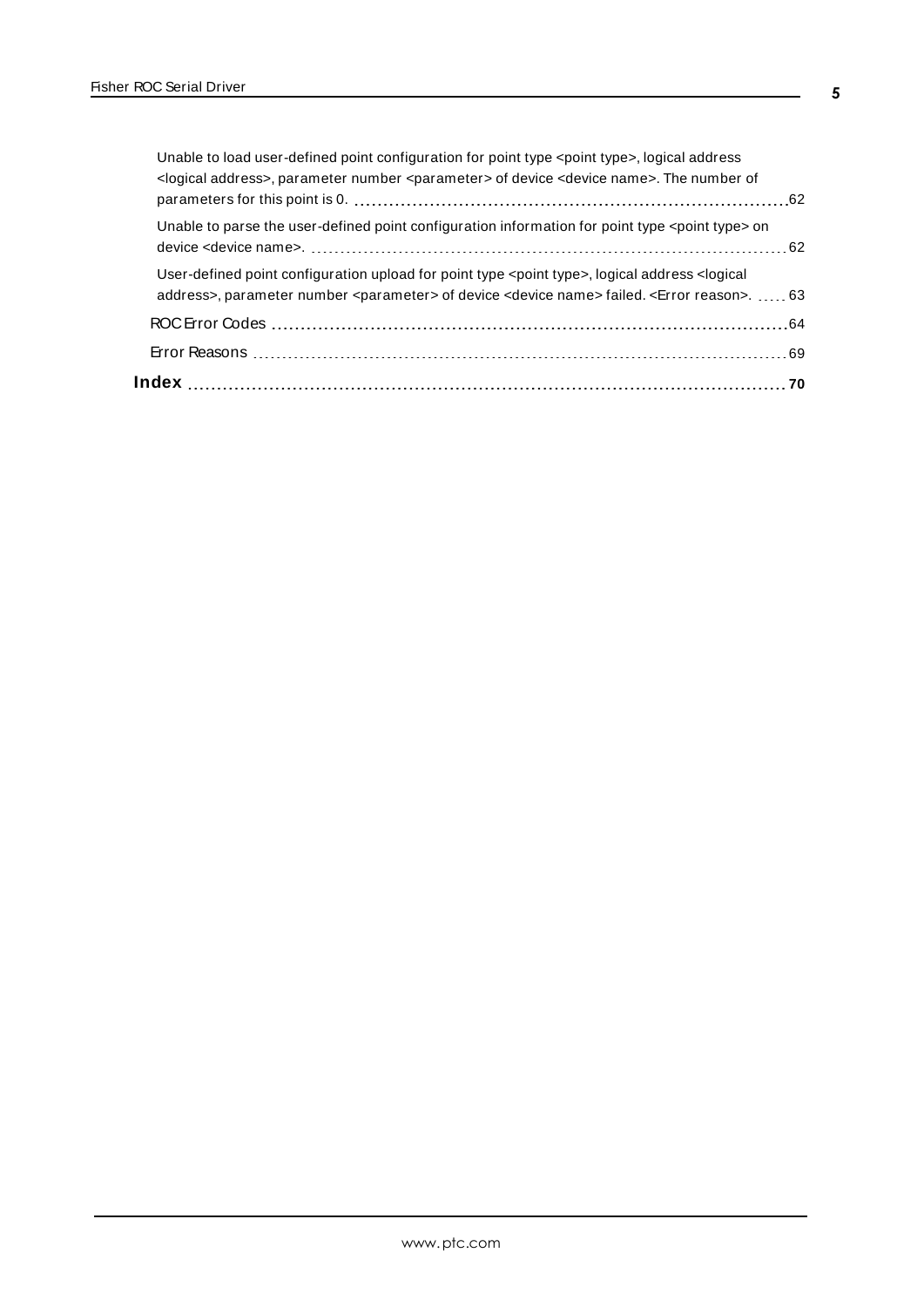# <span id="page-5-0"></span>**Fisher ROC Serial Driver**

Help version 1.096

#### **CONTENTS**

**[Overview](#page-6-0)** What is the Fisher ROC Serial Driver?

**[Channel](#page-7-0) Setup** How do I configure channels for use with this driver?

**[Device](#page-17-0) Setup** How do I configure a device for use with this driver?

**Data Types [Description](#page-32-0)** What data types does this driver support?

**Tag [Generation](#page-22-0)** How can tags be automatically created for this driver?

**Address [Descriptions](#page-34-0)** How do I address a data location on a Fisher ROC Serial device?

# **Event Log [M essages](#page-44-0)**

What error messages does the Fisher ROC Serial Driver produce?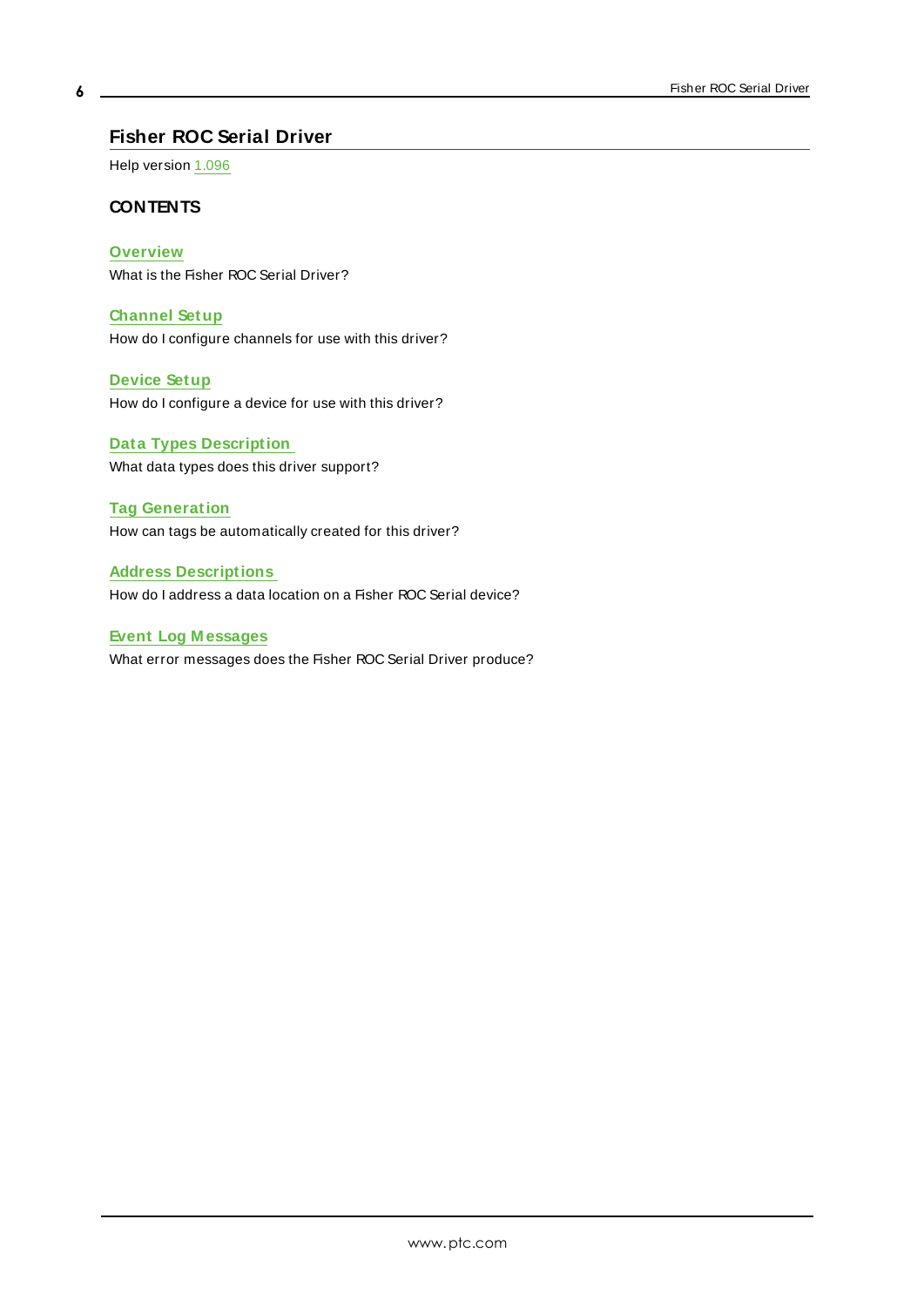#### <span id="page-6-0"></span>**Overview**

The Fisher ROC Serial Driver provides a reliable way to connect Fisher ROC Serial controllers to OPC client applications; including HMI, SCADA, Historian, MES, ERP, and countless custom applications.

For more information on available Opcodes, Point Types, Parameters, and Opcode 255 Error Codes, refer to the ROCProtocol User Manual.

**Important:** EFM functionality is not available in all server versions. To determine whether support is available, refer to the "Server Summary Information" topic located in the server help file.

#### **Supported Devices**

FloBoss 100 Series FloBoss 407 FloBoss 500 Series ROC 300 Series-ROCPAC ROC 300 Series-FlashPAC RegFlo

#### **Supported Protocol**

Remote Operation Controllers (ROC)

#### **Ethernet Encapsulation**

This driver supports Ethernet Encapsulation, which allows communications with serial devices attached to an Ethernet network using a Serial-to-Ethernet server. It may be enabled through the Communications tab in Channel Properties. For more information, refer to "Channel Properties — Ethernet Encapsulation" in the server's help documentation.

**Important:** Some FloBoss 100 Series devices (such as FloBoss 107) fail to respond to TCP requests that use Explicit Congestion Notification (ECN). To communicate with these devices, the global TCP/IPECN parameter must be disabled.

**Note:** This driver does not support Report by Exception.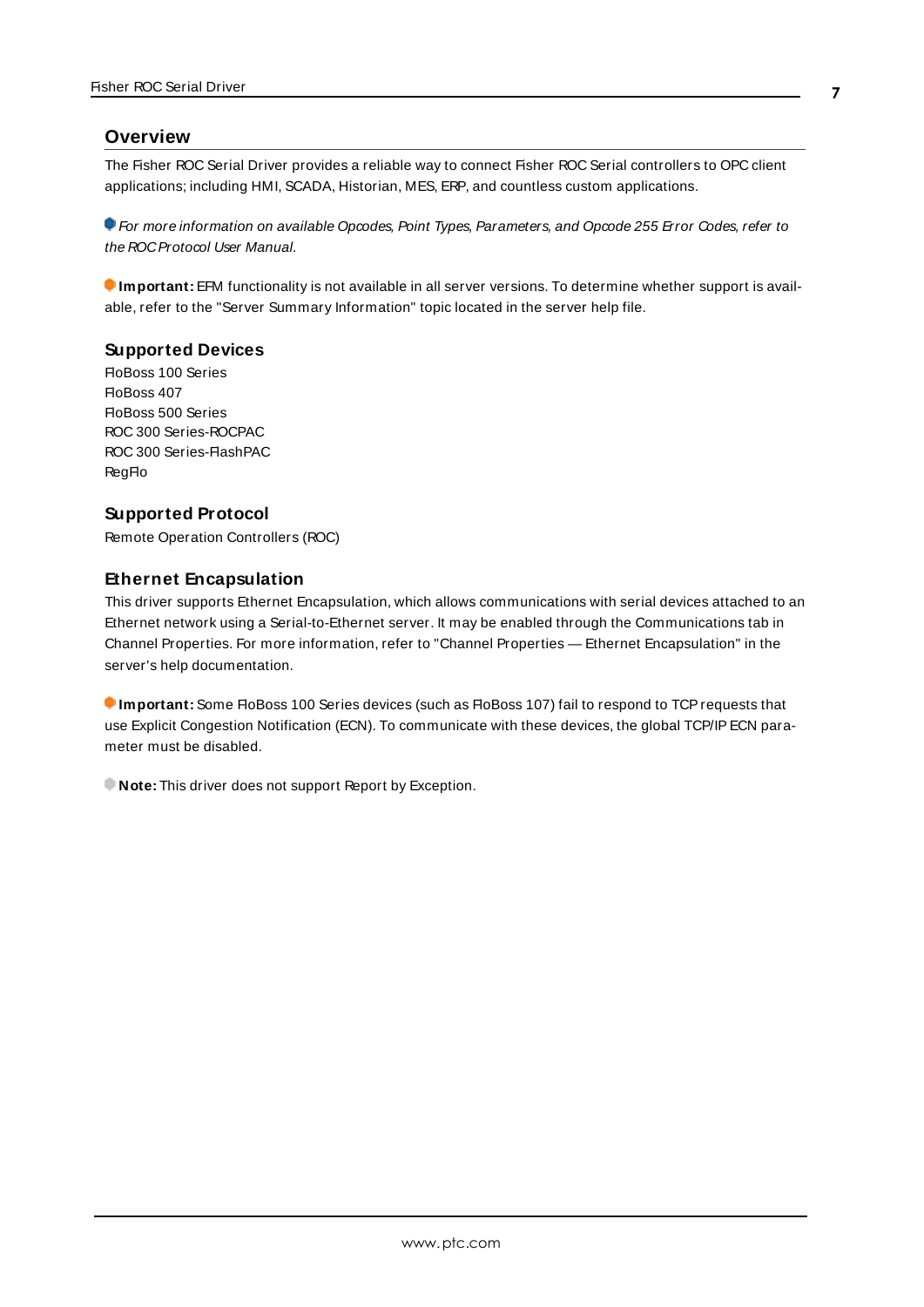# <span id="page-7-0"></span>**Channel Setup**

#### **Communication Serialization**

The Fisher ROC Serial Driver supports Communication Serialization, which specifies whether data transmissions should be limited to one channel at a time. The maximum number of supported channels is 1024. For more information, refer to Channel Properties — Advanced.

To create a new channel:

1. In the Project View, right-click and choose **New Channel**.



2. From the Device Driver drop-down, select Fisher ROC Serial Driver.

| Add Channel Wizard                                              | $\mathbf{x}$<br>$\blacksquare$<br>⊐ |
|-----------------------------------------------------------------|-------------------------------------|
| Select the type of channel to be created:<br>Fisher ROC Ethemet |                                     |
|                                                                 | Cancel<br>Next                      |

- 3. Click **Next**.
- 4. Accept the default channel name or enter a name for the new channel.
- 5. Click **Next**.
- 6. Configure the channel.

**Virtual Network** - Select the network name or the default (None) **Transactions per cycle** - Enter the target number or accept 1 (default).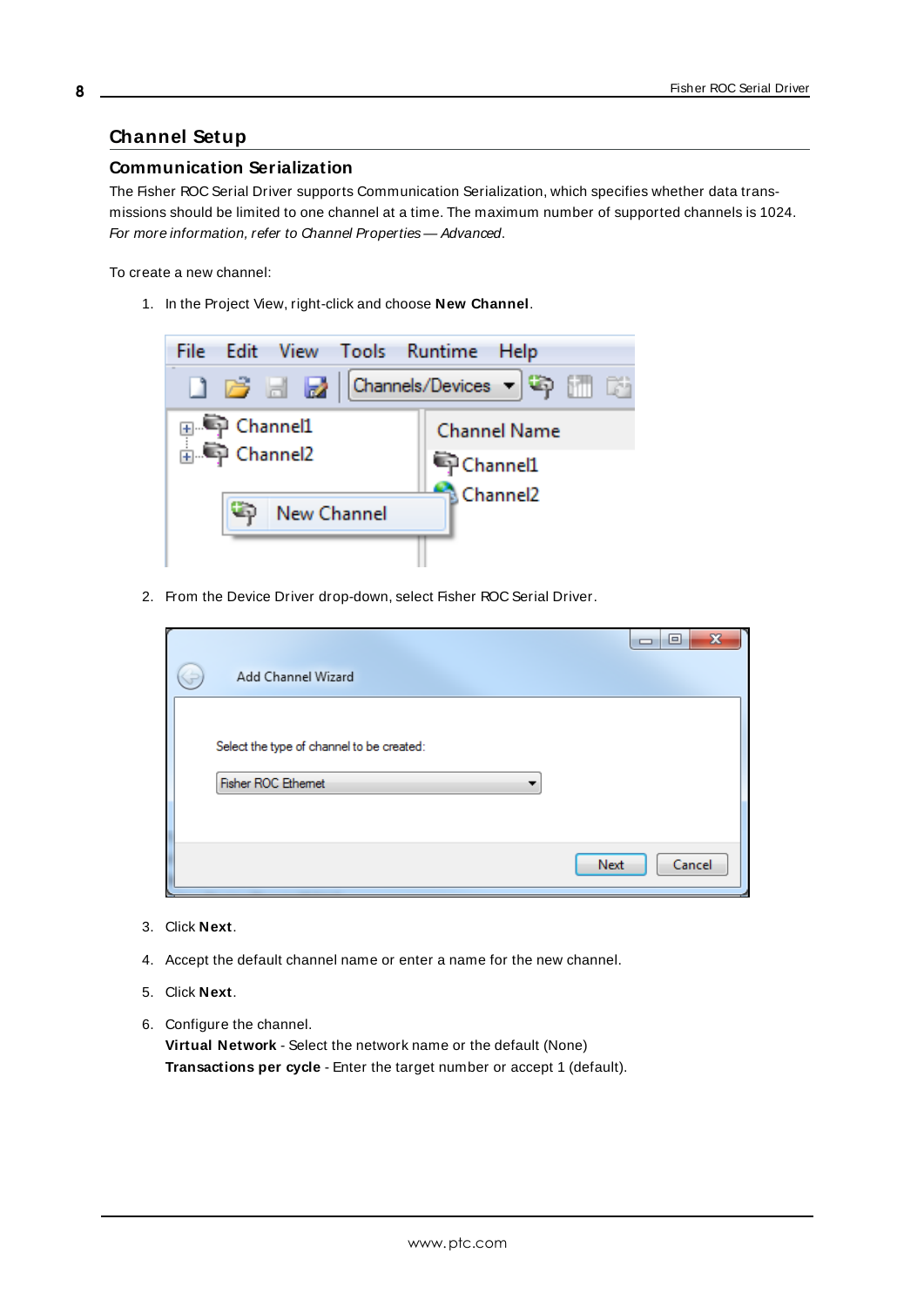| e<br>—<br>Add Channel Wizard                                                                                                        |
|-------------------------------------------------------------------------------------------------------------------------------------|
| Limit data transmissions to one channel at a time by assigning this channel to a virtual<br>network.<br>Virtual Network:<br>None    |
| Specify the number of transactions to perform when a channel is given permission to<br>communicate.<br>Transactions per Cycle:<br>1 |
| Next<br>Cancel                                                                                                                      |

- 7. Click **Next**.
- 8. Select **None**, **COM Port**, **Modem**, or **Ethernet Encapsulation** as the hardware device type.

| Add Channel Wizard                                                       | $\qquad \qquad \blacksquare$ |
|--------------------------------------------------------------------------|------------------------------|
| Indicate a network adapter to bind for Ethernet devices in this channel. |                              |
| Network Adapter:<br>- ni t<br>letar                                      |                              |
| Next                                                                     | Cancel                       |

- 9. Configure communication based on the environment and click **Next**.
- 10. Select **Close connection when idle** to reduce traffic and specify the number of seconds before the connection is terminated.
- 11. Click **Next**.
- 12. In the New Channel Write Optimizations step, configure channel writes. Optimization Method: Accept the default or change the selection. l Write all values for all tags (most data, most network traffic) l Write only the latest value for non-Boolean tags (least data, least network traffic) l Write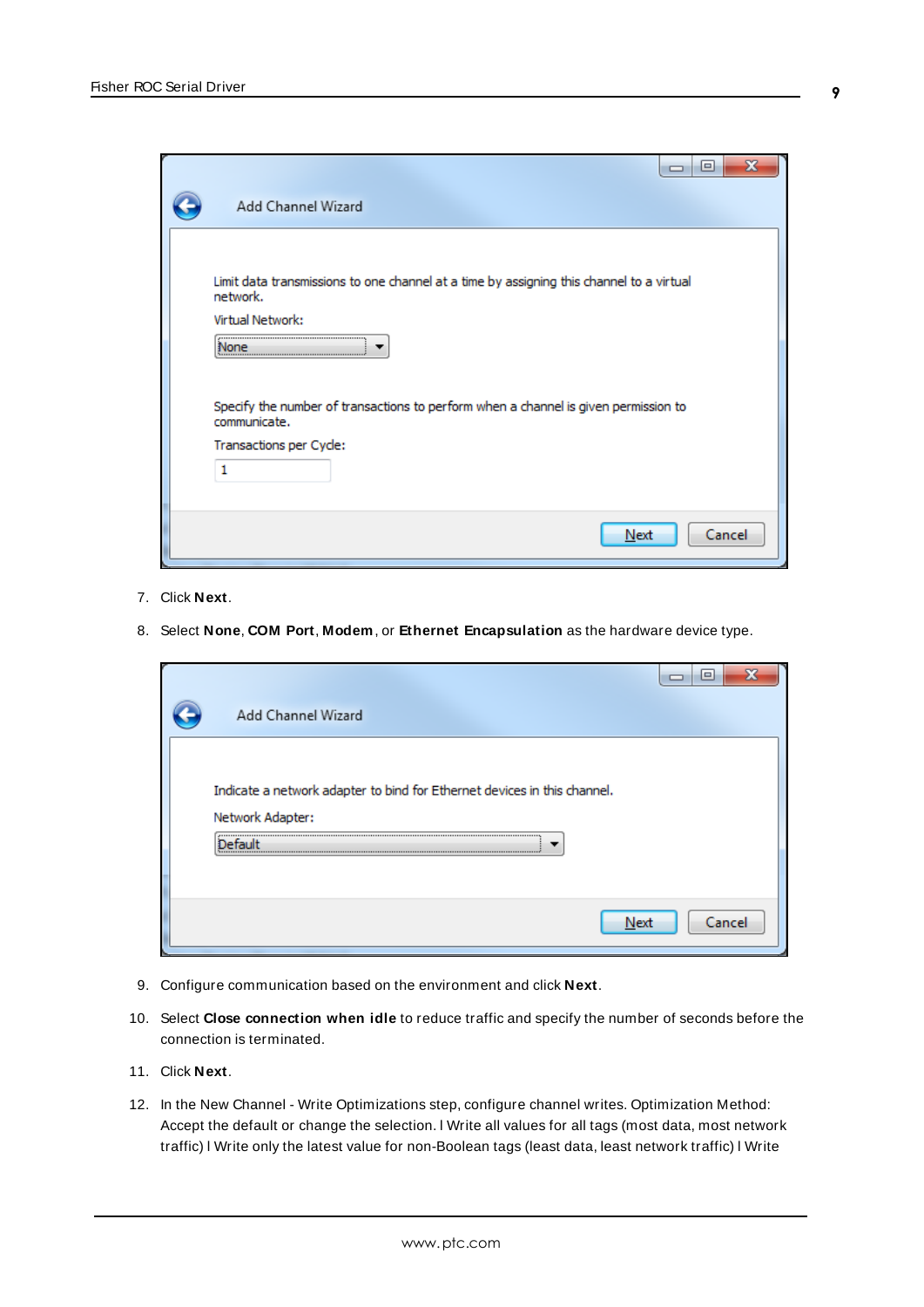only the latest value for all tags (key data, moderate network traffic) Duty Cycle: Accept 10 (default) writes for every 1 read or adjust as needed. The range is 1-10.

| x<br>e                                                                                                                                                                                                                                 |
|----------------------------------------------------------------------------------------------------------------------------------------------------------------------------------------------------------------------------------------|
| Add Channel Wizard                                                                                                                                                                                                                     |
|                                                                                                                                                                                                                                        |
| Choose how write data is passed to the underlying communications driver when more than<br>one write exists in the write queue.                                                                                                         |
| Optimization Method:                                                                                                                                                                                                                   |
| rite only latest value for al<br>tads                                                                                                                                                                                                  |
| Specify the ratio of write operations to read operations, based on one read per<br>configurable number of writes. This allows optimization for applications with continuous<br>writes versus a more balanced back and forth data flow. |
| Duty Cyde:                                                                                                                                                                                                                             |
| 10                                                                                                                                                                                                                                     |
|                                                                                                                                                                                                                                        |
| Cancel<br>Next                                                                                                                                                                                                                         |

- 13. Click **Next**.
- 14. Configure how non-normalized values will be handled. **Replaced with zero** recognizes invalid outliers and eliminates them by replacing the value with integer zero (default). **Unmodified** allows values that are potentially invalid outliers into the data stream.

| Add Channel Wizard                                                                                              | X<br>$\blacksquare$ |
|-----------------------------------------------------------------------------------------------------------------|---------------------|
| Choose how to send invalid floating-point numbers to the client.<br>Floating-Point Values:<br>Replace with zero |                     |
|                                                                                                                 | Next<br>Cancel      |

- 15. Click **Next**.
- 16. Configure the time, in milliseconds, between requests to devices. Delay Accept 0 milliseconds (default) or adjust as needed. The range is 0-60000 ms.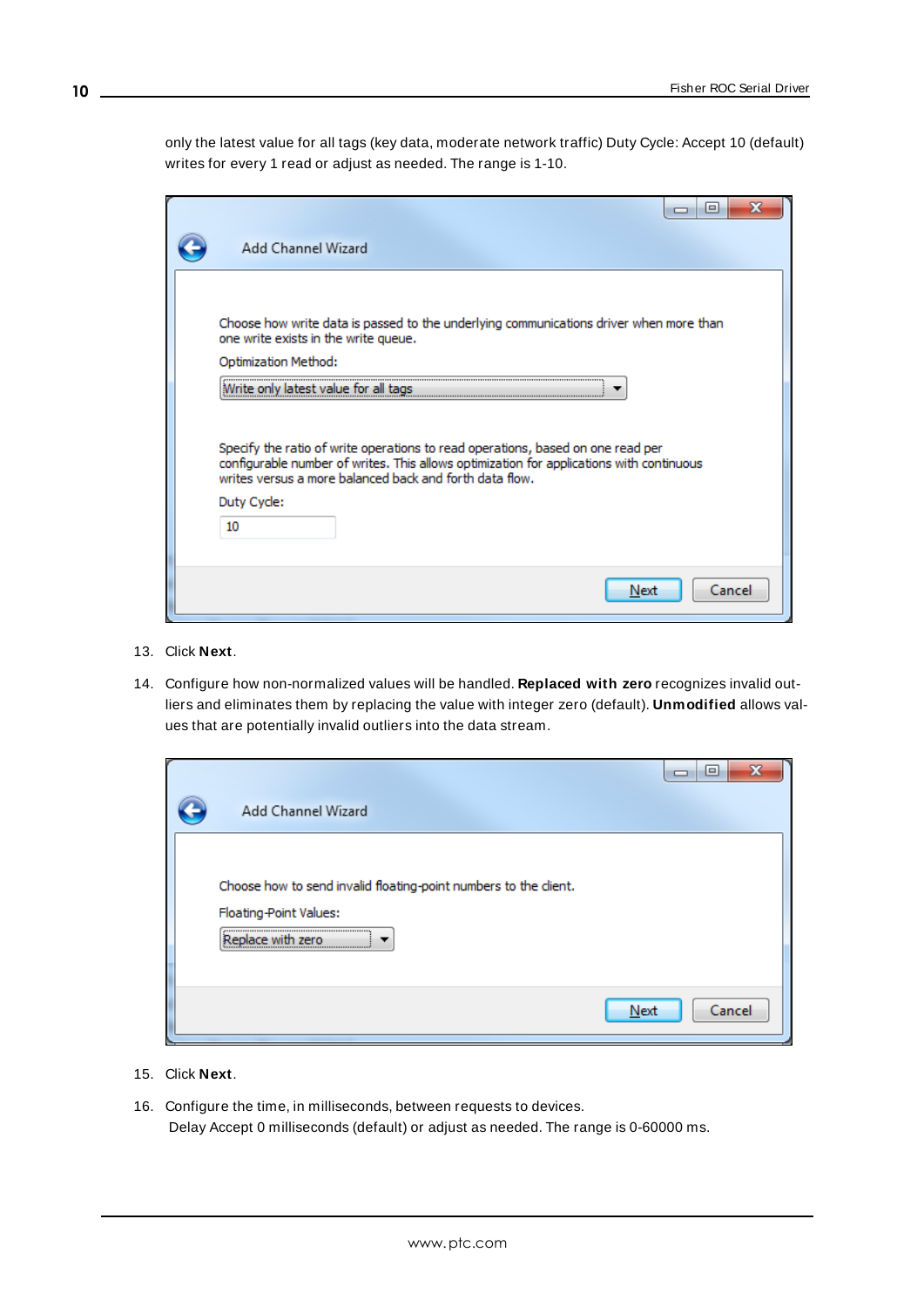|                                                                                                                                                                                                                                                                 | $\blacksquare$ |
|-----------------------------------------------------------------------------------------------------------------------------------------------------------------------------------------------------------------------------------------------------------------|----------------|
| Add Channel Wizard                                                                                                                                                                                                                                              |                |
| Specify the amount of time the communications channel waits to send new requests to the<br>next device after data is received from the current device on the same channel. Setting the<br>parameter to zero (0) disables the delay.<br>Inter-Device Delay (ms): |                |
| Next                                                                                                                                                                                                                                                            | Cancel         |

- 17. Click **Next**.
- 18. Review the configuration in the Summary wizard step.
- 19. If necessary, use the **Back** button to return to previous steps to make changes.
- 20. Click **Finish**.

#### <span id="page-10-0"></span>**Channel Properties — General**

This server supports the use of multiple simultaneous communications drivers. Each protocol or driver used in a server project is called a channel. A server project may consist of many channels with the same communications driver or with unique communications drivers. A channel acts as the basic building block of an OPC link. This group is used to specify general channel properties, such as the identification attributes and operating mode.

| <b>Property Groups</b>         | $\Box$ Identification      |         |
|--------------------------------|----------------------------|---------|
| General<br>Write Optimizations | Name                       |         |
|                                | Description                |         |
|                                | Driver                     |         |
| Advanced                       | $\Box$ Diagnostics         |         |
|                                | <b>Diagnostics Capture</b> | Disable |

#### **Identification**

**Name**: Specify the user-defined identity of this channel. In each server project, each channel name must be unique. Although names can be up to 256 characters, some client applications have a limited display window when browsing the OPC server's tag space. The channel name is part of the OPC browser information. The property is required for creating a channel.

For information on reserved characters, refer to "How To... Properly Name a Channel, Device, Tag, and Tag Group" in the server help.

**Description**: Specify user-defined information about this channel.

Many of these properties, including Description, have an associated system tag.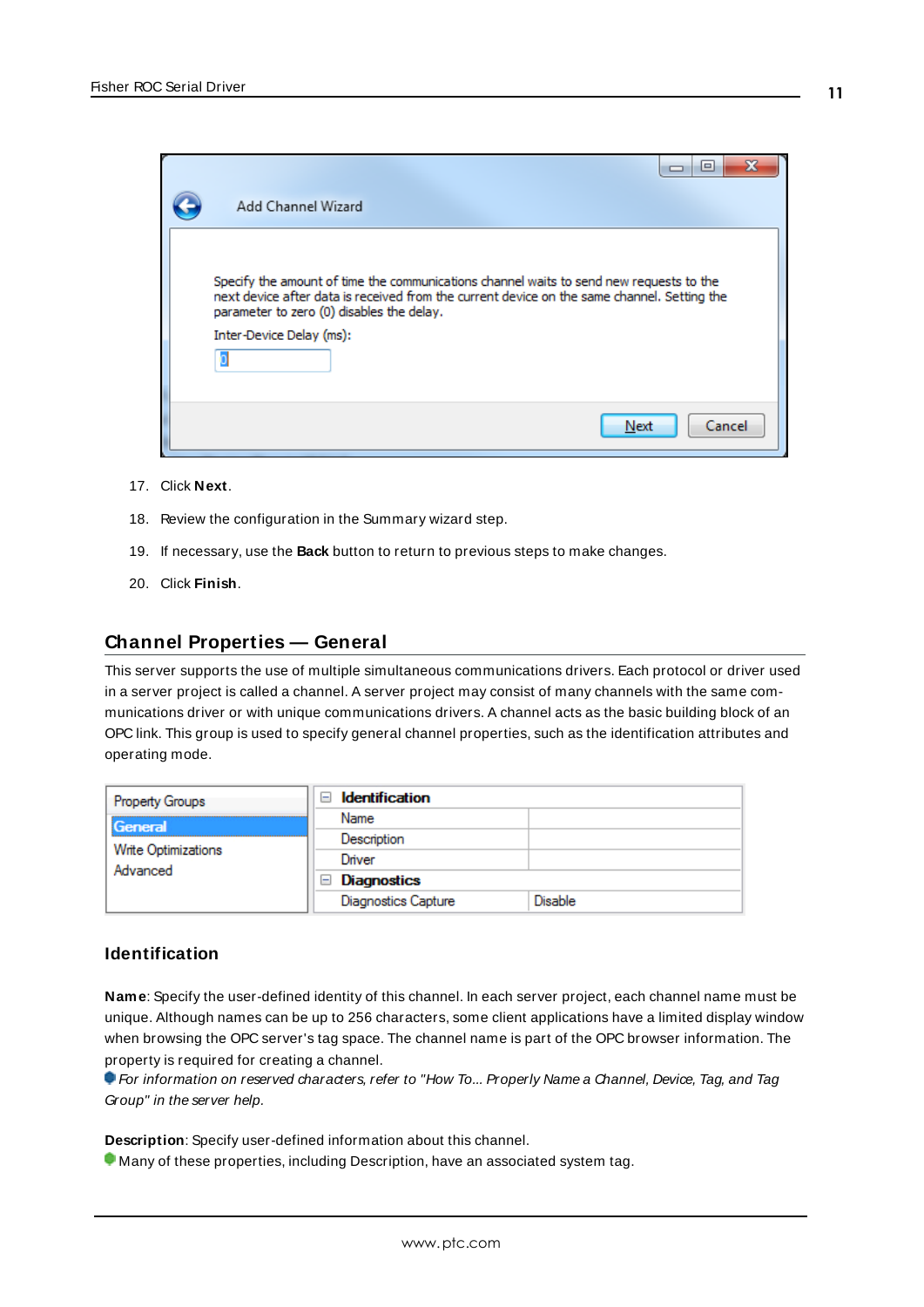**Driver**: Specify the protocol / driver for this channel. This property specifies the device driver that was selected during channel creation. It is a disabled setting in the channel properties. The property is required for creating a channel.

**Note**: With the server's online full-time operation, these properties can be changed at any time. This includes changing the channel name to prevent clients from registering data with the server. If a client has already acquired an item from the server before the channel name is changed, the items are unaffected. If, after the channel name has been changed, the client application releases the item and attempts to reacquire using the old channel name, the item is not accepted. Changes to the properties should not be made once a large client application has been developed. Utilize proper user role and privilege management to prevent operators from changing properties or accessing server features.

# **Diagnostics**

**Diagnostics Capture**: When enabled, this option makes the channel's diagnostic information available to OPC applications. Because the server's diagnostic features require a minimal amount of overhead processing, it is recommended that they be utilized when needed and disabled when not. The default is disabled.

**Note:** This property is not available if the driver does not support diagnostics.

<span id="page-11-0"></span>For more information, refer to "Communication Diagnostics" and "Statistics Tags" in the server help.

# **Channel Properties — Serial Communications**

Serial communication properties are available to serial drivers and vary depending on the driver, connection type, and options selected. Below is a superset of the possible properties. Click to jump to one of the sections: **[Connection](#page-11-1) Type**, **Serial Port [Settings](#page-12-0)** or **[Ethernet](#page-13-0) Settings**, and **[Operational](#page-13-1) Behavior**.

**Note**: With the server's online full-time operation, these properties can be changed at any time. Utilize proper user role and privilege management to prevent operators from changing properties or accessing server features.

| <b>Property Groups</b>       | □ Connection Type                       |                   |  |
|------------------------------|-----------------------------------------|-------------------|--|
| General                      | Physical Medium                         | <b>COM Port</b>   |  |
| <b>Serial Communications</b> | <b>Serial Port Settings</b><br>$\equiv$ |                   |  |
| <b>Write Optimizations</b>   | COM ID                                  | 39                |  |
| Advanced                     | <b>Baud Rate</b>                        | 19200             |  |
|                              | Data Bits                               | 8                 |  |
|                              | Parity                                  | None              |  |
|                              | Stop Bits                               |                   |  |
|                              | <b>Flow Control</b>                     | <b>RTS Always</b> |  |
|                              | Operational Behavior                    |                   |  |
|                              | <b>Report Communication Errors</b>      | Enable            |  |
|                              | Close Idle Connection                   | Enable            |  |
|                              | Idle Time to Close (s)                  | 15                |  |

# <span id="page-11-1"></span>**Connection Type**

**Physical Medium**: Choose the type of hardware device for data communications. Options include COM Port, None, Modem, and Ethernet Encapsulation. The default is COM Port.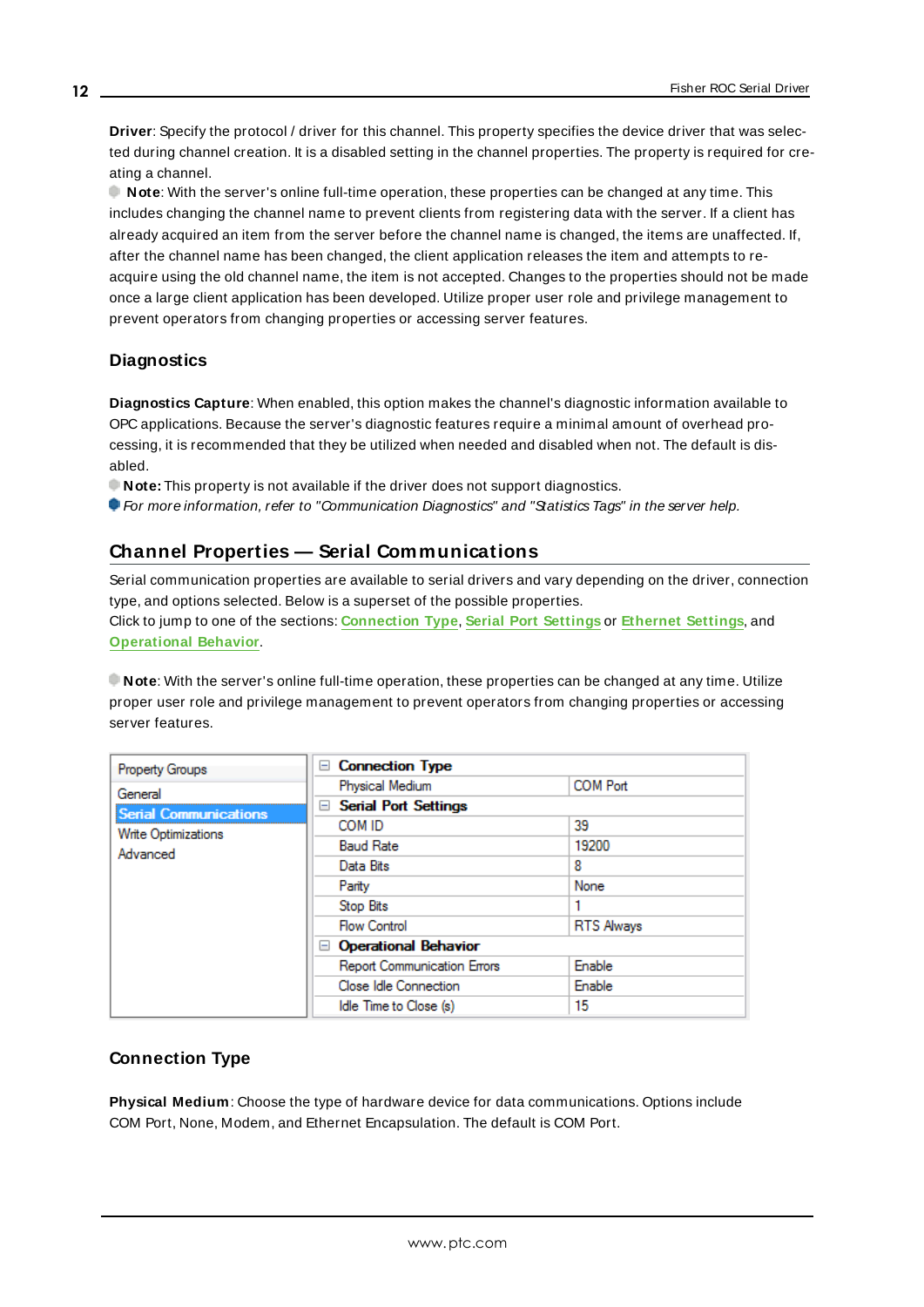- <sup>l</sup> **None**: Select None to indicate there is no physical connection, which displays the **[Operation](#page-13-2) with no [Communications](#page-13-2)** section.
- <sup>l</sup> **COM Port**: Select Com Port to display and configure the **Serial Port [Settings](#page-12-0)** section.
- **Modem**: Select Modem if phone lines are used for communications, which are configured in the **Modem [Settings](#page-13-3)** section.
- **Ethernet Encap.**: Select if Ethernet Encapsulation is used for communications, which displays the **[Ethernet](#page-13-0) Settings** section.
- Shared: Verify the connection is correctly identified as sharing the current configuration with another channel. This is a read-only property.

#### <span id="page-12-0"></span>**Serial Port Settings**

**COM ID**: Specify the Communications ID to be used when communicating with devices assigned to the channel. The valid range is 1 to 9991 to 16. The default is 1.

**Baud Rate**: Specify the baud rate to be used to configure the selected communications port.

**Data Bits**: Specify the number of data bits per data word. Options include 5, 6, 7, or 8.

**Parity**: Specify the type of parity for the data. Options include Odd, Even, or None.

**Stop Bits**: Specify the number of stop bits per data word. Options include 1 or 2.

**Flow Control**: Select how the RTS and DTR control lines are utilized. Flow control is required to communicate with some serial devices. Options are:

- **None:** This option does not toggle or assert control lines.
- **DTR:** This option asserts the DTR line when the communications port is opened and remains on.
- RTS: This option specifies that the RTS line is high if bytes are available for transmission. After all buffered bytes have been sent, the RTSline is low. This is normally used with RS232/RS485 converter hardware.
- **RTS, DTR:** This option is a combination of DTR and RTS.
- <sup>l</sup> **RTS Always**: This option asserts the RTSline when the communication port is opened and remains on.
- <sup>l</sup> **RTS Manual**: This option asserts the RTSline based on the timing properties entered for RTSLine Control. It is only available when the driver supports manual RTSline control (or when the properties are shared and at least one of the channels belongs to a driver that provides this support). RTS Manual adds an **RTS Line Control** property with options as follows:
	- **Raise**: This property specifies the amount of time that the RTS line is raised prior to data transmission. The valid range is 0 to 9999 milliseconds. The default is 10 milliseconds.
	- **Drop**: This property specifies the amount of time that the RTS line remains high after data transmission. The valid range is 0 to 9999 milliseconds. The default is 10 milliseconds.
	- **Poll Delay**: This property specifies the amount of time that polling for communications is delayed. The valid range is 0 to 9999. The default is 10 milliseconds.

**Tip**: When using two-wire RS-485, "echoes" may occur on the communication lines. Since this communication does not support echo suppression, it is recommended that echoes be disabled or a RS-485 converter be used.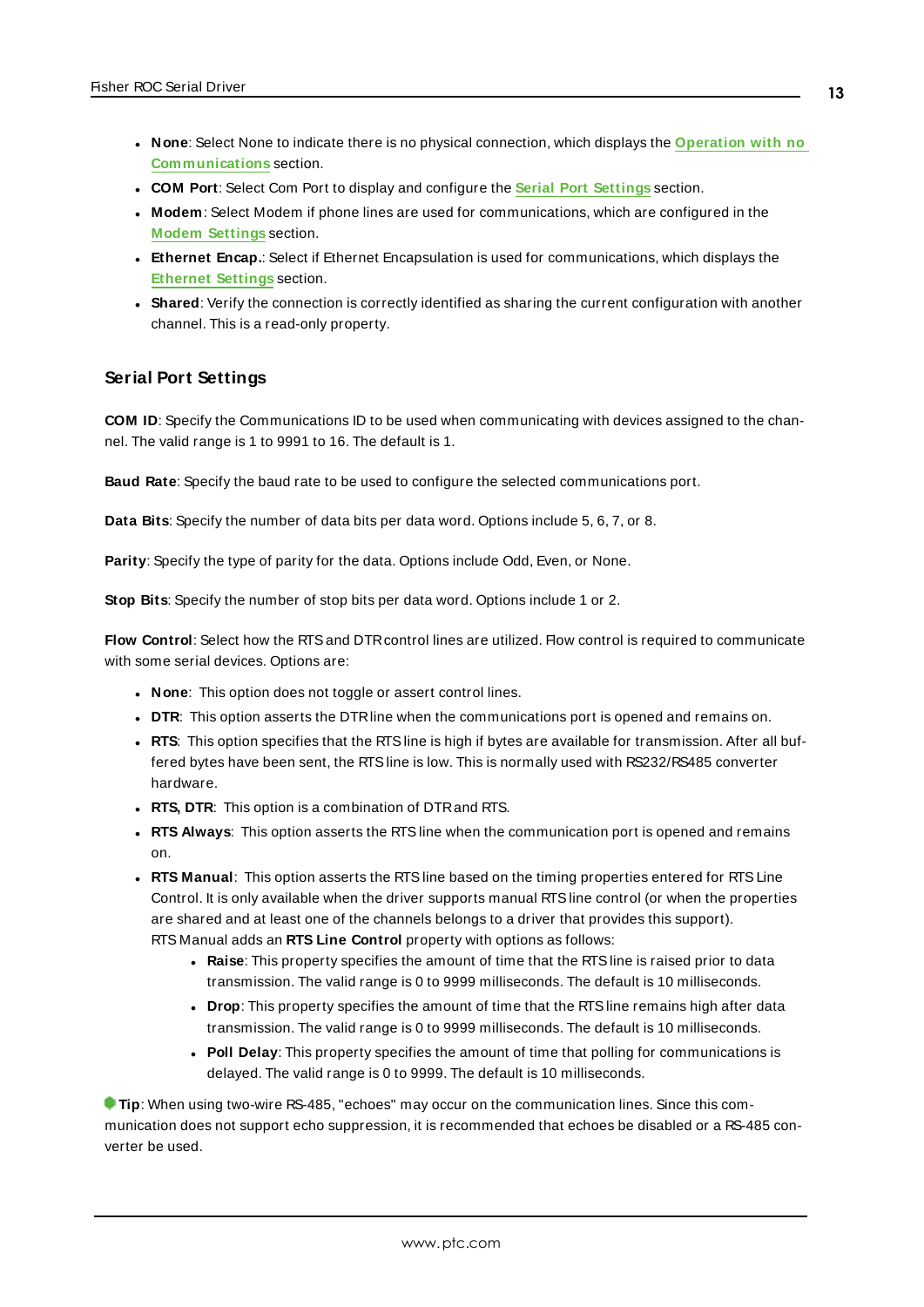#### <span id="page-13-1"></span>**Operational Behavior**

- <sup>l</sup> **Report Communication Errors**: Enable or disable reporting of low-level communications errors. When enabled, low-level errors are posted to the Event Log as they occur. When disabled, these same errors are not posted even though normal request failures are. The default is Enable.
- <sup>l</sup> **Close Idle Connection**: Choose to close the connection when there are no longer any tags being referenced by a client on the channel. The default is Enable.
- <sup>l</sup> **Idle Time to Close**: Specify the amount of time that the server waits once all tags have been removed before closing the COM port. The default is 15 seconds.

#### <span id="page-13-0"></span>**Ethernet Settings**

**Note**: Not all serial drivers support Ethernet Encapsulation. If this group does not appear, the functionality is not supported.

Ethernet Encapsulation provides communication with serial devices connected to terminal servers on the Ethernet network. A terminal server is essentially a virtual serial port that converts TCP/IP messages on the Ethernet network to serial data. Once the message has been converted, users can connect standard devices that support serial communications to the terminal server. The terminal server's serial port must be properly configured to match the requirements of the serial device to which it is attached. For more information, refer to "Using Ethernet Encapsulation" in the server help.

- **· Network Adapter**: Indicate a network adapter to bind for Ethernet devices in this channel. Choose a network adapter to bind to or allow the OSto select the default.
	- Specific drivers may display additional Ethernet Encapsulation properties. For more information, refer to **Channel Properties — Ethernet Encapsulation**.

#### <span id="page-13-3"></span>**Modem Settings**

- **Modem**: Specify the installed modem to be used for communications.
- <sup>l</sup> **Connect Timeout**: Specify the amount of time to wait for connections to be established before failing a read or write. The default is 60 seconds.
- <sup>l</sup> **Modem Properties**: Configure the modem hardware. When clicked, it opens vendor-specific modem properties.
- **Auto-Dial**: Enables the automatic dialing of entries in the Phonebook. The default is Disable. For more information, refer to "Modem Auto-Dial" in the server help.
- <sup>l</sup> **Report Communication Errors**: Enable or disable reporting of low-level communications errors. When enabled, low-level errors are posted to the Event Log as they occur. When disabled, these same errors are not posted even though normal request failures are. The default is Enable.
- **.** Close Idle Connection: Choose to close the modem connection when there are no longer any tags being referenced by a client on the channel. The default is Enable.
- **.** Idle Time to Close: Specify the amount of time that the server waits once all tags have been removed before closing the modem connection. The default is 15 seconds.

#### <span id="page-13-2"></span>**Operation with no Communications**

**Read Processing**: Select the action to be taken when an explicit device read is requested. Options include Ignore and Fail. Ignore does nothing; Fail provides the client with an update that indicates failure. The default setting is Ignore.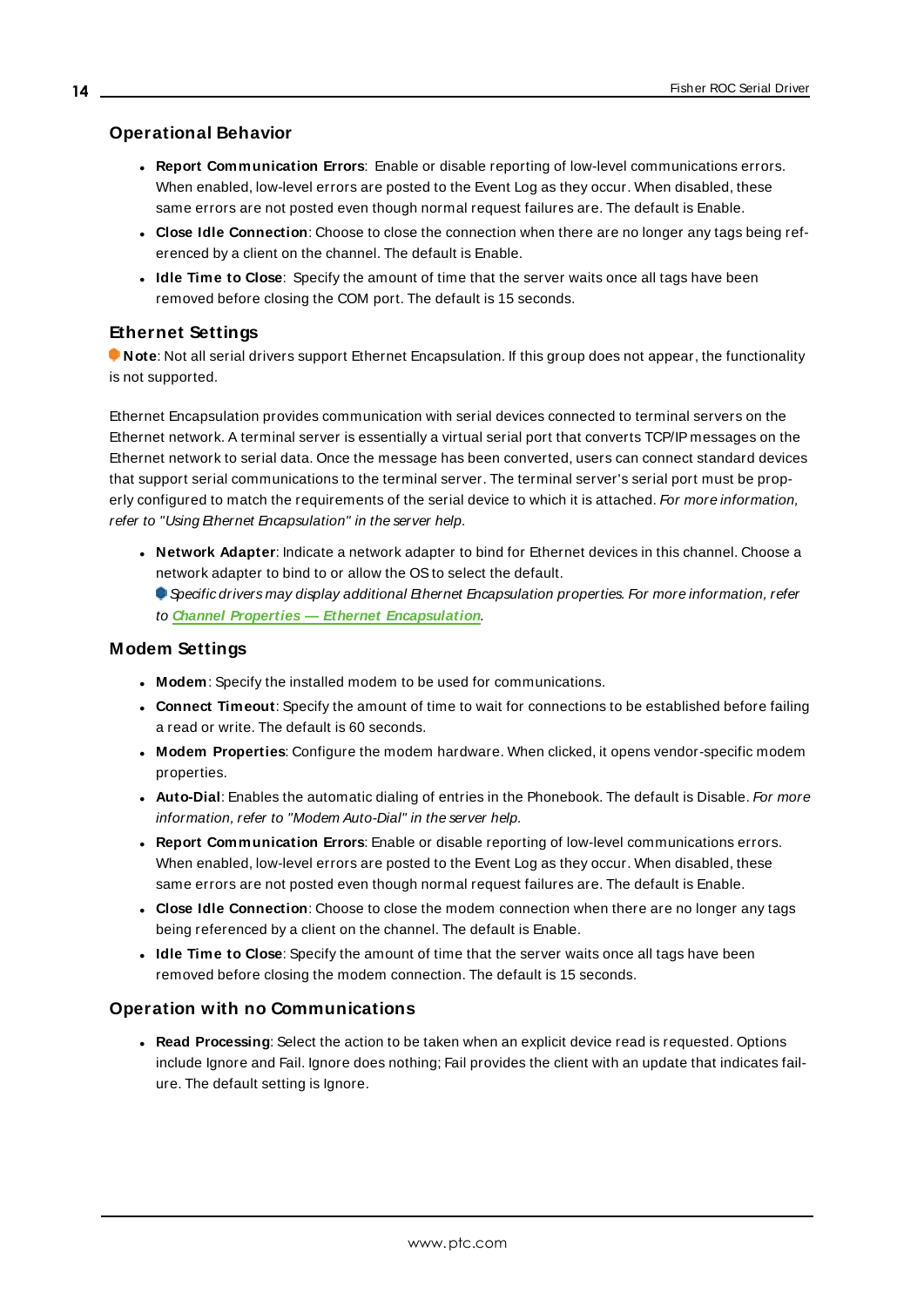# <span id="page-14-0"></span>**Channel Properties — Write Optimizations**

The server must ensure that the data written from the client application gets to the device on time. Given this goal, the server provides optimization properties to meet specific needs or improve application responsiveness.

| <b>Property Groups</b>     | $\Box$ Write Optimizations |                                      |
|----------------------------|----------------------------|--------------------------------------|
| General                    | Optimization Method        | Write Only Latest Value for All Tags |
|                            | Duty Cycle                 |                                      |
| <b>Write Optimizations</b> |                            |                                      |

#### **Write Optimizations**

**Optimization Method**: Controls how write data is passed to the underlying communications driver. The options are:

- <sup>l</sup> **Write All Values for All Tags**: This option forces the server to attempt to write every value to the controller. In this mode, the server continues to gather write requests and add them to the server's internal write queue. The server processes the write queue and attempts to empty it by writing data to the device as quickly as possible. This mode ensures that everything written from the client applications is sent to the target device. This mode should be selected if the write operation order or the write item's content must uniquely be seen at the target device.
- <sup>l</sup> **Write Only Latest Value for Non-Boolean Tags**: Many consecutive writes to the same value can accumulate in the write queue due to the time required to actually send the data to the device. If the server updates a write value that has already been placed in the write queue, far fewer writes are needed to reach the same final output value. In this way, no extra writes accumulate in the server's queue. When the user stops moving the slide switch, the value in the device is at the correct value at virtually the same time. As the mode states, any value that is not a Boolean value is updated in the server's internal write queue and sent to the device at the next possible opportunity. This can greatly improve the application performance.

**Note**: This option does not attempt to optimize writes to Boolean values. It allows users to optimize the operation of HMI data without causing problems with Boolean operations, such as a momentary push button.

**• Write Only Latest Value for All Tags**: This option takes the theory behind the second optimization mode and applies it to all tags. It is especially useful if the application only needs to send the latest value to the device. This mode optimizes all writes by updating the tags currently in the write queue before they are sent. This is the default mode.

**Duty Cycle**: is used to control the ratio of write to read operations. The ratio is always based on one read for every one to ten writes. The duty cycle is set to ten by default, meaning that ten writes occur for each read operation. Although the application is performing a large number of continuous writes, it must be ensured that read data is still given time to process. A setting of one results in one read operation for every write operation. If there are no write operations to perform, reads are processed continuously. This allows optimization for applications with continuous writes versus a more balanced back and forth data flow. **Note**: It is recommended that the application be characterized for compatibility with the write optimization enhancements before being used in a production environment.

# <span id="page-14-1"></span>**Channel Properties — Advanced**

This group is used to specify advanced channel properties. Not all drivers support all properties; so the Advanced group does not appear for those devices.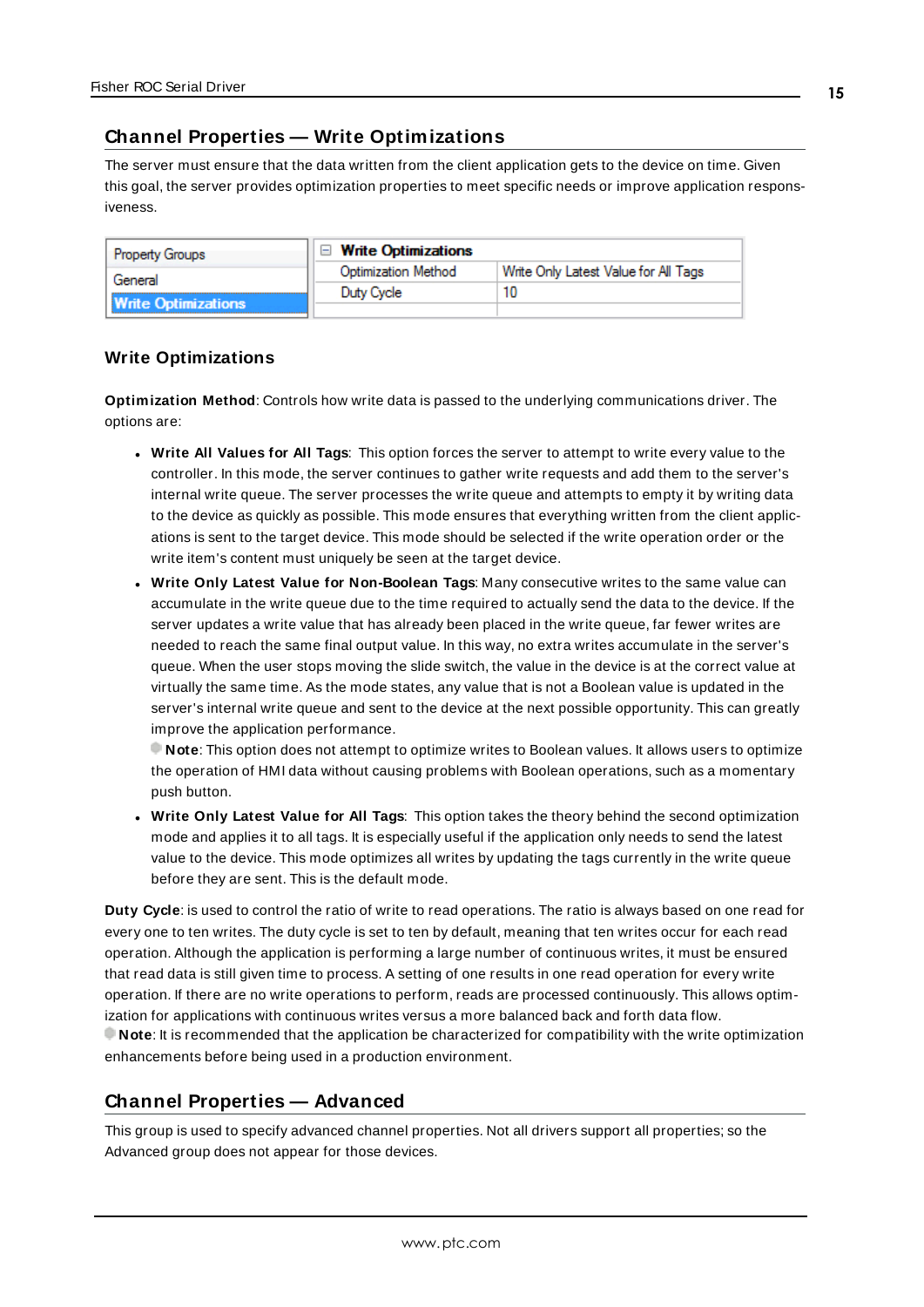| <b>Property Groups</b>          | $\Box$ Non-Normalized Float Handling |                   |
|---------------------------------|--------------------------------------|-------------------|
| General                         | <b>Floating-Point Values</b>         | Replace with Zero |
| Write Optimizations<br>Advanced | <b>Inter-Device Delay</b>            |                   |
|                                 | Inter-Device Delay (ms)              |                   |
|                                 |                                      |                   |

**Non-Normalized Float Handling**: A non-normalized value is defined as Infinity, Not-a-Number (NaN), or as a Denormalized Number. The default is Replace with Zero. Drivers that have native float handling may default to Unmodified. Non-normalized float handling allows users to specify how a driver handles non-normalized IEEE-754 floating point data. Descriptions of the options are as follows:

- <sup>l</sup> **Replace with Zero**: This option allows a driver to replace non-normalized IEEE-754 floating point values with zero before being transferred to clients.
- <sup>l</sup> **Unmodified**: This option allows a driver to transfer IEEE-754 denormalized, normalized, non-number, and infinity values to clients without any conversion or changes.

**Note:** This property is not available if the driver does not support floating-point values or if it only supports the option that is displayed. According to the channel's float normalization setting, only real-time driver tags (such as values and arrays) are subject to float normalization. For example, EFM data is not affected by this setting.

For more information on the floating-point values, refer to "How To ... Work with Non-Normalized Floating-Point Values" in the server help.

**Inter-Device Delay**: Specify the amount of time the communications channel waits to send new requests to the next device after data is received from the current device on the same channel. Zero (0) disables the delay.

<span id="page-15-0"></span>**Note:** This property is not available for all drivers, models, and dependent settings.

# **Channel Properties — Communication Serialization**

The server's multi-threading architecture allows channels to communicate with devices in parallel. Although this is efficient, communication can be serialized in cases with physical network restrictions (such as Ethernet radios). Communication serialization limits communication to one channel at a time within a virtual network.

The term "virtual network" describes a collection of channels and associated devices that use the same pipeline for communications. For example, the pipeline of an Ethernet radio is the client radio. All channels using the same client radio associate with the same virtual network. Channels are allowed to communicate each in turn, in a "round-robin" manner. By default, a channel can process one transaction before handing communications off to another channel. A transaction can include one or more tags. If the controlling channel contains a device that is not responding to a request, the channel cannot release control until the transaction times out. This results in data update delays for the other channels in the virtual network.

| Property Groups                    | <b>Channel-Level Settings</b>                      |                      |
|------------------------------------|----------------------------------------------------|----------------------|
|                                    | Virtual Network                                    | None                 |
| General<br>Serial Communications   | <b>Transactions per Cycle</b>                      |                      |
|                                    | <b>Global Settings</b><br>$\overline{\phantom{0}}$ |                      |
| <b>Communication Serialization</b> | Network Mode                                       | <b>Load Balanced</b> |

# **Channel-Level Settings**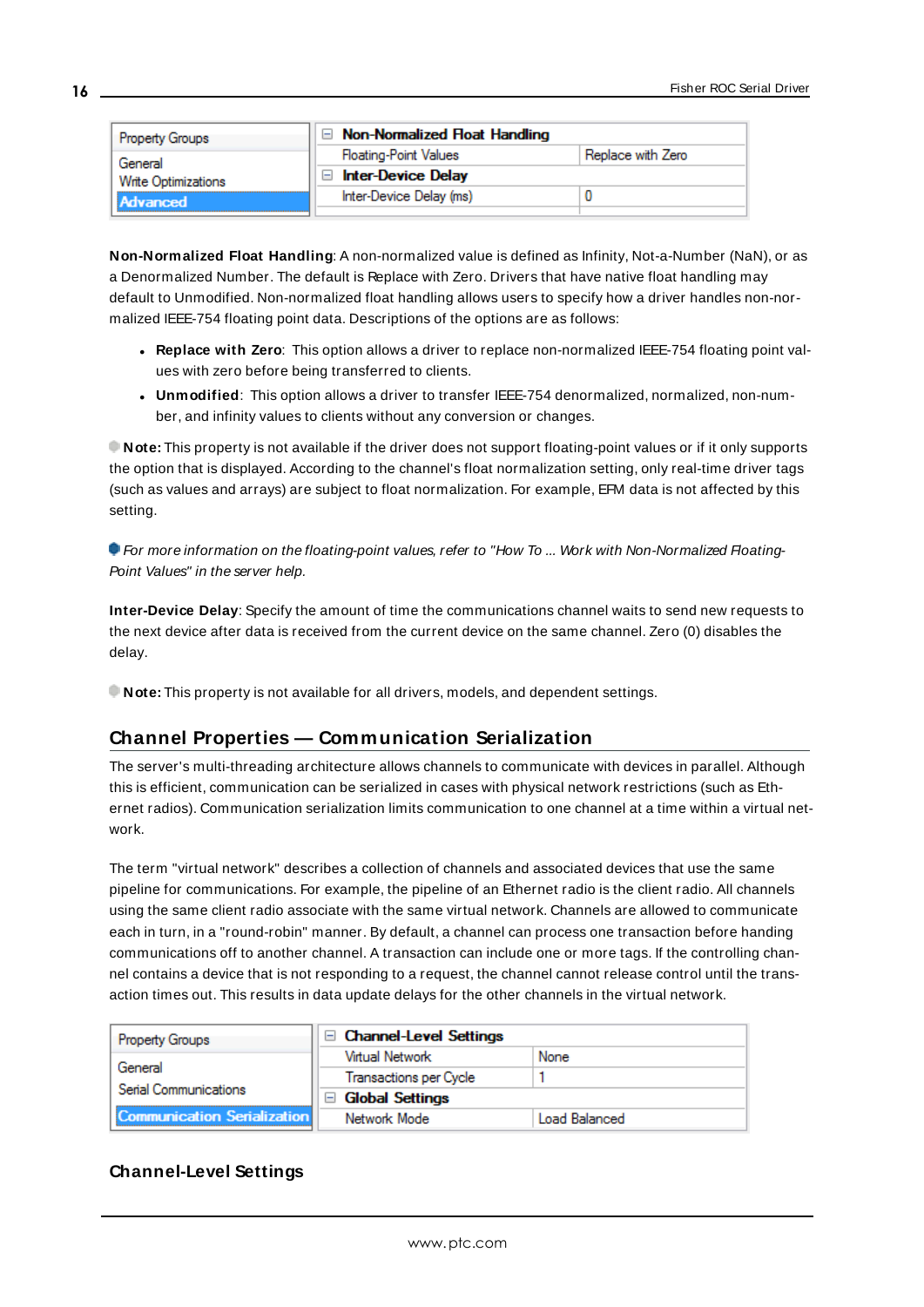**Virtual Network**: Specify the channel's mode of communication serialization. Options include None and Network 1 - Network 500. The default is None. Descriptions of the options are as follows:

- **None:** This option disables communication serialization for the channel.
- <sup>l</sup> **Network 1 - Network 500**: This option specifies the virtual network to which the channel is assigned.

**Transactions per Cycle**: Specify the number of single blocked/non-blocked read/write transactions that can occur on the channel. When a channel is given the opportunity to communicate, this is the number of transactions attempted. The valid range is 1 to 99. The default is 1.

#### **Global Settings**

**Network Mode**: This property is used to control how channel communication is delegated. In **Load Balanced** mode, each channel is given the opportunity to communicate in turn, one at a time. In **Priority** mode, channels are given the opportunity to communicate according to the following rules (highest to lowest priority):

- 1. Channels with pending writes have the highest priority.
- 2. Channels with pending explicit reads (through internal plug-ins or external client interfaces) are prioritized based on the read's priority.
- 3. Scanned reads and other periodic events (driver specific).

The default is Load Balanced and affects all virtual networks and channels.

 Devices that rely on unsolicited responses should not be placed in a virtual network. In situations where communications must be serialized, it is recommended that Auto-Demotion be enabled.

Due to differences in the way that drivers read and write data (such as in single, blocked, or non-blocked transactions); the application's Transactions per cycle property may need to be adjusted. When doing so, consider the following factors:

- How many tags must be read from each channel?
- How often is data written to each channel?
- Is the channel using a serial or Ethernet driver?
- Does the driver read tags in separate requests, or are multiple tags read in a block?
- Have the device's Timing properties (such as Request timeout and Fail after x successive timeouts) been optimized for the virtual network's communication medium?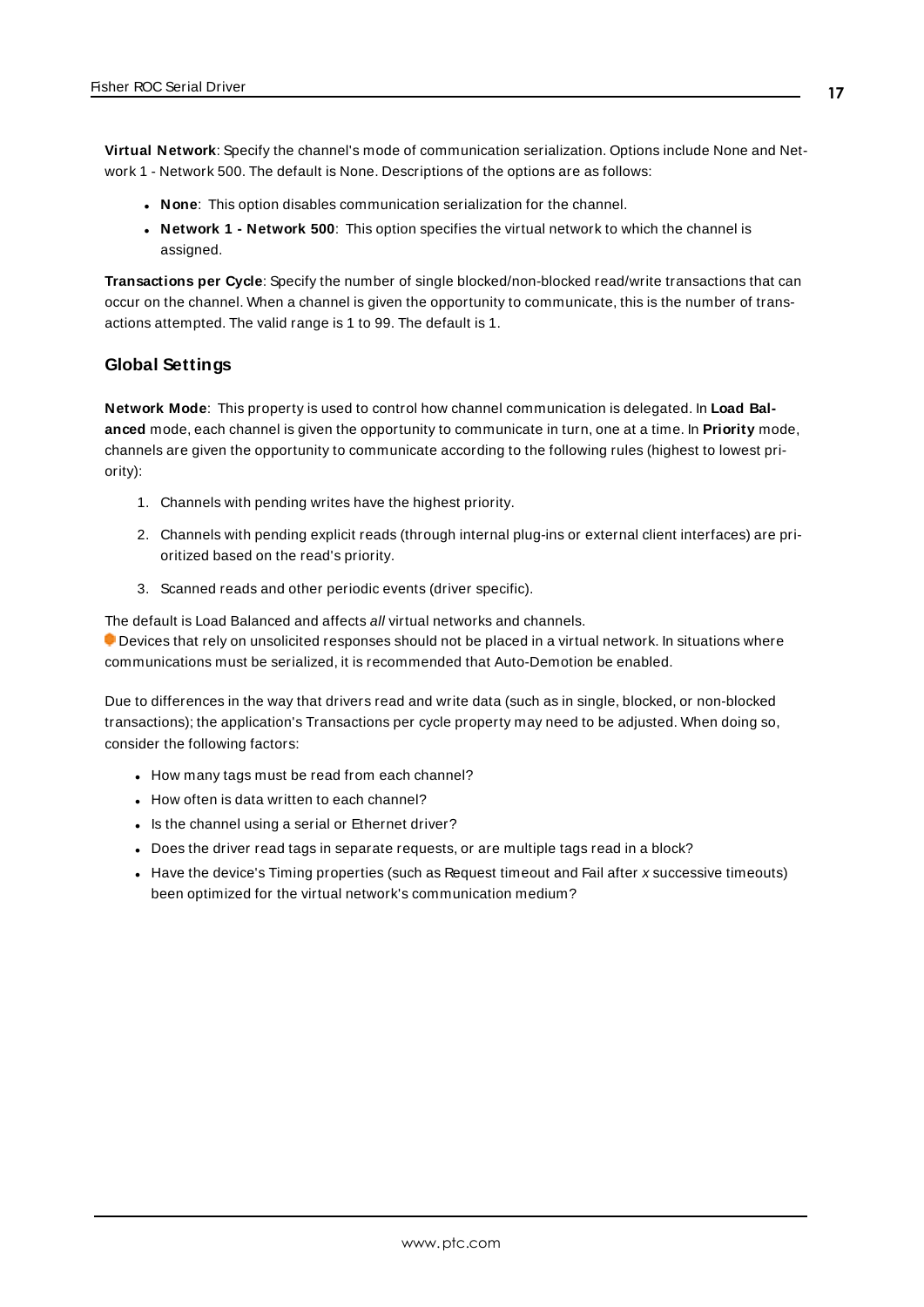# <span id="page-17-0"></span>**Device Setup**

Once at least one channel is [configured,](#page-7-0) devices using the Remote Operation Controllers (ROC) protocol can be added for data collection and monitoring. The maximum number of devices supported on any one channel is 255. Devices should be added to channels organized based on the channel configuration.

#### **Adding a Device**

To add a new device to a channel:

- 1. In the Project View, select the channel to contain the new device.
- 2. Select **Click to add a device** or right-click and choose **New Device**.



3. Accept the default channel name or enter a name for the new device.

| Add Device Wizard                                         | $\mathbf{x}$<br>▣<br>$\Box$ |
|-----------------------------------------------------------|-----------------------------|
| Specify the identity of this object.<br>Name:<br>Device 1 |                             |
|                                                           | Cancel<br>Next              |

- 4. Click **Next >**.
- 5. From the Device Model drop-down, select the correct model for the device.
- 6. Click **Next >**.
- 7. Configure the Scan Mode.
- 8. Click **Next >**.
- 9. Configure the **[Timeouts](#page-20-1) and Timing**.
- 10. Click **Next >**.
- 11. Configure how communication failure is handled.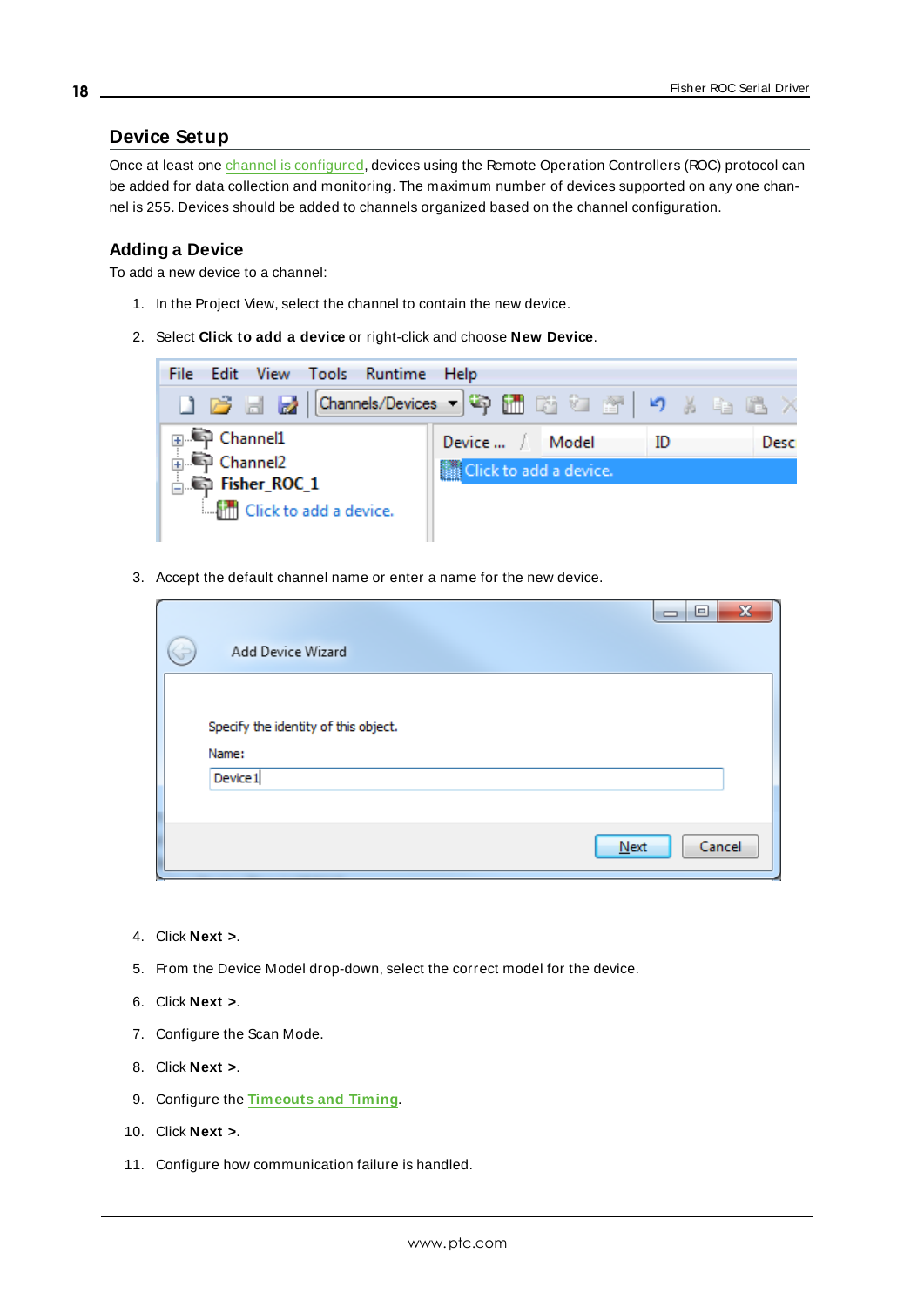**19**

- 12. Click **Next >**.
- 13. Configure Tag [Generation](#page-22-0).
- 14. Click **Next >**.
- 15. Configure timezone, DST, and Time Synchronization (see **Time [Synchronization](#page-24-0)**).
- 16. Click **Next >**.
- 17. Identify and locate existing files to be included (see Tag Import [Settings\)](#page-25-0)
- 18. Click **Next >**.
- 19. Identify the source and destination addresses (see [Communication](#page-26-0) Specification).
- 20. Click **Next >**.
- 21. Configure the authorized user (see Operator [Identification](#page-26-1)).
- 22. Click **Next >**.
- 23. Review the configuration.
- 24. If necessary, use the **< Back** button to return to previous steps to make changes.
- <span id="page-18-0"></span>25. Click **Finish >**.

#### **Device Properties — General**

A device represents a single target on a communications channel. If the driver supports multiple controllers, users must enter a device ID for each controller.

| <b>Property Groups</b> | <b>Identification</b><br>$=$ |         |
|------------------------|------------------------------|---------|
| General                | Name                         |         |
| Scan Mode              | Description                  |         |
|                        | Channel Assignment           |         |
|                        | Driver                       |         |
|                        | Model                        |         |
|                        | <b>ID</b> Format             | Decimal |
|                        | ID                           | י       |

#### **Identification**

**Name**: Specify the name of the device. It is a logical user-defined name that can be up to 256 characters long and may be used on multiple channels.

**Note**: Although descriptive names are generally a good idea, some OPC client applications may have a limited display window when browsing the OPC server's tag space. The device name and channel name become part of the browse tree information as well. Within an OPC client, the combination of channel name and device name would appear as "ChannelName.DeviceName".

For more information, refer to "How To... Properly Name a Channel, Device, Tag, and Tag Group" in server help.

**Description**: Specify the user-defined information about this device.

**Many of these properties, including Description, have an associated system tag.**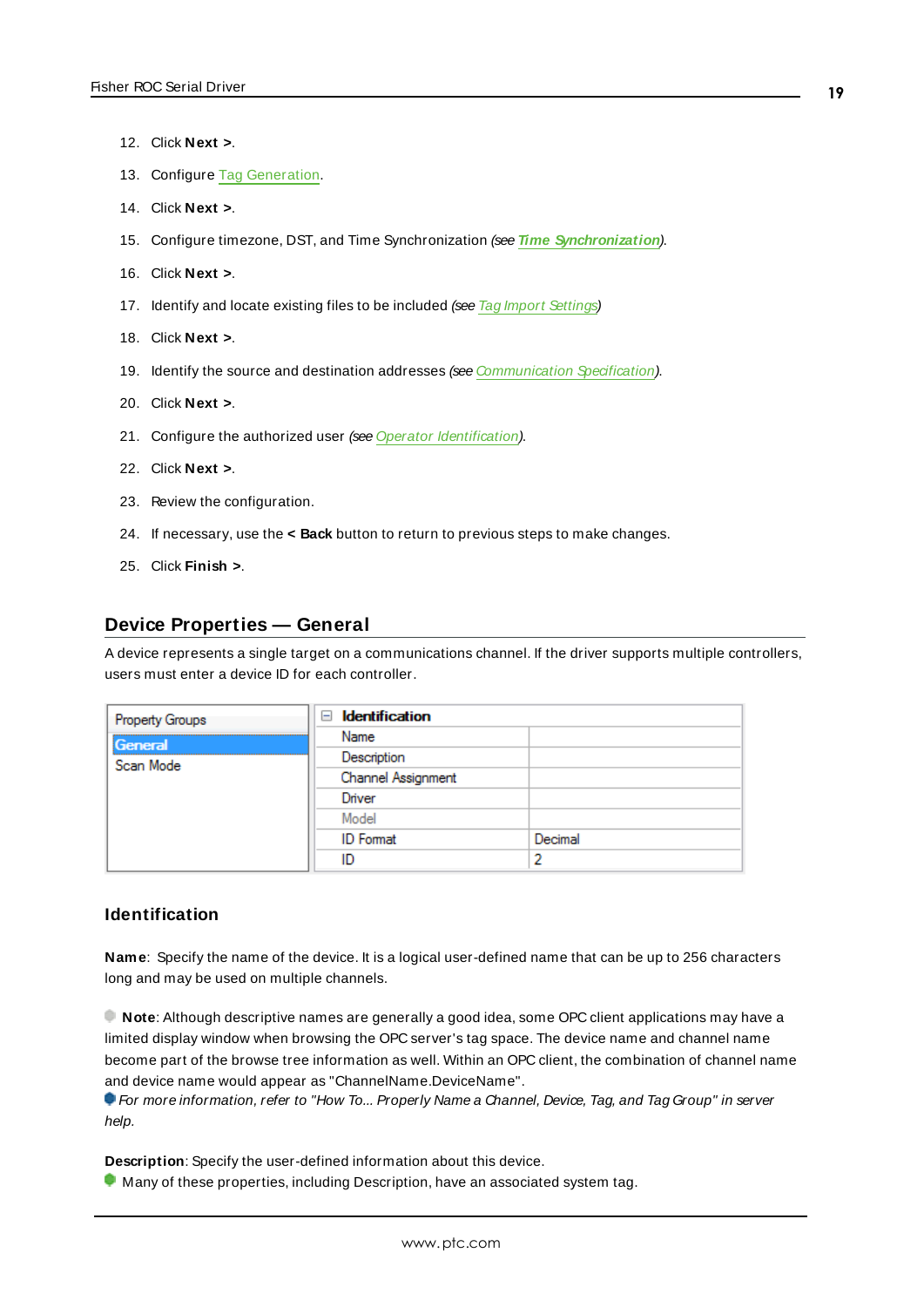**Channel Assignment**: Specify the user-defined name of the channel to which this device currently belongs.

**Driver**: Selected protocol driver for this device.

**Model**: Specify the type of device that is associated with this ID. The contents of the drop-down menu depend on the type of communications driver being used. Models that are not supported by a driver are disabled. If the communications driver supports multiple device models, the model selection can only be changed when there are no client applications connected to the device.

**Note:** If the communication driver supports multiple models, users should try to match the model selection to the physical device. If the device is not represented in the drop-down menu, select a model that conforms closest to the target device. Some drivers support a model selection called "Open," which allows users to communicate without knowing the specific details of the target device. For more information, refer to the driver help documentation.

**ID**: Specify the device's driver-specific station or node. The type of ID entered depends on the communications driver being used. For many communication drivers, the ID is a numeric value. Drivers that support a Numeric ID provide users with the option to enter a numeric value whose format can be changed to suit the needs of the application or the characteristics of the selected communications driver. The format is set by the driver by default. Options include Decimal, Octal, and Hexadecimal.

**Note**: If the driver is Ethernet-based or supports an unconventional station or node name, the device's TCP/IPaddress may be used as the device ID. TCP/IPaddresses consist of four values that are separated by periods, with each value in the range of 0 to 255. Some device IDs are string based. There may be additional properties to configure within the ID field, depending on the driver. For more information, refer to the driver's help documentation.

# <span id="page-19-0"></span>**Operating Mode**

| <b>Property Groups</b>        | <b>Identification</b> |           |
|-------------------------------|-----------------------|-----------|
| <b>I</b> General<br>Scan Mode | $\Box$ Operating Mode |           |
|                               | Data Collection       | $r$ nable |
|                               |                       | No        |

**Data Collection**: This property controls the device's active state. Although device communications are enabled by default, this property can be used to disable a physical device. Communications are not attempted when a device is disabled. From a client standpoint, the data is marked as invalid and write operations are not accepted. This property can be changed at any time through this property or the device system tags.

**Simulated**: Place the device into or out of Simulation Mode. In this mode, the driver does not attempt to communicate with the physical device, but the server continues to return valid OPC data. Simulated stops physical communications with the device, but allows OPC data to be returned to the OPC client as valid data. While in Simulation Mode, the server treats all device data as reflective: whatever is written to the simulated device is read back and each OPC item is treated individually. The item's memory map is based on the group Update Rate. The data is not saved if the server removes the item (such as when the server is reinitialized). The default is No.

**Notes:**

1. This System tag (\_Simulated) is read only and cannot be written to for runtime protection. The System tag allows this property to be monitored from the client.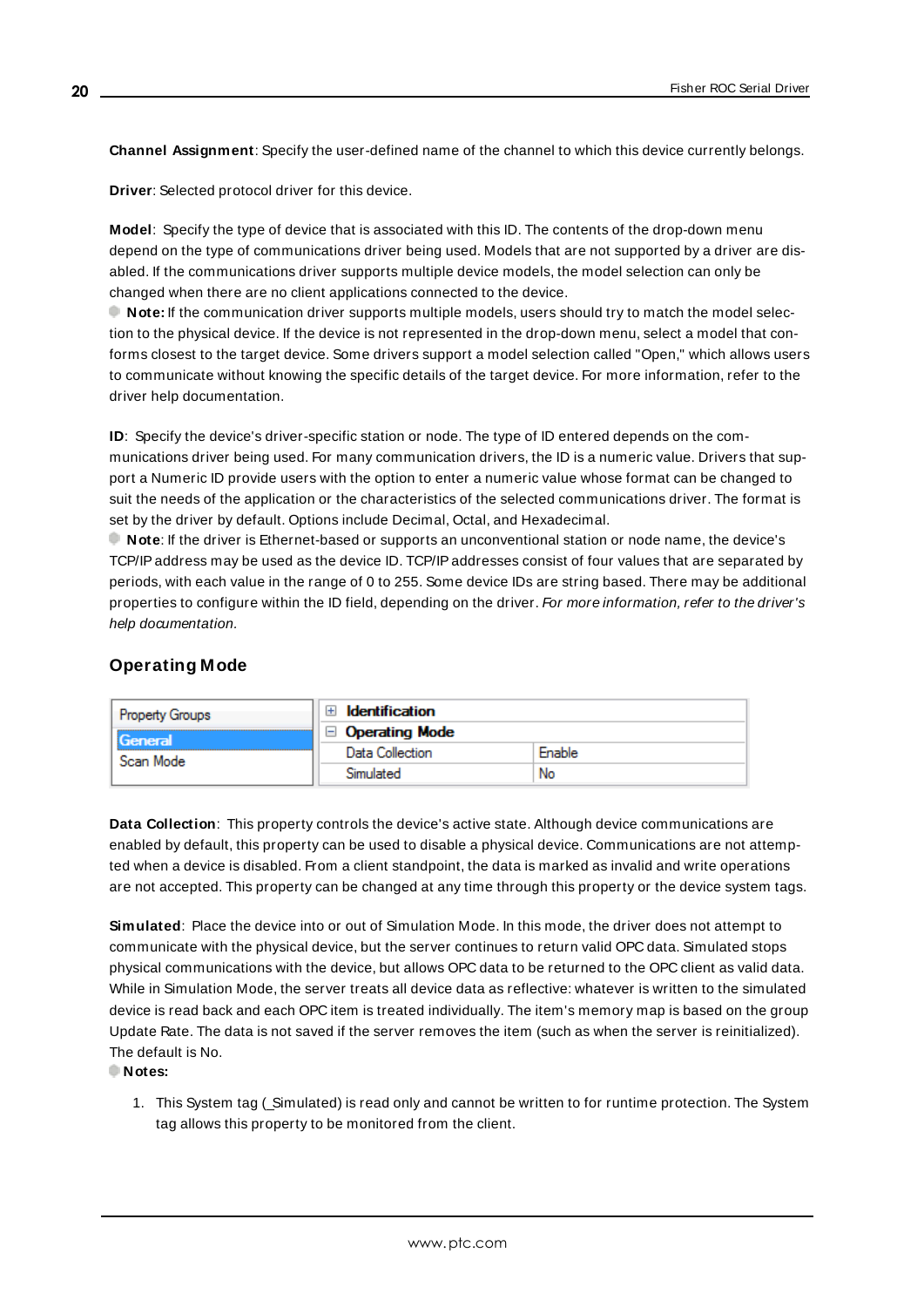2. In Simulation mode, the item's memory map is based on client update rate(s) (Group Update Rate for OPC clients or Scan Rate for native and DDEinterfaces). This means that two clients that reference the same item with different update rates return different data.

 Simulation Mode is for test and simulation purposes only. It should never be used in a production environment.

#### <span id="page-20-0"></span>**Device Properties — Scan Mode**

The Scan Mode specifies the subscribed-client requested scan rate for tags that require device communications. Synchronous and asynchronous device reads and writes are processed as soon as possible; unaffected by the Scan Mode properties.

| <b>Property Groups</b> | Scan Mode |                            |                                       |
|------------------------|-----------|----------------------------|---------------------------------------|
| General                |           | Scan Mode                  | Respect Client-Specified Scan Rate  - |
| Scan Mode              |           | Initial Updates from Cache | Disable                               |
|                        |           |                            |                                       |

**Scan Mode**: Specify how tags in the device are scanned for updates sent to subscribing clients. Descriptions of the options are:

- <sup>l</sup> **Respect Client-Specified Scan Rate**: This mode uses the scan rate requested by the client.
- <sup>l</sup> **Request Data No Faster than Scan Rate**: This mode specifies the value set as the maximum scan rate. The valid range is 10 to 99999990 milliseconds. The default is 1000 milliseconds. **Note**: When the server has an active client and items for the device and the scan rate value is increased, the changes take effect immediately. When the scan rate value is decreased, the changes do not take effect until all client applications have been disconnected.
- <sup>l</sup> **Request All Data at Scan Rate**: This mode forces tags to be scanned at the specified rate for subscribed clients. The valid range is 10 to 99999990 milliseconds. The default is 1000 milliseconds.
- <sup>l</sup> **Do Not Scan, Demand Poll Only**: This mode does not periodically poll tags that belong to the device nor perform a read to get an item's initial value once it becomes active. It is the OPC client's responsibility to poll for updates, either by writing to the \_DemandPoll tag or by issuing explicit device reads for individual items. For more information, refer to "Device Demand Poll" in server help.
- <sup>l</sup> **Respect Tag-Specified Scan Rate**: This mode forces static tags to be scanned at the rate specified in their static configuration tag properties. Dynamic tags are scanned at the client-specified scan rate.

**Initial Updates from Cache**: When enabled, this option allows the server to provide the first updates for newly activated tag references from stored (cached) data. Cache updates can only be provided when the new item reference shares the same address, scan rate, data type, client access, and scaling properties. A device read is used for the initial update for the first client reference only. The default is disabled; any time a client activates a tag reference the server attempts to read the initial value from the device.

# <span id="page-20-1"></span>**Device Properties — Timing**

The device Timing properties allow the driver's response to error conditions to be tailored to fit the application's needs. In many cases, the environment requires changes to these properties for optimum performance. Factors such as electrically generated noise, modem delays, and poor physical connections can influence how many errors or timeouts a communications driver encounters. Timing properties are specific to each configured device.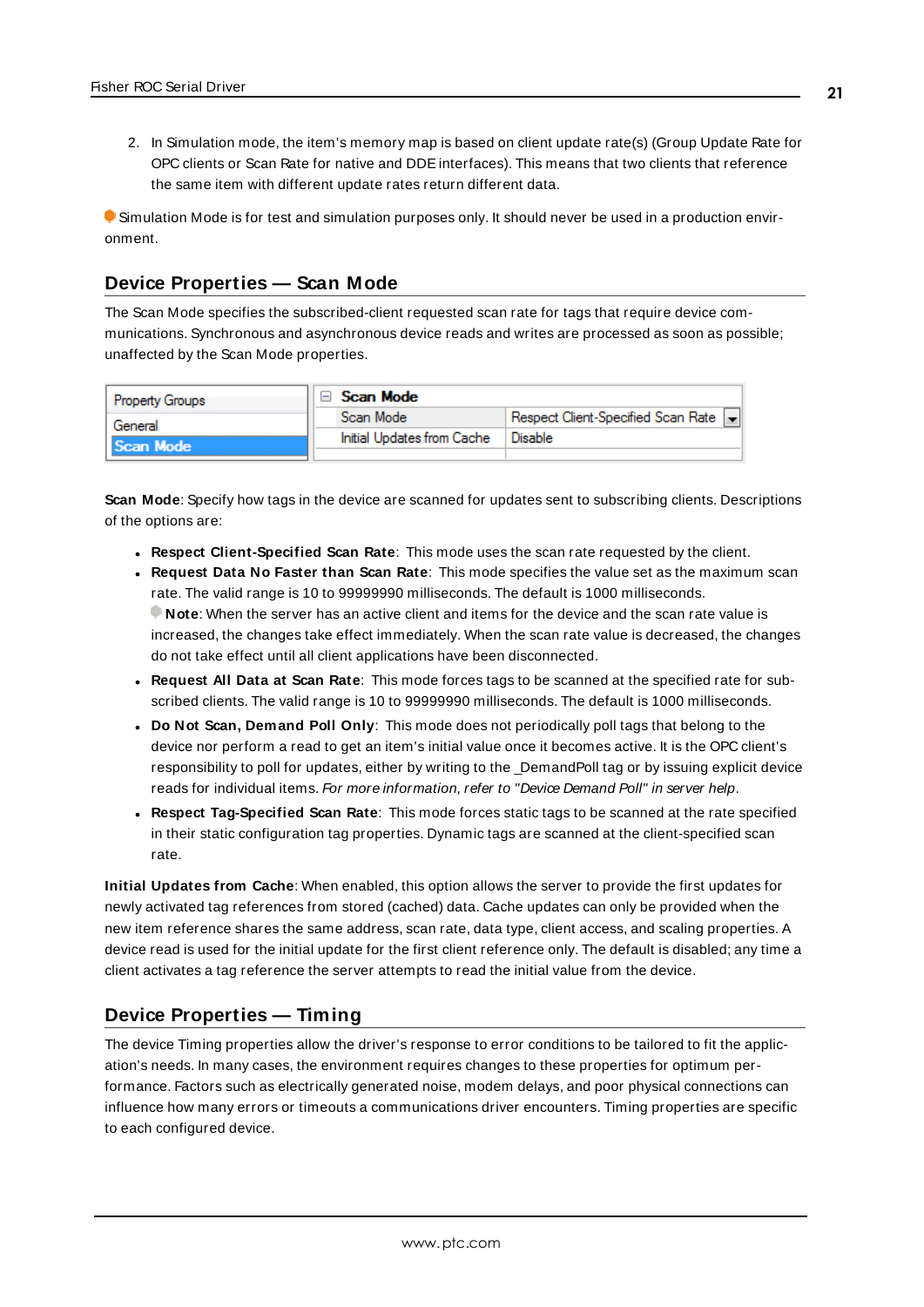| <b>Property Groups</b> | <b>Communication Timeouts</b><br>$-1$ |      |
|------------------------|---------------------------------------|------|
| General                | Connect Timeout (s)                   |      |
| Scan Mode              | Request Timeout (ms)                  | 1000 |
| Timing                 | Attempts Before Timeout               |      |
|                        | Timing<br>-                           |      |
| Redundancy             | Inter-Request Delay (ms)              |      |

#### **Communications Timeouts**

**Connect Timeout**: This property (which is used primarily by Ethernet based drivers) controls the amount of time required to establish a socket connection to a remote device. The device's connection time often takes longer than normal communications requests to that same device. The valid range is 1 to 30 seconds. The default is typically 3 seconds, but can vary depending on the driver's specific nature. If this setting is not supported by the driver, it is disabled.

**Note**: Due to the nature of UDPconnections, the connection timeout setting is not applicable when communicating via UDP.

**Request Timeout**: Specify an interval used by all drivers to determine how long the driver waits for a response from the target device to complete. The valid range is 50 to 9,999,999 milliseconds (167.6667 minutes). The default is usually 1000 milliseconds, but can vary depending on the driver. The default timeout for most serial drivers is based on a baud rate of 9600 baud or better. When using a driver at lower baud rates, increase the timeout to compensate for the increased time required to acquire data.

**Attempts Before Timeout**: Specify how many times the driver issues a communications request before considering the request to have failed and the device to be in error. The valid range is 1 to 10. The default is typically 3, but can vary depending on the driver's specific nature. The number of attempts configured for an application depends largely on the communications environment. This property applies to both connection attempts and request attempts.

# **Timing**

**Inter-Request Delay**: Specify how long the driver waits before sending the next request to the target device. It overrides the normal polling frequency of tags associated with the device, as well as one-time reads and writes. This delay can be useful when dealing with devices with slow turnaround times and in cases where network load is a concern. Configuring a delay for a device affects communications with all other devices on the channel. It is recommended that users separate any device that requires an interrequest delay to a separate channel if possible. Other communications properties (such as communication serialization) can extend this delay. The valid range is 0 to 300,000 milliseconds; however, some drivers may limit the maximum value due to a function of their particular design. The default is 0, which indicates no delay between requests with the target device.

<span id="page-21-0"></span>**Note**: Not all drivers support Inter-Request Delay. This setting does not appear if it is not available.

# **Device Properties — Auto-Demotion**

The Auto-Demotion properties can temporarily place a device off-scan in the event that a device is not responding. By placing a non-responsive device offline for a specific time period, the driver can continue to optimize its communications with other devices on the same channel. After the time period has been reached, the driver re-attempts to communicate with the non-responsive device. If the device is responsive, the device is placed on-scan; otherwise, it restarts its off-scan time period.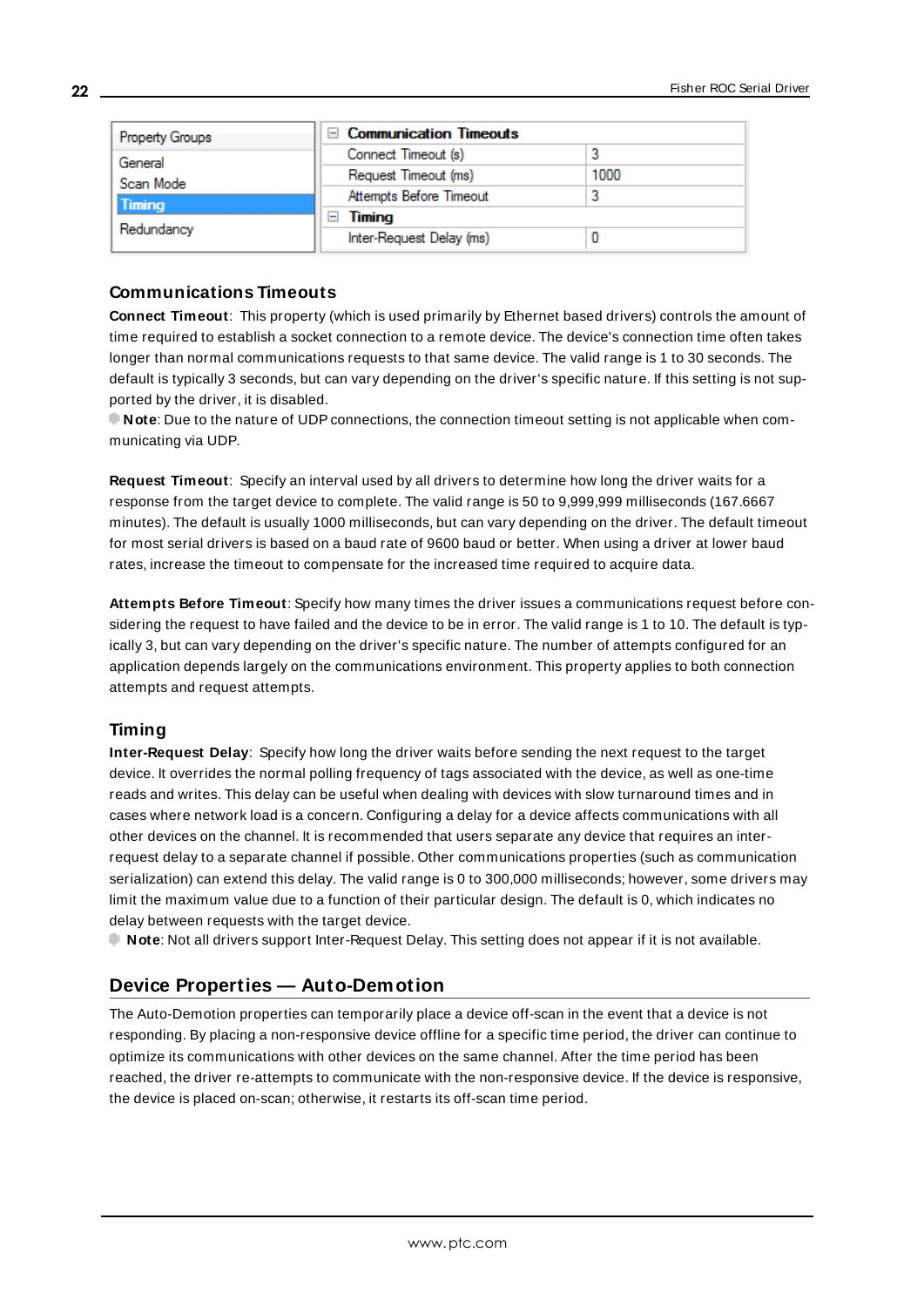| <b>Property Groups</b> | $\Box$ Auto-Demotion                    |               |  |
|------------------------|-----------------------------------------|---------------|--|
| General                | Demote on Failure                       | <b>Enable</b> |  |
| Scan Mode              | Timeouts to Demote                      | w             |  |
| Timina                 | Demotion Period (ms)                    | 10000         |  |
| <b>Auto-Demotion</b>   | Discard Requests when Demoted   Disable |               |  |
|                        |                                         |               |  |

**Demote on Failure**: When enabled, the device is automatically taken off-scan until it is responding again. **Tip**: Determine when a device is off-scan by monitoring its demoted state using the \_AutoDemoted system tag.

**Timeouts to Demote**: Specify how many successive cycles of request timeouts and retries occur before the device is placed off-scan. The valid range is 1 to 30 successive failures. The default is 3.

**Demotion Period**: Indicate how long the device should be placed off-scan when the timeouts value is reached. During this period, no read requests are sent to the device and all data associated with the read requests are set to bad quality. When this period expires, the driver places the device on-scan and allows for another attempt at communications. The valid range is 100 to 3600000 milliseconds. The default is 10000 milliseconds.

**Discard Requests when Demoted**: Select whether or not write requests should be attempted during the off-scan period. Disable to always send write requests regardless of the demotion period. Enable to discard writes; the server automatically fails any write request received from a client and does not post a message to the Event Log.

# <span id="page-22-0"></span>**Device Properties — Tag Generation**

The automatic tag database generation features make setting up an application a plug-and-play operation. Select communications drivers can be configured to automatically build a list of tags that correspond to device-specific data. These automatically generated tags (which depend on the nature of the supporting driver) can be browsed from the clients.

Not all devices and drivers support full automatic tag database generation and not all support the same data types. Consult the data types descriptions or the supported data type lists for each driver for specifics.

If the target device supports its own local tag database, the driver reads the device's tag information and uses the data to generate tags within the server. If the device does not natively support named tags, the driver creates a list of tags based on driver-specific information. An example of these two conditions is as follows:

- 1. If a data acquisition system supports its own local tag database, the communications driver uses the tag names found in the device to build the server's tags.
- 2. If an Ethernet I/O system supports detection of its own available I/O module types, the communications driver automatically generates tags in the server that are based on the types of I/O modules plugged into the Ethernet I/O rack.

**Note:** Automatic tag database generation's mode of operation is completely configurable. For more information, refer to the property descriptions below.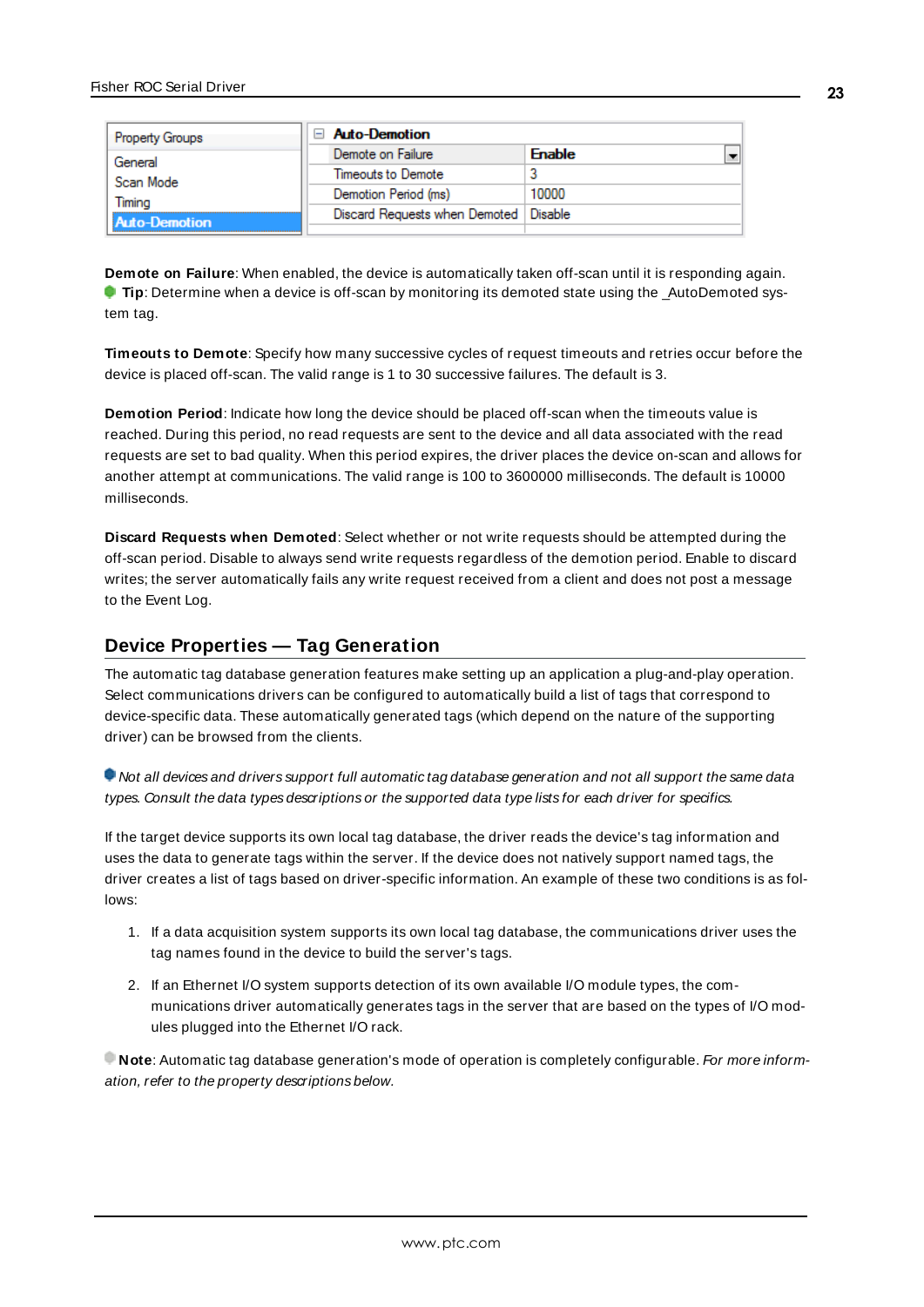| Property Groups                                 | □ Tag Generation                        |                            |  |  |
|-------------------------------------------------|-----------------------------------------|----------------------------|--|--|
| General<br>Scan Mode<br>Timina<br>Auto-Demotion | On Property Change                      | Yes                        |  |  |
|                                                 | On Device Startup                       | Do Not Generate on Startup |  |  |
|                                                 | On Duplicate Tag                        | Delete on Create           |  |  |
|                                                 | Parent Group                            |                            |  |  |
| <b>Tag Generation</b>                           | Allow Automatically Generated Subgroups | Enable                     |  |  |
| Redundancy                                      | Create                                  | Create tags                |  |  |
|                                                 |                                         |                            |  |  |

**On Property Change**: If the device supports automatic tag generation when certain properties change, the **On Property Change** option is shown. It is set to **Yes** by default, but it can be set to **No** to control over when tag generation is performed. In this case, the **Create tags** action must be manually invoked to perform tag generation.

**On Device Startup**: Specify when OPC tags are automatically generated. Descriptions of the options are as follows:

- <sup>l</sup> **Do Not Generate on Startup**: This option prevents the driver from adding any OPC tags to the tag space of the server. This is the default setting.
- <sup>l</sup> **Always Generate on Startup**: This option causes the driver to evaluate the device for tag information. It also adds tags to the tag space of the server every time the server is launched.
- <sup>l</sup> **Generate on First Startup**: This option causes the driver to evaluate the target device for tag information the first time the project is run. It also adds any OPC tags to the server tag space as needed.

**Note**: When the option to automatically generate OPC tags is selected, any tags that are added to the server's tag space must be saved with the project. Users can configure the project to automatically save from the **Tools** | **Options** menu.

**On Duplicate Tag**: When automatic tag database generation is enabled, the server needs to know what to do with the tags that it may have previously added or with tags that have been added or modified after the communications driver since their original creation. This setting controls how the server handles OPC tags that were automatically generated and currently exist in the project. It also prevents automatically generated tags from accumulating in the server.

For example, if a user changes the I/O modules in the rack with the server configured to **Always Generate on Startup**, new tags would be added to the server every time the communications driver detected a new I/O module. If the old tags were not removed, many unused tags could accumulate in the server's tag space. The options are:

- **.** Delete on Create: This option deletes any tags that were previously added to the tag space before any new tags are added. This is the default setting.
- <sup>l</sup> **Overwrite as Necessary**: This option instructs the server to only remove the tags that the communications driver is replacing with new tags. Any tags that are not being overwritten remain in the server's tag space.
- **.** Do not Overwrite: This option prevents the server from removing any tags that were previously generated or already existed in the server. The communications driver can only add tags that are completely new.
- <sup>l</sup> **Do not Overwrite, Log Error**: This option has the same effect as the prior option, and also posts an error message to the server's Event Log when a tag overwrite would have occurred.

**Note:** Removing OPC tags affects tags that have been automatically generated by the communications driver as well as any tags that have been added using names that match generated tags.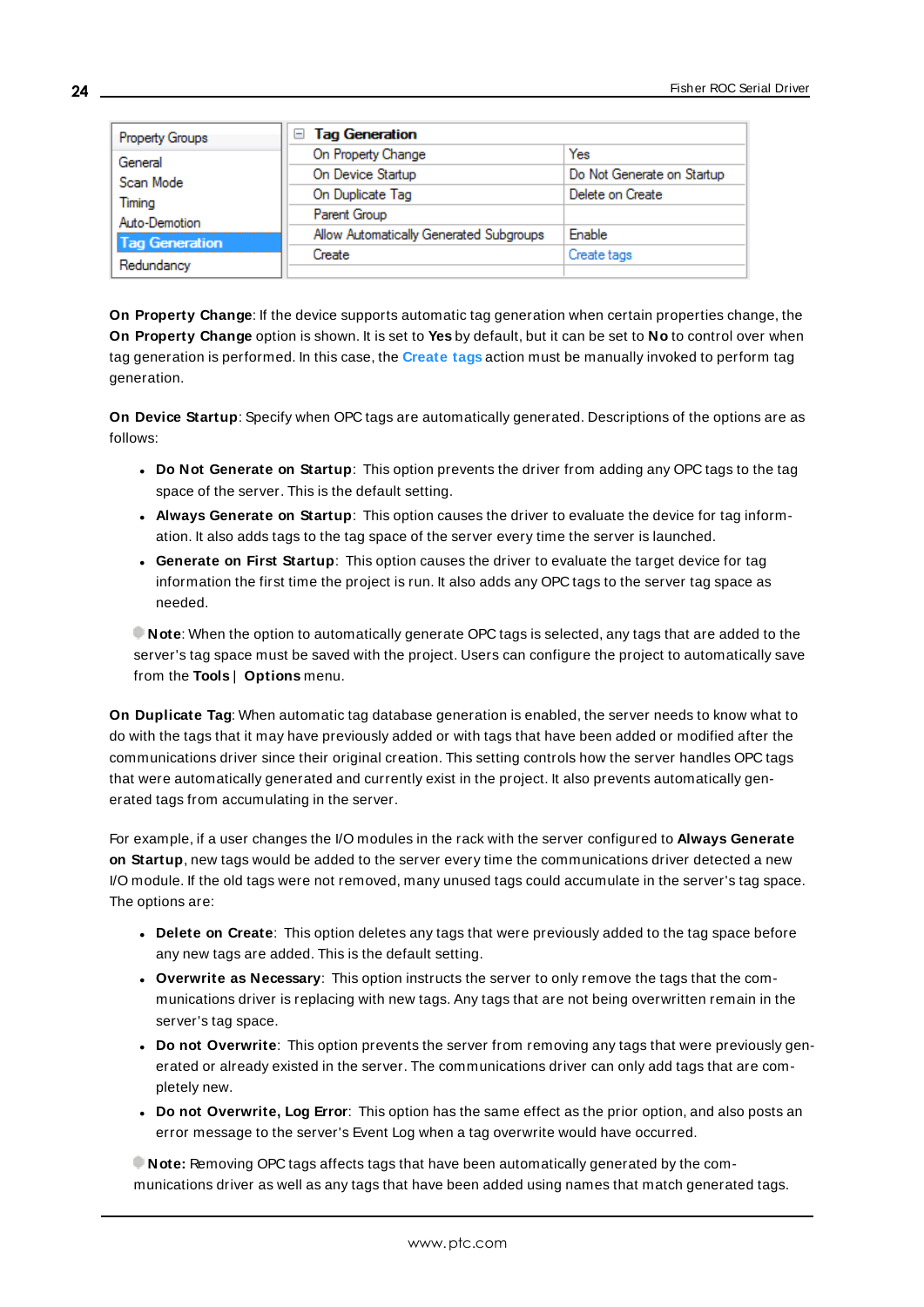Users should avoid adding tags to the server using names that may match tags that are automatically generated by the driver.

**Parent Group**: This property keeps automatically generated tags from mixing with tags that have been entered manually by specifying a group to be used for automatically generated tags. The name of the group can be up to 256 characters. This parent group provides a root branch to which all automatically generated tags are added.

**Allow Automatically Generated Subgroups**: This property controls whether the server automatically creates subgroups for the automatically generated tags. This is the default setting. If disabled, the server generates the device's tags in a flat list without any grouping. In the server project, the resulting tags are named with the address value. For example, the tag names are not retained during the generation process. **Note**: If, as the server is generating tags, a tag is assigned the same name as an existing tag, the system automatically increments to the next highest number so that the tag name is not duplicated. For example, if the generation process creates a tag named "AI22" that already exists, it creates the tag as "AI23" instead.

**Create**: Initiates the creation of automatically generated OPC tags. If the device's configuration has been modified, **Create tags** forces the driver to reevaluate the device for possible tag changes. Its ability to be accessed from the System tags allows a client application to initiate tag database creation. **Note**: **Create tags** is disabled if the Configuration edits a project offline.

#### <span id="page-24-0"></span>**Device Properties — Time Synchronization**

This group is used to specify the device's time zone and time synchronization properties. It primarily applies to time stamped data or information from battery-powered devices at remote locations where the device time may deviate (causing issues with the time-stamped data). To prevent this problem from occurring, users can specify that the server synchronize the device time.

| Property Groups                                  | <b>Time Zone</b><br>l—       |                                        |  |  |
|--------------------------------------------------|------------------------------|----------------------------------------|--|--|
| General                                          | Time Zone                    | (UTC-05:00) Eastern Time (US & Canada) |  |  |
| Scan Mode                                        | Respect Daylight Saving Time | Yes                                    |  |  |
| Timing<br>Auto-Demotion<br><b>Tag Generation</b> | Synchronization              |                                        |  |  |
|                                                  | Time Sync Method             | <b>Absolute</b>                        |  |  |
|                                                  | Time Sync Threshold (sec)    | 0                                      |  |  |
|                                                  | Sync Absolute                | 12:00:00 AM                            |  |  |
| <b>Time Synchronization</b>                      |                              |                                        |  |  |
| Redundancy                                       |                              |                                        |  |  |

**Note:** Not all drivers and models support all options.

**Time Zone**: Specify the device's time zone. To ignore the time zone, select one of the first four options in the list (which do not have an offset). The default is the time zone of the local system.

**Note**: The driver uses this property both when synching the device time and when converting EFM timestamps from the device to UTC time.

**Respect Daylight Saving Time**: Specify Yes to follow Daylight Saving Time offset when synching the device time. Specify No to ignore Daylight Saving Time. Only time zones that observe Daylight Saving Time will be affected. The default is No (disabled).

**Note**: When enabled, the time of the device is adjusted by +1 hour for Daylight Saving Time (in the spring), and adjusted by -1 hour after Daylight Saving Time (in the fall).

**Time Sync Method**: Specify the method of synchronization. Options include Disabled, Absolute, and Interval. The default is Disabled. Descriptions of the options are as follows: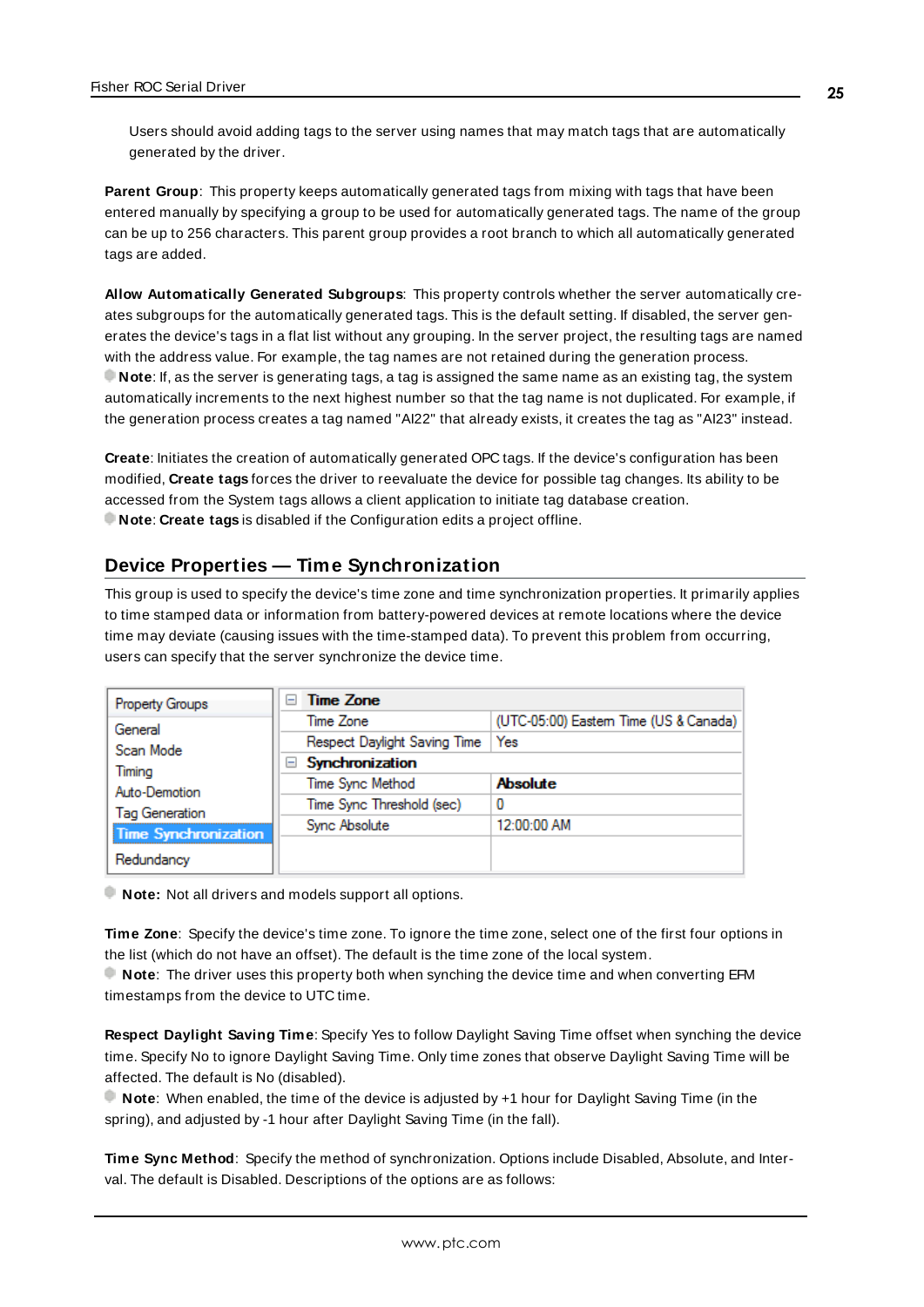- **.** Disabled: No synchronization.
- **Absolute**: Synchronizes to an absolute time of day specified through the Time property (appears only when Absolute is selected).
- <sup>l</sup> **Interval**: Synchronizes on startup and every number of minutes specified through the Sync Interval property (appears only when Interval is selected). The default is 60 minutes.
- **.** OnPoll: Synchronizes when poll is completed (applicable only to EFM devices).

**Time Sync Threshold**: Specify the maximum allowable difference, in seconds, between the device time and the system time before syncing the device time to the system time. If the threshold is set to 0, a time synchronization occurs every time. The default is 0 seconds. The maximum allowable threshold is 600 seconds.

# <span id="page-25-0"></span>**Device Properties — Tag Import Settings**

A tag database can be created based on the device's configuration file or a ROCLINK800 project file by bringing those tags into the project with an import. Tag Import settings are defined as a device is added and configured through the New Device wizard and can also be modified after the device has been added. To define the Tag Import settings for a new device, follow the steps for **[defining](#page-17-0) a new device**.

| <b>Property Groups</b>                                  | <b>Tag Import Settings</b><br>$=$ |                            |  |
|---------------------------------------------------------|-----------------------------------|----------------------------|--|
| General                                                 | Import Method                     | Offline - from Import File |  |
| Scan Mode                                               | Use Legacy Tag Names              | Yes                        |  |
| Timina                                                  | <b>□ Offline Settings</b>         |                            |  |
| Auto-Demotion<br>Tag Generation<br>Time Synchronization | Tag Import File                   |                            |  |
|                                                         | System File                       |                            |  |
|                                                         | System DB File                    |                            |  |
| <b>Communications Parameters</b>                        | <b>Display Descriptions</b>       | No                         |  |
|                                                         |                                   |                            |  |
| <b>Tag Import Settings</b>                              |                                   |                            |  |

**Import Method**: specifies the import method. Options include Online - from Device and Offline - from Import File. The default setting is Online - from Device. Descriptions of the options are as follows:

- <sup>l</sup> **Online - From Device**: This method automatically creates tags by polling the device for its configuration and I/O data.
- <sup>l</sup> **Offline - From Import File**: This method automatically creates tags from a project file created in ROCLINK800.

**Use Legacy Tag Names**: When set to Yes, Automatic Tag Database Generation creates tags with names consistent with the tags created in prior versions of the server. When unchecked, Automatic Tag Database Generation creates tags with names consistent with the current version of the server. The default setting is set to Yes. For more information, refer to "Legacy vs. Non-Legacy Tag Names" below.

**Tag Import File**: specifies the \* .800 file and path that was created using the ROCLINK800 software.

**ROC System File**: specifies the \* .mdb file and path. This file is usually named "ROC.mdb" and resides in the same folder where the ROCLINK800 software is installed.

**System DB File**: specifies the \* .mdw file and path. This file is usually named "ROCLINK.mdw" and resides in the same folder where the ROCLINK800 software is installed.

**Display Descriptions**: When set to Yes, this option includes the tag descriptions from the ROCLINK800 database.

# **Legacy vs. Non-Legacy Tag Names**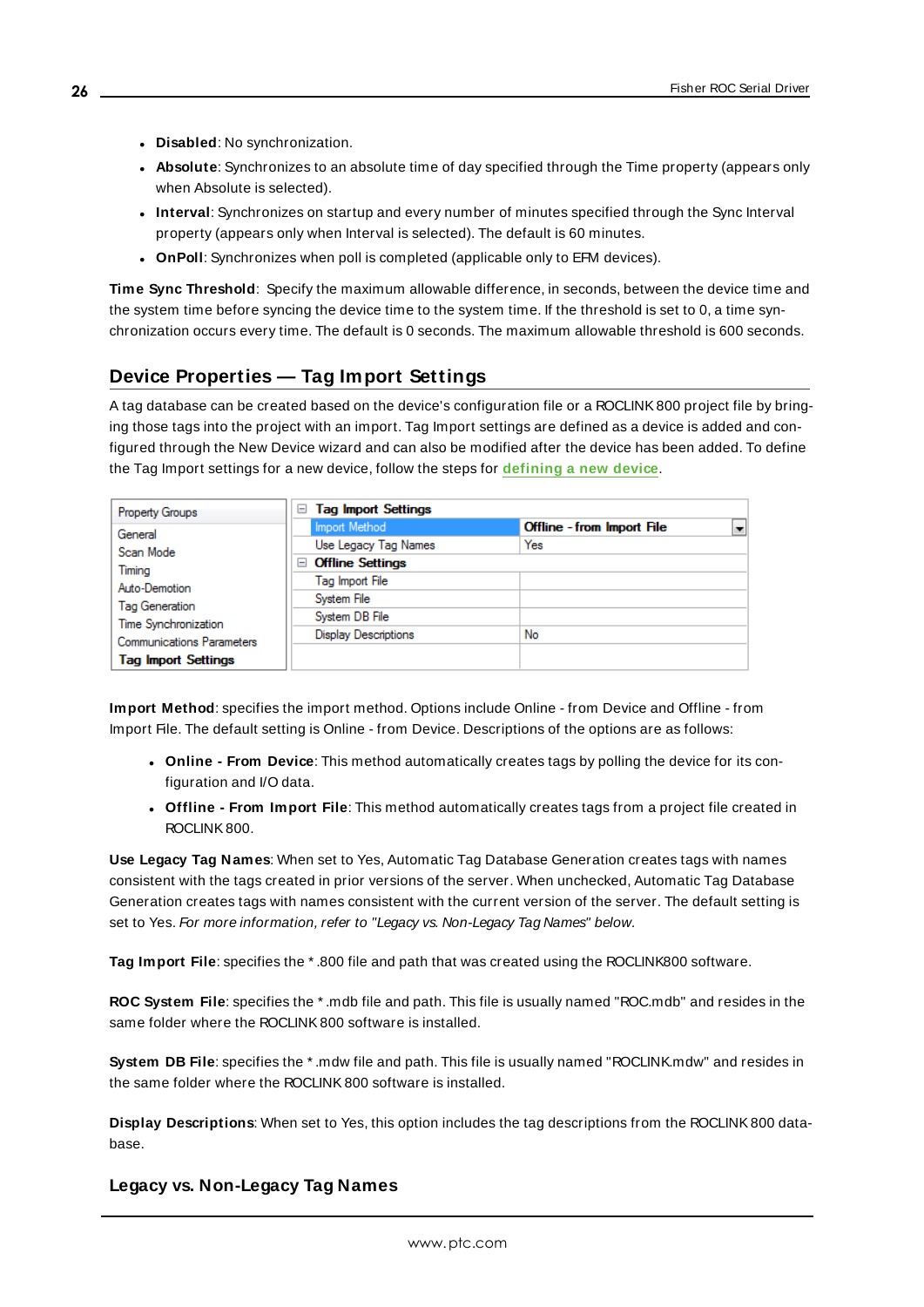For information on how legacy and non-legacy tag names are automatically generated based on the "Use legacy tag names" option, refer to the table below.

| Tag Type       | <b>Mode</b> | <b>Tag Name</b>                  | <b>Tag Address</b> |
|----------------|-------------|----------------------------------|--------------------|
| Non-Boolean    | Legacy      | IPAddress 12 0                   | $12 - 0.1$         |
|                | Non-Legacy  | IP Address-12 (T12,L0,P1)        | $12 - 0.1$         |
| Boolean (.Bit) | Legacy      | HighAlarm_3_0                    | 3-0.16:2           |
|                | Non-Legacy  | High Alarm-3 (T3, L0, P16) Bit 2 | $3 - 0.16:2$       |

#### <span id="page-26-0"></span>**See Also**: **Tag [Generation](#page-22-0)**

#### **Device Properties — Communication Specification**

Communication Specification settings are defined as a device is added and configured through the New Device wizard and can also be modified after the device has been added. To define the Communication Specification settings for a new device, follow the steps for **[defining](#page-17-0) a new device**. To modify settings on a defined device; select the device, right-click, select **Properties**, and select the **Communication Specification** property group.

| <b>Property Groups</b>                              | <b>Destination</b><br>$\overline{ }$ |     |
|-----------------------------------------------------|--------------------------------------|-----|
| General                                             | Device Address                       | 240 |
| Scan Mode                                           | Device Group                         | 240 |
| Timing                                              | $\Box$ Source                        |     |
| Auto-Demotion                                       | <b>Host Address</b>                  |     |
|                                                     | <b>Host Group</b>                    |     |
| <b>Tag Generation</b><br><b>Tag Import Settings</b> | <b>Read Optimization</b><br>$=$      |     |
|                                                     | Use OpCode 180 For Read Requests     | No  |
| <b>Communication Specificat</b>                     |                                      |     |

**Device Address**: specifies the device number of the remote ROC device. The valid range is 1 to 255. The default setting is 240.

**Device Group**: specifies the group number of the remote ROC device. The valid range is 1 to 255. The default setting is 240.

**Host Address**: specifies the ROC unit number of the server. The valid range is 1 to 255. The default setting is 1.

**Host Group**: specifies the ROC group number of the server. The valid range is 1 to 255. The default setting is 1.

**Use Opcode 180 for Read Requests**: This option should be used if few parameters from each point type and logical address are typically used, as it yields more efficient communication. If set to No, the driver uses Opcode 167 to read entire point type logical addresses in one transaction. The default is No.

#### <span id="page-26-1"></span>**Device Properties — Operator Identification**

Operator Identification settings are defined as a device is added and configured and can also be modified after the device has been added. To define the Operator Identification settings for a new device through the wizard, follow the steps for **[defining](#page-17-0) a new device**.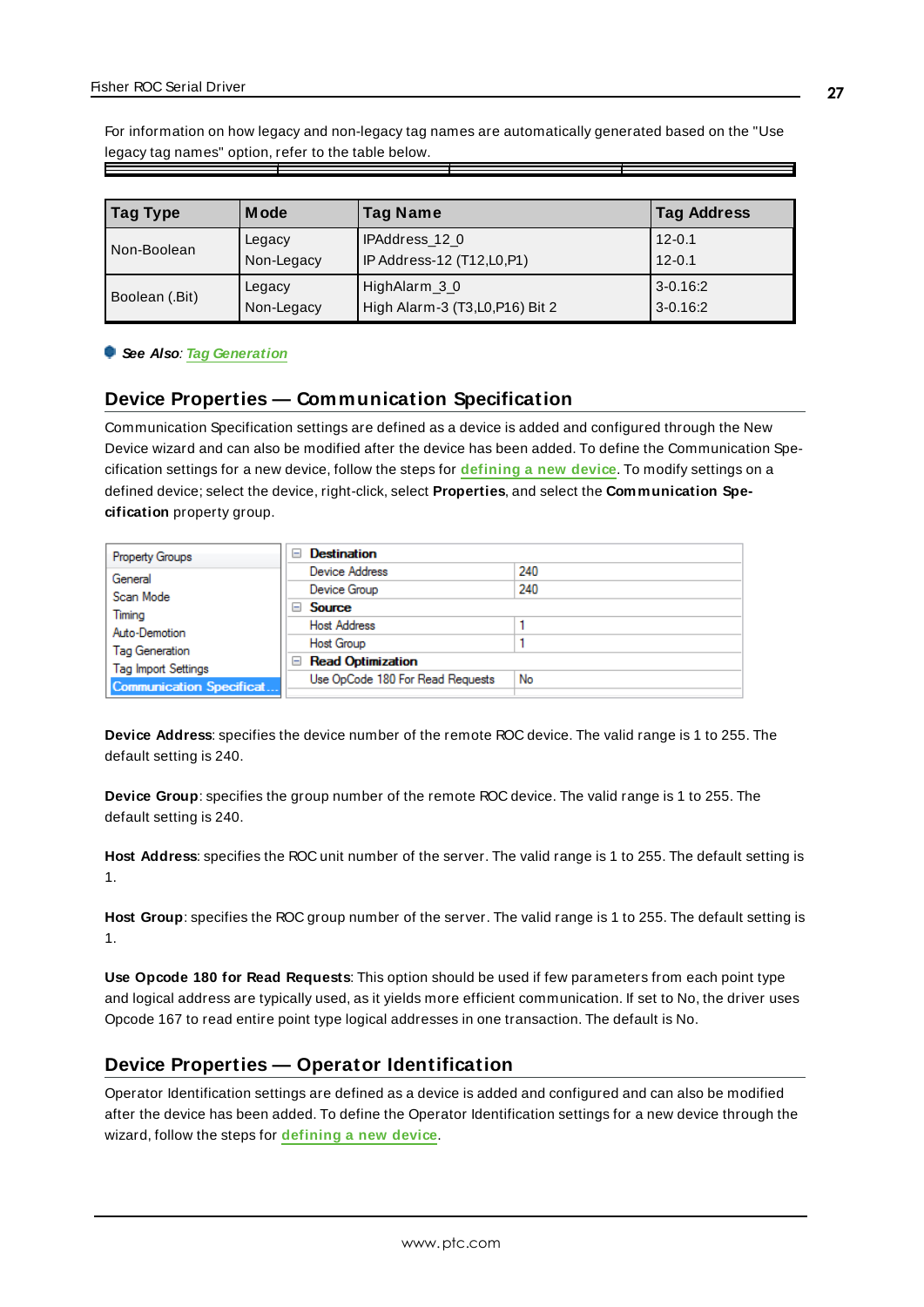| <b>Property Groups</b>         | $\Box$ Operator Identification |          |
|--------------------------------|--------------------------------|----------|
| General<br>Scan Mode<br>Timina | Usemame                        | LOI      |
|                                | Enable Password                | Yes      |
|                                | Password                       | -------- |
|                                | Enable Access Level            | No       |
| <b>Operator Identification</b> |                                |          |

**Username**: specifies the authorized account identity. Three characters (as set in the device) are required.

**Enable Password**: When set to yes, this option specifies that the device has a password defined for the operator ID. The default setting is Yes.

**Password**: Four numeric characters can be entered. The valid range is 0000 to 9999. This parameter is not available unless the Enable Password parameter is set to Yes.

**Enable Access Level**: When set to Yes, this option specifies that the device has defined access levels. The default setting is No.

**Access Level**: sets the level of access, where the valid range is 0 to 5. This parameter is not available unless the Enable Access Level parameter is set to Yes.

# <span id="page-27-0"></span>**Device Properties — EFM Meters**

EFM Meters can be added to an existing device. The Fisher ROC Serial Driver supports Gas Meters. A meter group for each type and model of meter is automatically created with each device. To add meters to a device; click the + symbol to expand the meter groups below the device. Right-click the meter group and select **New Meter**. A new meter is added below the selected meter group. To edit the meter; right-click and select **Properties**.



**Name**: This parameter specifies the meter name. Each meter must be assigned a unique name. The default setting is Meter\_n (where n increments up from 1 for the first meter).

**Description**: This parameter can be used to provide a short description of the meter.

**Driver**: This parameter indicates the current driver. It cannot be modified.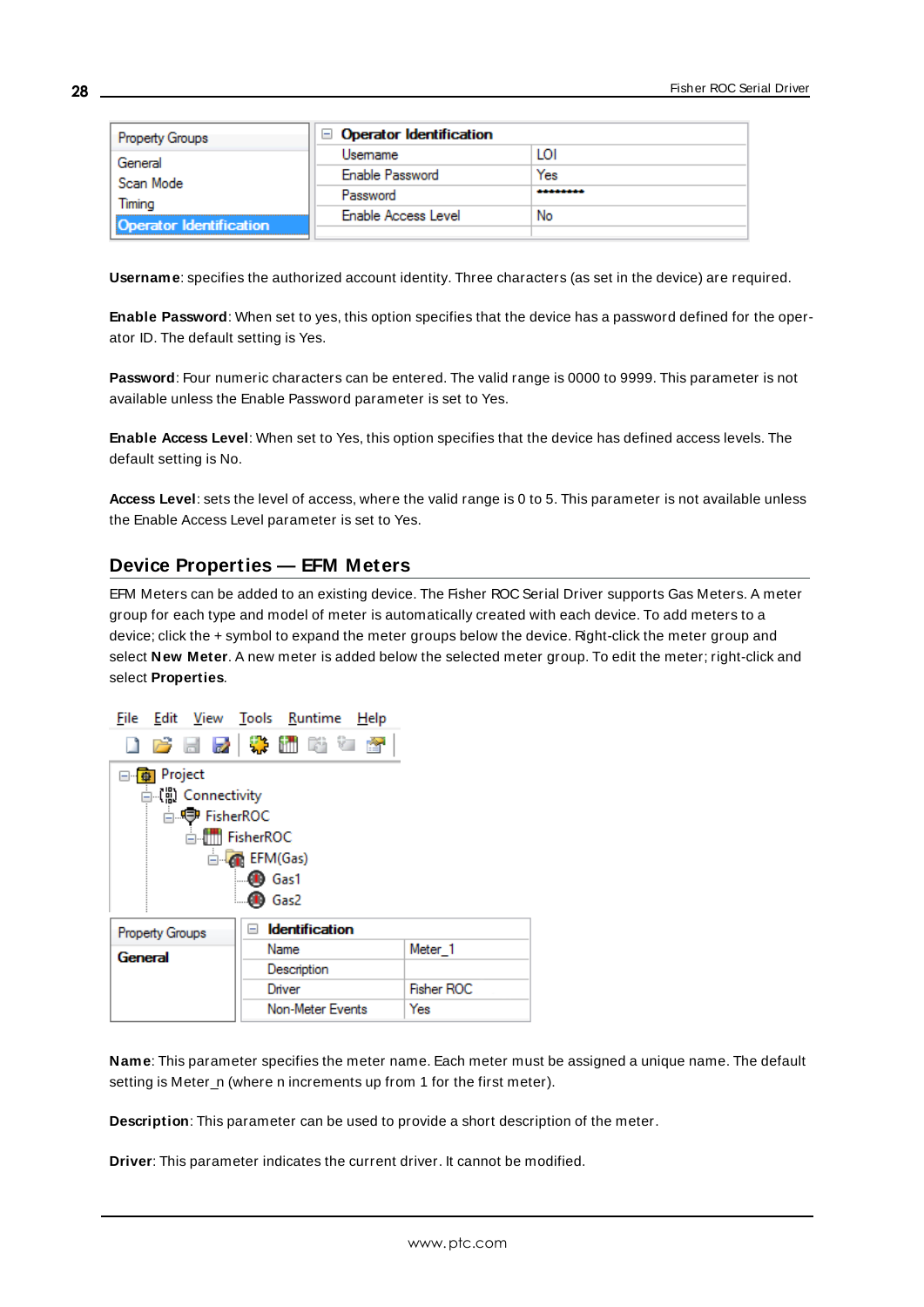**Non-Meter Events**: This parameter specifies whether non-meter EFM events are provided to EFM Exporters for this meter. The default setting is Yes.

#### **Important!**

- The meter order in ROCLink800 corresponds to the meter order in the EFM meter list.
- Extended History data is not supported.
- . The Identification parameters of the meter groups cannot be edited and are provided for informational purposes only.

**Clear Cache on Next Upload**: Users have the option to clear any cached EFM data from the device during the next upload. This feature also removes pointer files, which are used to track EFM uploads to prevent uploading the same records twice. All EFM data is re-uploaded. Once the cache is cleared, this parameter is automatically disabled. To enable this option, open **Device Properties | EFM Meters** and select Yes in the Clear cache on next upload property. The default setting is **No**.

| <b>Property Groups</b>           | <b>EFM Meters</b>          |    |
|----------------------------------|----------------------------|----|
| <b>Communications Parameters</b> | Clear Cache On Next Upload | No |
| <b>Tag Import Settings</b>       |                            |    |
| <b>EFM Meters</b>                |                            |    |

#### <span id="page-28-0"></span>**See Also: EFM Attribute Mapping**

#### **EFM Attribute Mapping**

The tables below describe the mapping of TLPs to attributes used by the EFM Exporter Plug-in. This mapping is not user-configurable and provided for reference only.

#### **Gas Configuration Mapping**

- n = orifice run number or turbine run number
- s = station number
- h = history segment number

| <b>EFM Config Attribute</b> | <b>ROCTLP</b>     |
|-----------------------------|-------------------|
| meter id                    | 7-n.0, 46-n.0     |
| pressure base               | 7-n.19, 46-n.13   |
| temp_base                   | 7-n.20, 46-n.14   |
| calculation_method          | 7-n.3:7, 46-n.2   |
| calculation_method_2        | 41-n.2, 46-n.3    |
| pipe_diameter               | 7-n.9, 46-n.7     |
| pipe_ref_temp               | 41-n.4, 46-n.8    |
| meter_tap                   | 7-n.4:0, 46-n.4:0 |
| static_pressure_tap         | 7-n.4:2, 46-n.4:2 |
| unit                        | 7-n.3:3, 46-n.2:3 |
| orifice_plate_size          | 7-n.10, 46-n.10   |
| orifice_ref_temp            | 7-n.11, 46-n.11   |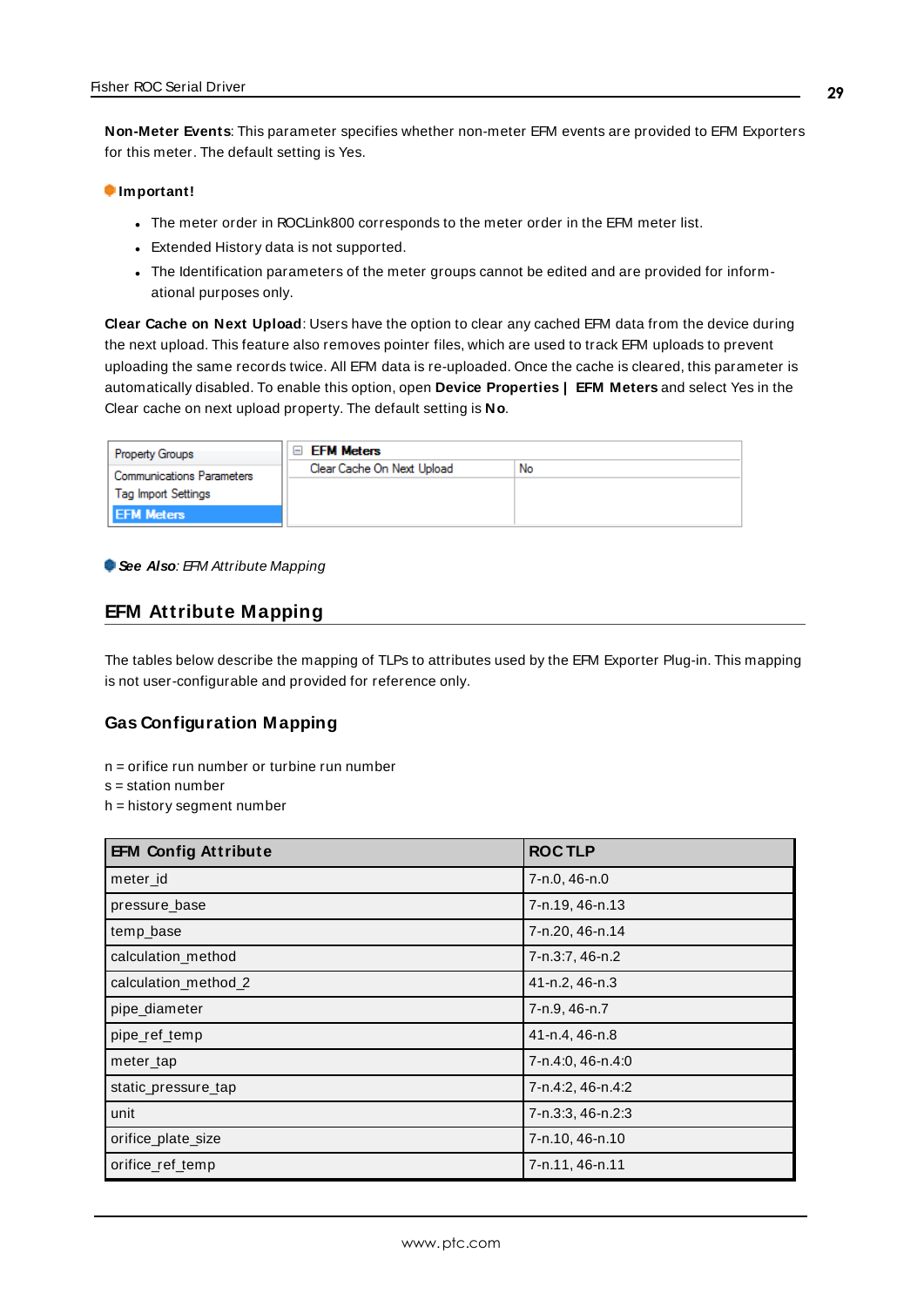| <b>EFM Config Attribute</b> | <b>ROCTLP</b>   |
|-----------------------------|-----------------|
| dp_low_flow_cutoff          | 7-n.21, 46-n.43 |
| atmospheric_pressure        | 41-n.1, 46-n.15 |
| btu                         | 7-n.6, 46-n.17  |
| specific_gravity            | 7-n.5, 46-n.16  |
| viscosity                   | 7-n.17, 46-n.18 |
| specific_heats              | 7-n.18, 46-n.19 |
| aga_config                  | 7-n.4, 46-n.4   |
| pipe_material               | 41-n.5, 46-n.12 |
| orifice_material            | 7-n.12, 46-n.12 |
| co <sub>2</sub>             | 7-n.24, 46-n.24 |
| n2                          | 7-n.23, 46-n.23 |
| c1                          | 7-n.28, 46-n.28 |
| c2                          | 7-n.29, 46-n.29 |
| c3                          | 7-n.30, 46-n.30 |
| isoc4                       | 7-n.32, 46-n.32 |
| nc4                         | 7-n.31, 46-n.31 |
| isoc <sub>5</sub>           | 7-n.34, 46-n.34 |
| c5                          | 7-n.33, 46-n.33 |
| c <sub>6</sub>              | 7-n.35, 46-n.35 |
| c7                          | 7-n.36, 46-n.36 |
| c8                          | 7-n.37, 46-n.37 |
| C <sub>0</sub>              | 7-n.38, 46-n.38 |
| c10                         | 7-n.39, 46-n.39 |
| 02                          | 7-n.40, 46-n.40 |
| h2o                         | 7-n.26, 46-n.26 |
| h2s                         | 7-n.25, 46-n.25 |
| he                          | 7-n.27, 46-n.27 |
| h <sub>2</sub>              | 7-n.42, 46-n.42 |
| $_{\rm CO}$                 | 7-n.41, 46-n.41 |
| contract_hour               | 15-0.10, 46-n.5 |

# **History Mapping**

n = meter number

I = pulse input number

| ∣ute      | <b>EFM Attrib- FloBoss 103, 104,</b><br>300, 500 Orifice TLP | FloBoss 107<br><b>Orifice TLP</b> | FloBoss 103, 104, 300, FloBoss 107<br>500 Turbine TLP | ∣Turbine TLP |
|-----------|--------------------------------------------------------------|-----------------------------------|-------------------------------------------------------|--------------|
| flow time | $42 - n.6$                                                   | 47-n.41                           | 42-n.6                                                | 47-n.41      |
| pulses    |                                                              |                                   | $5 - 1.16$                                            | 47-n.59      |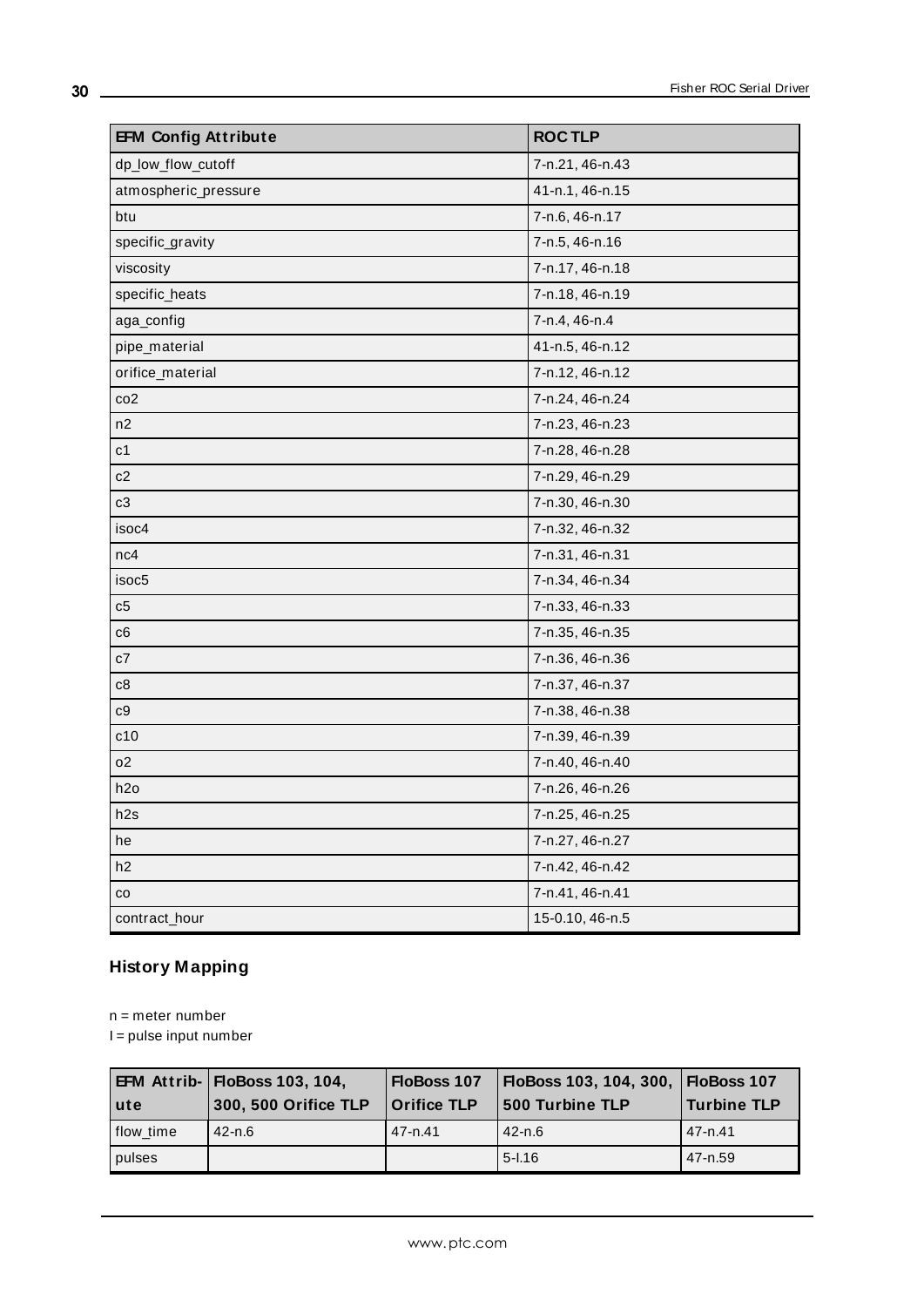|                               | EFM Attrib- FloBoss 103, 104, | FloBoss 107        | FloBoss 103, 104, 300,                           | FloBoss 107        |
|-------------------------------|-------------------------------|--------------------|--------------------------------------------------|--------------------|
| ute                           | 300, 500 Orifice TLP          | <b>Orifice TLP</b> | 500 Turbine TLP                                  | <b>Turbine TLP</b> |
| avg_diff_pres-<br>sure        | $10 - n.0$                    | 46-n.51            |                                                  |                    |
| avg_pressure                  | $10 - n.1$                    | 46-n.52            | $10 - n.1$                                       | 46-n.52            |
| avg_temp                      | $10 - n.2$                    | 46-n.53            | $10 - n.2$                                       | 46-n.53            |
| avg_exten-<br>sion            | $10 - n.9$                    | $47 - n.4$         |                                                  |                    |
| c_prime                       | $10 - n.10$                   | 47-n.16            |                                                  |                    |
| raw_volume                    |                               |                    | 42-n.16 (104, 500 series)<br>5-I.18 (300 series) | 47-n.51            |
| flowing_con-<br>dition_factor |                               |                    | $10 - n.10$                                      | $47 - n.16$        |
| total_volume                  | $10 - n.3$                    | 47-n.0             | $10 - n.3$                                       | 47-n.0             |
| total_energy                  | $10 - n.4$                    | $47 - n.1$         | $10 - n.4$                                       | $47 - n.1$         |
| avg_btu                       | $7 - n.6$                     | 46-n.17            | $7 - n.6$                                        | 46-n.17            |
| avg_specific_<br>gravity      | $7 - n.5$                     | $46 - n.6$         | 7-n.5                                            | 46-n.6             |
| avg_co2                       | 7-n.24                        | 46-n.24            | $7 - n.24$                                       | 46-n.24            |
| avg_n2                        | $7 - n.23$                    | 46-n.23            | $7 - n.23$                                       | 46-n.23            |
| avg_c1                        | 7-n.28                        | 46-n.28            | 7-n.28                                           | 46-n.28            |
| $avg_c2$                      | 7-n.29                        | 46-n.29            | 7-n.29                                           | 46-n.29            |
| $avg_c3$                      | $7 - n.30$                    | 46-n.30            | 7-n.30                                           | 46-n.30            |
| avg_isoc4                     | 7-n.32                        | 46-n.32            | 7-n.32                                           | 46-n.32            |
| avg_nc4                       | $7 - n.31$                    | 46-n.31            | $7 - n.31$                                       | 46-n.31            |
| avg_isoc5                     | 7-n.34                        | 46-n.34            | 7-n.34                                           | 46-n.34            |
| avg_neoc5                     | 7-n.33                        | 46-n.33            | 7-n.33                                           | 46-n.33            |
| $avg_c6$                      | 7-n.35                        | 46-n.35            | 7-n.35                                           | 46-n.35            |
| $avg_c7$                      | 7-n.36                        | 46-n.36            | 7-n.36                                           | 46-n.36            |
| avg_o2                        | 7-n.40                        | 46-n.40            | 7-n.40                                           | 46-n.40            |
| $avg_c8$                      | 7-n.37                        | 46-n.37            | 7-n.37                                           | 46-n.37            |
| $avg_c9$                      | $7 - n.38$                    | 46-n.38            | 7-n.38                                           | 46-n.38            |
| $avg_c10$                     | 7-n.39                        | 46-n.39            | 7-n.39                                           | 46-n.39            |
| avg_h2o                       | 7-n.26                        | 46-n.26            | 7-n.26                                           | 46-n.26            |
| avg_h2s                       | 7-n.25                        | 46-n.25            | 7-n.25                                           | 46-n.25            |
| avg_h2                        | 7-n.42                        | 46-n.42            | 7-n.42                                           | 46-n.42            |
| avg_he                        | 7-n.27                        | 46-n.27            | 7-n.27                                           | 46-n.27            |
| avg_co                        | $7 - n.41$                    | 46-n.41            | $7 - n.41$                                       | 46-n.41            |
| specific_<br>heat_ratio       | 46-n.19                       | 46-n.19            | 46-n.19                                          | 46-n.19            |
| viscosity                     | 46-n.18                       | 46-n.18            | 46-n.18                                          | 46-n.18            |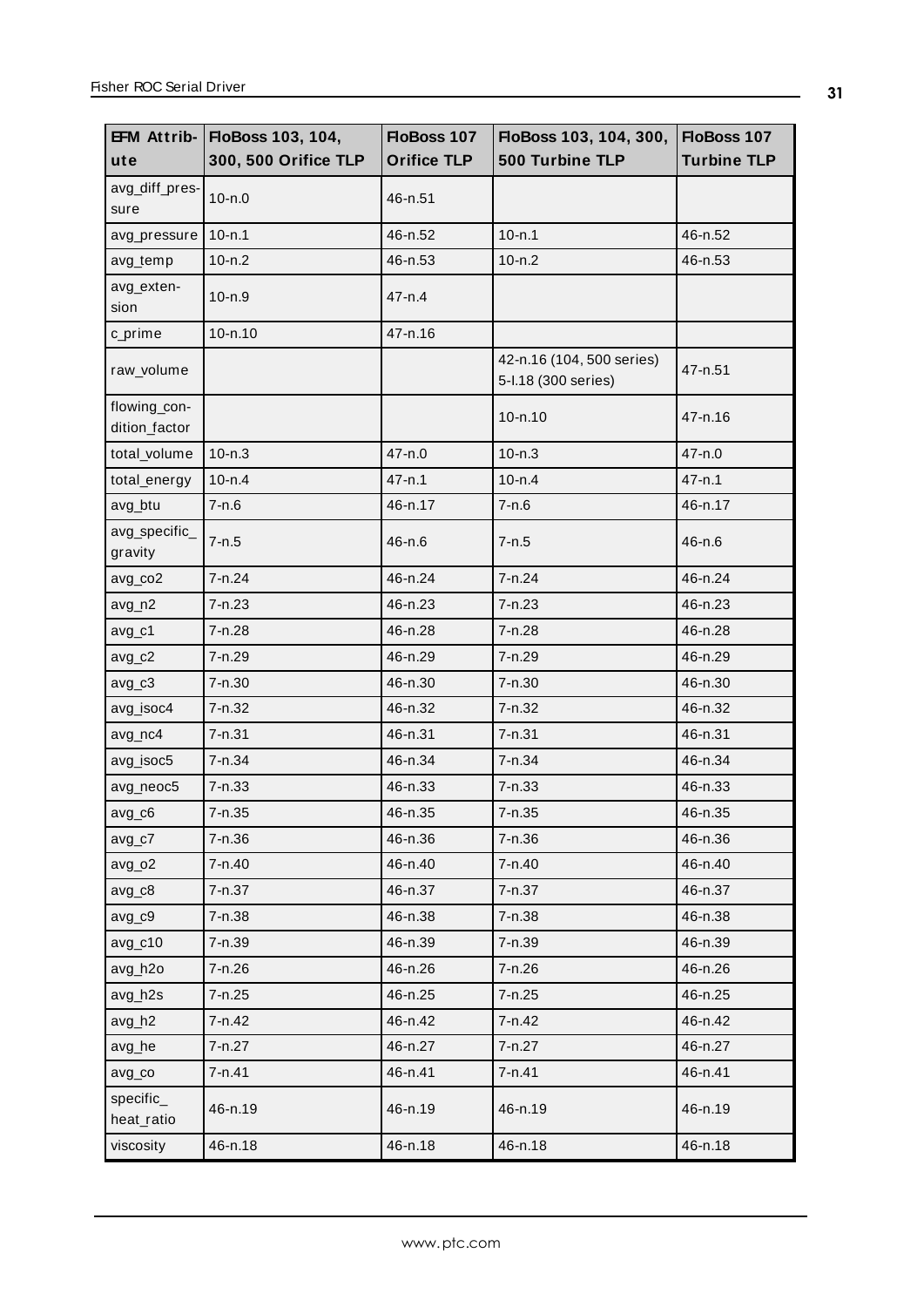# <span id="page-31-0"></span>**Device Properties — Redundancy**

| <b>Property Groups</b>     | Redundancy<br>$=$      |                                    |
|----------------------------|------------------------|------------------------------------|
| General                    | Secondary Path         | <b>Channel Device1</b><br>$\cdots$ |
| Scan Mode                  | <b>Operating Mode</b>  | Switch On Failure                  |
| Timing                     | Monitor Item           |                                    |
| Auto-Demotion              | Monitor Interval (s)   | 300                                |
| Tag Generation             | Return to Primary ASAP | Yes                                |
| <b>Tag Import Settings</b> |                        |                                    |
| Redundancy                 |                        |                                    |
|                            |                        |                                    |

Redundancy is available with the Media-Level Redundancy Plug-In.

Consult the website, a sales representative, or the **user [manual](https://www.kepware.com/getattachment/35461efd-b53a-4219-a109-a89fad20b230/media-level-redundancy-manual.pdf)** for more information.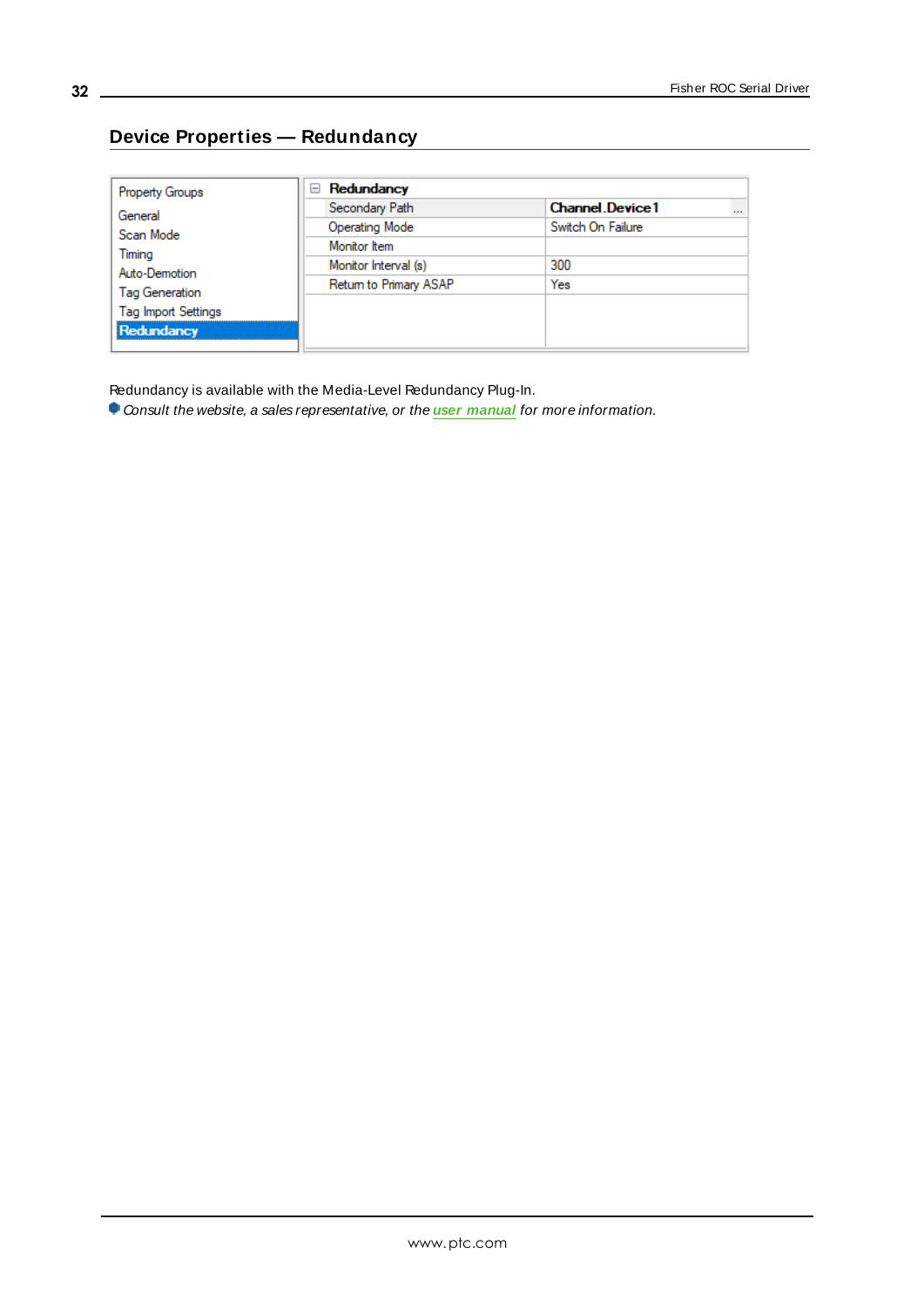# <span id="page-32-0"></span>**Data Type Descriptions**

| <b>Data</b><br><b>Type</b> | <b>Description</b>                                                                                     |
|----------------------------|--------------------------------------------------------------------------------------------------------|
| <b>Boolean</b>             | Single bit                                                                                             |
|                            | Signed 8-bit value                                                                                     |
| Char                       | bit 0 is the low bit                                                                                   |
|                            | bit 6 is the high bit<br>bit 7 is the sign bit                                                         |
|                            | Unsigned 8-bit value                                                                                   |
|                            |                                                                                                        |
| <b>Byte</b>                | bit 0 is the low bit                                                                                   |
|                            | bit 7 is the high bit                                                                                  |
|                            | Signed 16-bit value                                                                                    |
| Short                      | bit 0 is the low bit                                                                                   |
|                            | bit 14 is the high bit                                                                                 |
|                            | bit 15 is the sign bit                                                                                 |
|                            | Unsigned 16-bit value                                                                                  |
| Word                       | bit 0 is the low bit                                                                                   |
|                            | bit 15 is the high bit                                                                                 |
|                            | Unsigned 32-bit value                                                                                  |
| <b>DWord</b>               |                                                                                                        |
|                            | bit 0 is the low bit<br>bit 31 is the high bit                                                         |
|                            | 32-bit floating point value                                                                            |
| Float                      |                                                                                                        |
|                            | bit 0 is the low bit                                                                                   |
|                            | bit 31 is the high bit                                                                                 |
|                            | 32-bit value                                                                                           |
| TLP                        | Point type: logical or point number and parameter number use three bytes. The top byte is<br>not used. |
| String                     | A linear group of ASCII characters with preserved space (1 byte per character).                        |
| Date                       | 64-bit floating point value                                                                            |
| Date                       | Date format:YYYY-MM-DDTHH:MM:SS.000                                                                    |
| Example                    | 2000-01-01T12:30:45.000                                                                                |

#### **See Also**:

**Logical Point [Number](#page-39-0) Details ROC Point [Types](#page-34-1) TLP Data Type [Conversion](#page-33-0) Process and Examples**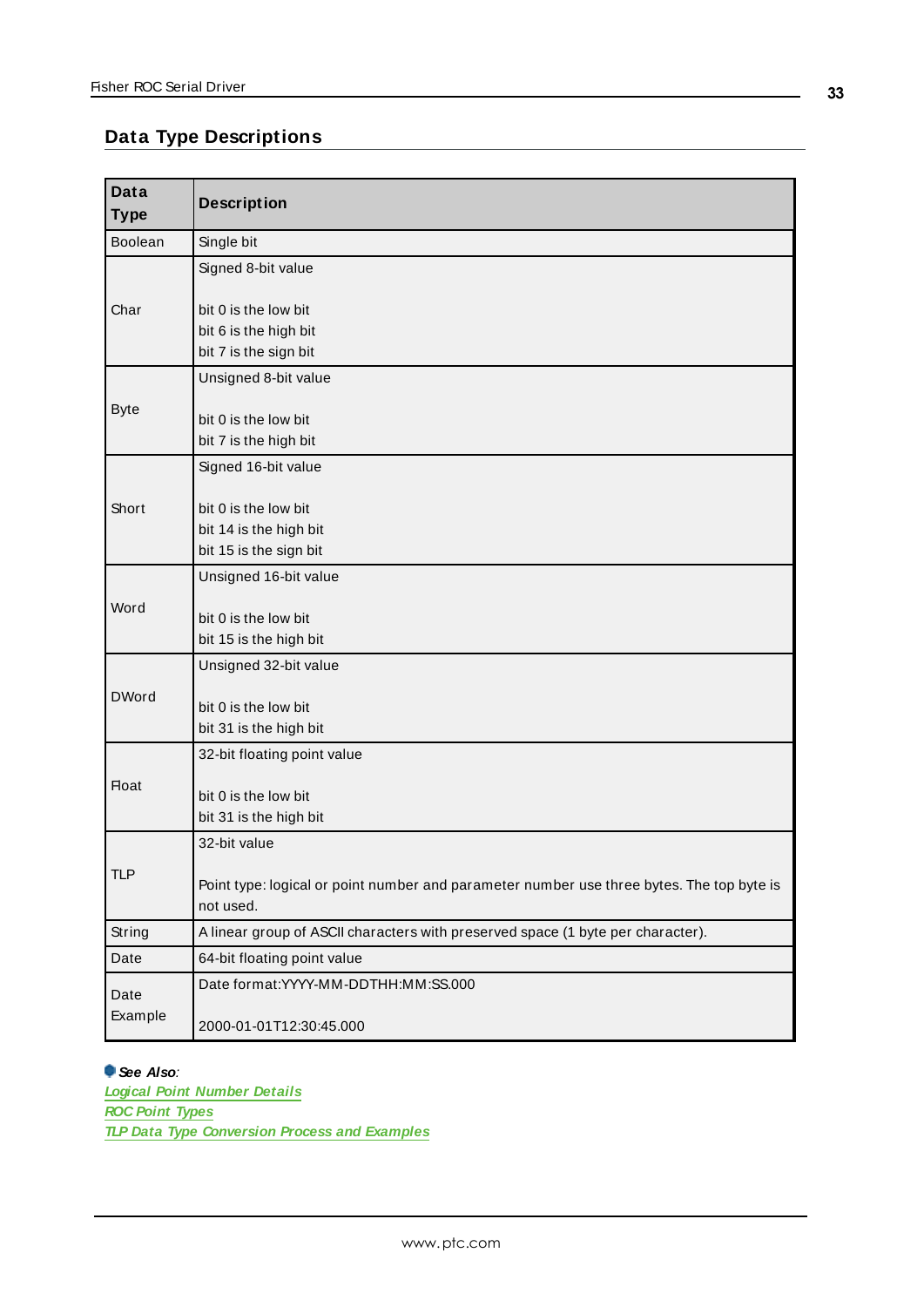# <span id="page-33-0"></span>**TLP Data Type Conversion Process and Examples**

The Fisher ROC TLPdata type is represented by the driver as a DWord. TLPvalues can be written and read from device tags; however some data conversion must be applied for the value to be correct when received by the device. The TLPdata type is used frequently throughout the various point type parameters and primarily used within Point Type 0. The following examples are useful for converting a decimal tag value communicated with the device.

# **DWord TLP Example:**

- $\bullet$  Decimal Tag Value = 557158
- Binary tag value =  $0000 1000 1000 0000 0110 0110$

TLPValue Equivalent:

- $.01100110 =$  Point Type 102
- $\cdot$  1000 0000 = Logical/Location 128
- $.00001000 =$  Parameter 8

# **DWord TLP Example:**

- $\bullet$  Decimal Tag Value = 2162786
- Binary tag value =  $0010000100000000001100010$

TLP Value Equivalent:

- $.01100010 =$  Point Type 98
- $\cdot$  0000 0000 = Logical/Location 0
- $.00100001 =$  Parameter 33

# **DWord TLP Example:**

- $\bullet$  Decimal Tag Value = 264905
- Binary tag value =  $000001000000101011001001$

TLPValue Equivalent:

- $\cdot$  1100 1001 = Point Type 201
- $\cdot$  0000 1010 = Logical/Location 10
- $000000100 =$  Parameter 4

#### **See Also**:

**Data Type [Descriptions](#page-32-0) ROC Point [Types](#page-34-1) Logical / Point [Number](#page-39-0) Details [User-Defined](#page-39-1) Point Types Bit [Assignments](#page-40-1)**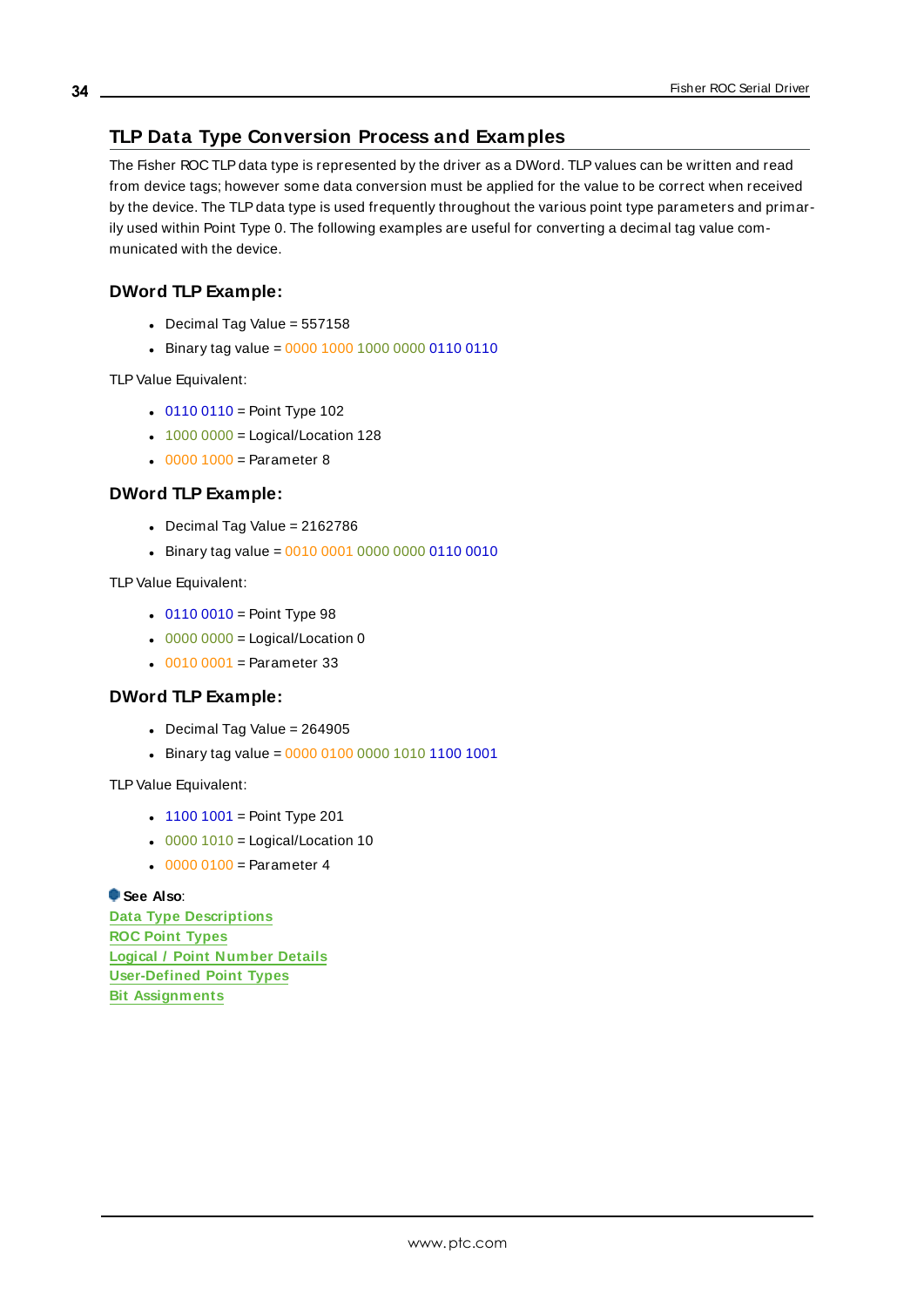# <span id="page-34-0"></span>**Address Descriptions**

ROC addresses are divided first by point type, logical address, and then by parameter index within the point type. The general format is T-L.P, where:

- <sup>l</sup> **T:** The Point Type
- **.** L: The Logical Address
- **.** P: The Parameter Index

Parameters are blocked together on point type and logical address to a size up to 236 bytes. Some parameters are broken down into individual bits. Those parameters are addressed as T-L.P:B, where:

**B:** The Bit Offset

For example, the address 1-50.3:2 indicates the following:

- <sup>l</sup> **Point Type:** 1
- <sup>l</sup> **Logical Address:** 50
- <sup>l</sup> **Parameter:** 3
- <sup>l</sup> **Bit Offset:** 2

For a detailed listing of all point type parameters, access, data type, length, and description, refer to the ROC device's **ROC [Protocol](https://www.emerson.com/documents/automation/roc-protocol-specifications-manual-en-132436.pdf) User Manual**. For more information on ROCaddressing, select a link from the list below.

#### **See Also**:

**Data Type [Descriptions](#page-32-0) ROC Point [Types](#page-34-1) Logical / Point [Number](#page-39-0) Details [User-Defined](#page-39-1) Point Types Bit [Assignments](#page-40-1)**

# <span id="page-34-1"></span>**ROC Point Types**

The availability of point types varies by model and by how the particular unit is equipped. Points may be physical I/O or internal I/O.

#### **Physical I/O Points**

Physical I/O points are one of Discrete Inputs (type 1), Discrete Outputs (type 2), Analog Inputs (type 3), Analog Outputs (type 4) and Pulse Inputs (type 5). The logical address for physical I/O points is based on their position in the unit, known as point number. There are four slots for each rack. The I/O field is not typically fully populated.

**Note:** Rack and slot are ROC nomenclature; however, many ROC devices have no physical racks or slots.

Logical addresses are calculated from the point number reference. For information on reconciling the point number to the logical address, refer to the table below.

| <b>ROCLINK Point Number</b>     | <b>Server Logical Address</b> |
|---------------------------------|-------------------------------|
| A1-A16                          | $0 - 15$                      |
| <b>B1-B16</b>                   | 16-31                         |
| $C1-C16$                        | $32 - 47$                     |
| D <sub>1</sub> -D <sub>16</sub> | 48-63                         |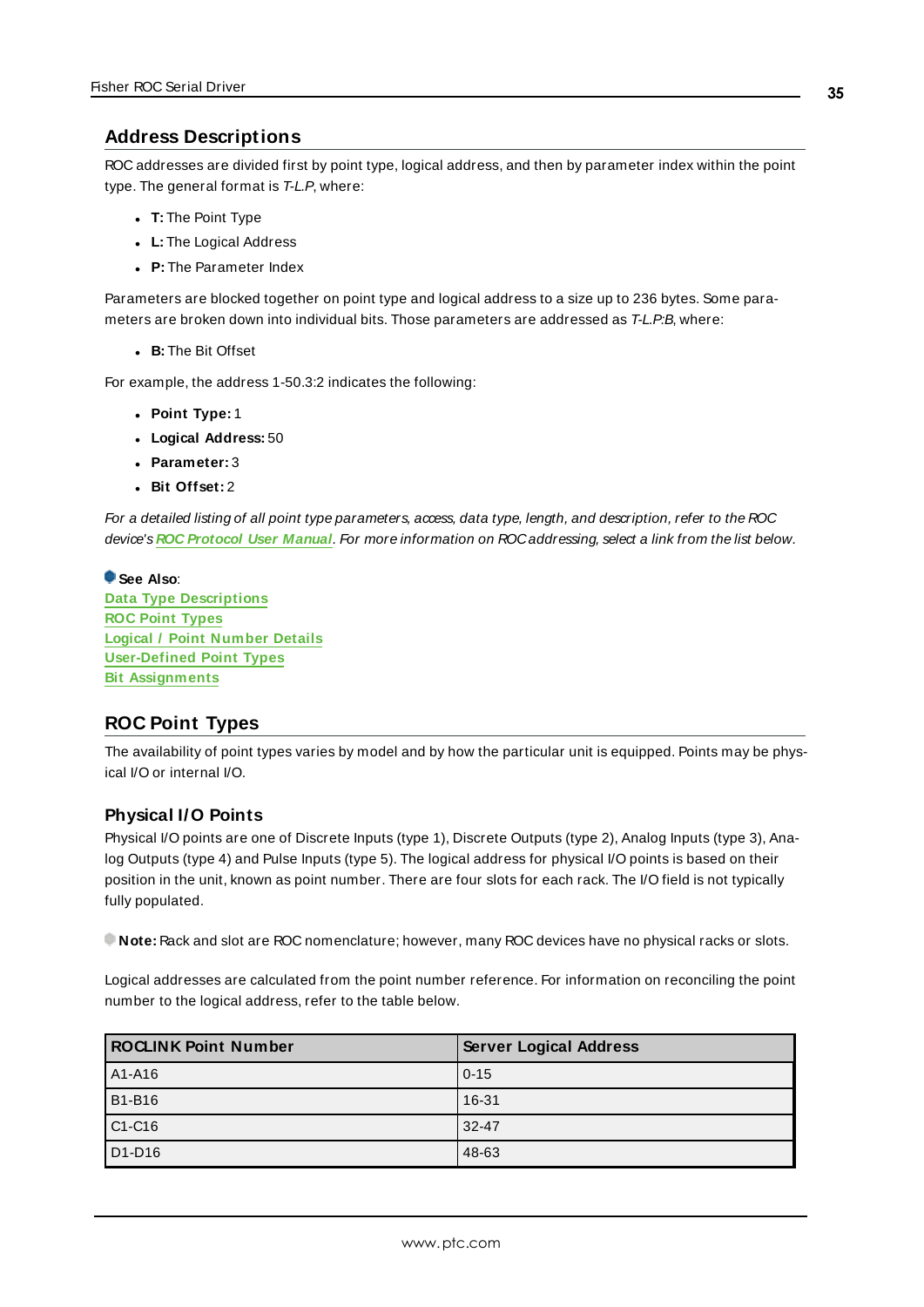| <b>ROCLINK Point Number</b> | <b>Server Logical Address</b> |
|-----------------------------|-------------------------------|
| LE1-E16                     | 64-79                         |
|                             |                               |

For example, an I/O point with ROCLINK800 point number "A5" would be logical address "4". An I/O point with ROCLINK800 point number "C5" would be logical address "36" by the function A + B + C5 (or 15+16+5- 5=36).

#### **Internal I/O Points**

Internal I/O points consist of PID settings, system flags, communications parameters and other internal information. The internal I/O logical address begins at 0 for each point type. A ROC unit may have one or several of a given internal point type. Each point type has a specific set of parameters. ROC drivers have no array types.

#### **Point Type Tables**

**ROC Point Types for [ROC300-Series](#page-35-0) ROC Point Types for FloBoss [100-Series,](#page-36-0) FloBoss 407, and FloBoss 500-Series ROC Point Types for [RegFlo](#page-38-0)**

#### <span id="page-35-0"></span>**ROC Point Types for ROC300-Series**

For a detailed listing of all point type parameters' access, data type, length, and description; refer to the device's ROC Protocol User Manual.

| <b>Point</b><br><b>Types</b> | <b>Description</b>                                  | ROC300-Ser-<br>ies<br><b>FlashPAC</b> | ROC300-Ser-<br>ies<br><b>ROCPAC</b> |
|------------------------------|-----------------------------------------------------|---------------------------------------|-------------------------------------|
| $\mathbf 0$                  | Configurable Opcode                                 | Yes                                   | Yes                                 |
| $\mathbf{1}$                 | Discrete Inputs (DI)                                | Yes                                   | <b>Yes</b>                          |
| $\overline{c}$               | Discrete Outputs (DO)                               | Yes                                   | <b>Yes</b>                          |
| 3                            | Analog Inputs (AI)                                  | Yes                                   | <b>Yes</b>                          |
| $\overline{4}$               | Analog Outputs (AO)                                 | Yes                                   | Yes                                 |
| 5                            | Pulse Inputs (PI)                                   | Yes                                   | Yes                                 |
| $6\phantom{1}6$              | Proportional, Integral and Derivative (PID) Control | Yes                                   | Yes                                 |
| $\overline{7}$               | American Gas Association (AGA) Flow Parameters      | Yes                                   | <b>Yes</b>                          |
| $\boldsymbol{9}$             | Local Display Panel                                 | Yes                                   | Yes                                 |
| 10                           | <b>AGA Flow Values</b>                              | Yes                                   | Yes                                 |
| 11                           | <b>Tank Parameters</b>                              | <b>No</b>                             | <b>Yes</b>                          |
| 12                           | <b>ROC Clock</b>                                    | Yes                                   | Yes                                 |
| 13                           | System Flags                                        | Yes                                   | Yes                                 |
| 14                           | <b>Communication Ports</b>                          | Yes                                   | Yes                                 |
| 15                           | System Variables (ROC Information)                  | Yes                                   | Yes                                 |
| 16                           | Function Sequence Table (FST) Parameters            | Yes                                   | Yes                                 |
| 17                           | Soft Points                                         | Yes                                   | Yes                                 |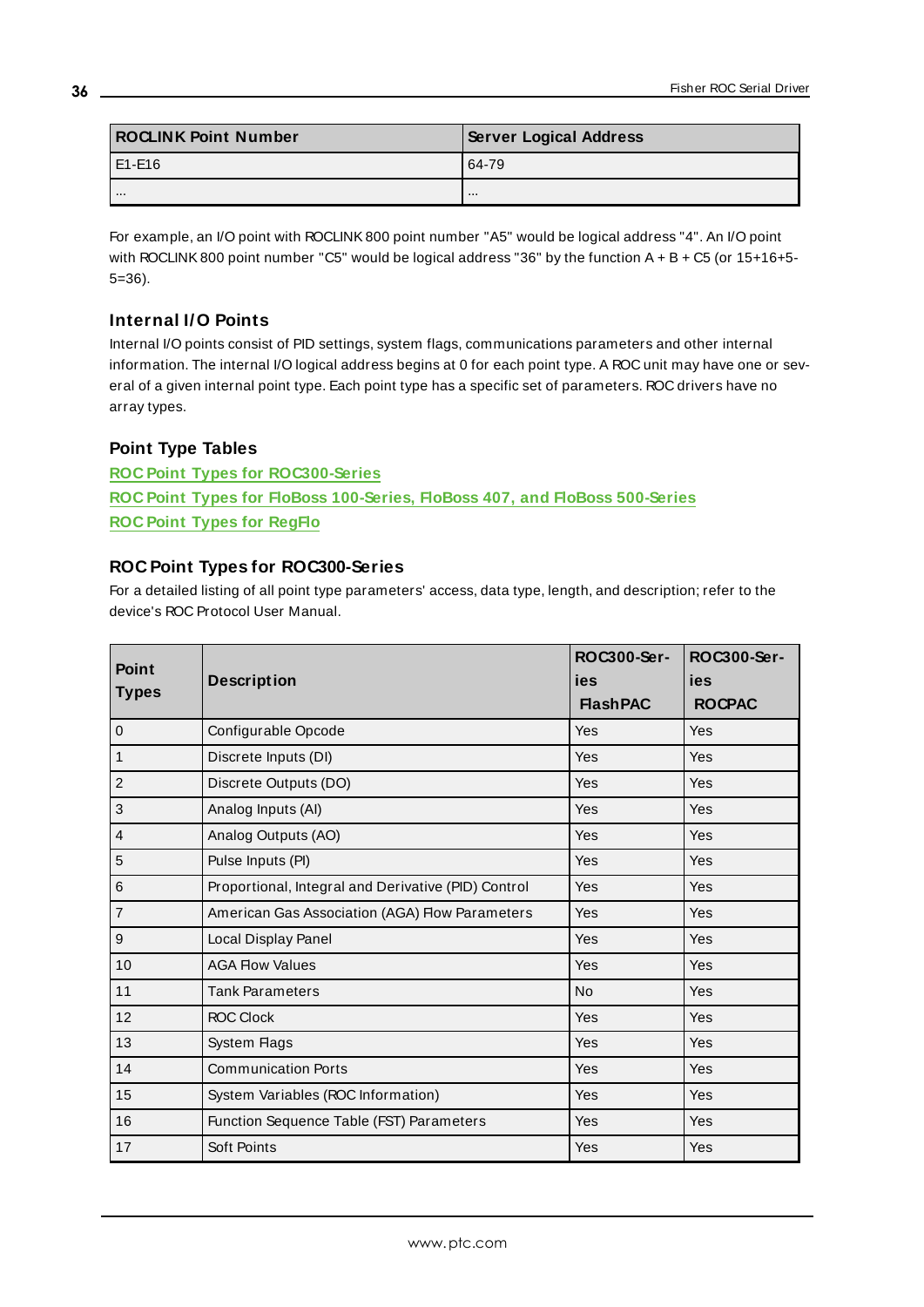| Point        |                                                                        | ROC300-Ser-     | ROC300-Ser-   |
|--------------|------------------------------------------------------------------------|-----------------|---------------|
|              | <b>Description</b>                                                     | ies             | ies           |
| <b>Types</b> |                                                                        | <b>FlashPAC</b> | <b>ROCPAC</b> |
| 18           | Al Calibration                                                         | No              | Yes           |
| 19           | Database Setup                                                         | Yes             | Yes           |
| 20           | <b>ROC Tasks</b>                                                       | Yes             | Yes           |
| 21           | Information for User-Defined Points                                    | Yes             | Yes           |
| $22 - 31$    | <b>User-Defined Points</b>                                             | <b>No</b>       | <b>No</b>     |
| 32           | User Defined Typically Modem Config for COM1                           | Yes             | Yes           |
| 33           | User Defined Typically Modem Config for LOI and<br>COM <sub>2</sub>    | Yes             | Yes           |
| 34           | User Defined Typically Modbus Config for COM1                          | Yes             | Yes           |
| 35           | User Defined Typically Function Config for COM1                        | Yes             | Yes           |
| 36           | User Defined Typically Host Config for COM1                            | Yes             | Yes           |
| 37           | User Defined Typically Modbus Config for LOI and<br>COM <sub>2</sub>   | Yes             | Yes           |
| 38           | User Defined Typically Function Config for LOI and<br>COM <sub>2</sub> | Yes             | Yes           |
| 39           | User Defined Typically Host Config for COM1                            | Yes             | Yes           |
| 40           | Multi-Variable Sensor (MVS) Parameters                                 | Yes*            | No            |
| 41           | <b>AGA Run Parameters</b>                                              | Yes             | No            |
| 42           | <b>Extra Run Parameters</b>                                            | Yes             | <b>No</b>     |
| 44           | Power Control                                                          | Yes             | <b>No</b>     |
| 49           | <b>Upload to Disk</b>                                                  | <b>No</b>       | No            |
| 50           | Download to ROC                                                        | No              | No            |
| 56           | Al Calibration                                                         | Yes             | No            |
| 57           | Keypad / Login Security Parameters                                     | Yes             | <b>No</b>     |
| 59           | Program Flash Control Parameters                                       | Yes             | <b>No</b>     |

\* Added via a user program.

### **ROC Point Types for FloBoss 100-Series, FloBoss 407, and FloBoss 500-Series**

| Point<br><b>Types</b> | <b>Description</b>          | FloBoss 100-<br><b>Series</b> | FloBoss 407-<br><b>Series</b> | FloBoss 500-<br><b>Series</b> |
|-----------------------|-----------------------------|-------------------------------|-------------------------------|-------------------------------|
| $\mathbf 0$           | Configurable Opcode         | <b>Yes</b>                    | <b>Yes</b>                    | Yes                           |
| $\overline{1}$        | Discrete Inputs             | Yes                           | Yes                           | Yes                           |
| $\overline{2}$        | Discrete Outputs            | Yes                           | Yes                           | <b>Yes</b>                    |
| 3                     | Analog Inputs               | Yes                           | Yes                           | <b>Yes</b>                    |
| $\overline{4}$        | <b>Analog Outputs</b>       | <b>Yes</b>                    | Yes                           | Yes                           |
| 5                     | Pulse Inputs                | Yes                           | Yes                           | Yes                           |
| 6                     | PID Control*                | Yes                           | Yes                           | <b>Yes</b>                    |
| $\overline{7}$        | <b>AGA Flow Parameters*</b> | <b>Yes</b>                    | <b>Yes</b>                    | <b>Yes</b>                    |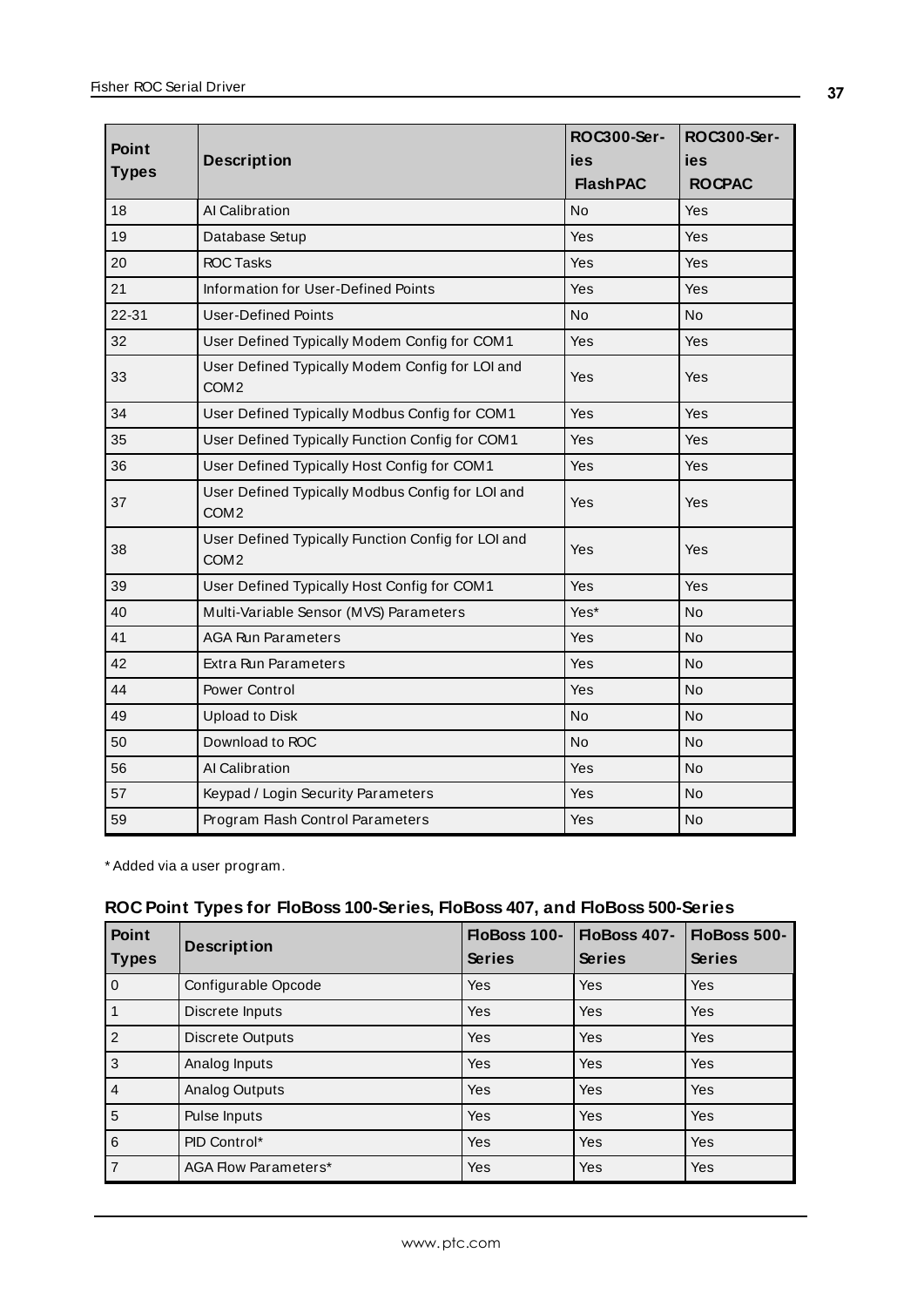| Point<br><b>Types</b> | <b>Description</b>                                           | FloBoss 100-<br><b>Series</b> | FloBoss 407-<br><b>Series</b> | FloBoss 500-<br><b>Series</b> |
|-----------------------|--------------------------------------------------------------|-------------------------------|-------------------------------|-------------------------------|
| $\bf 8$               | <b>History Parameters</b>                                    | Yes                           | No                            | <b>Yes</b>                    |
| 10                    | <b>AGA Flow Values*</b>                                      | Yes                           | Yes                           | <b>Yes</b>                    |
| 12                    | <b>ROC Clock</b>                                             | Yes                           | Yes                           | <b>Yes</b>                    |
| 13                    | System Flags                                                 | Yes                           | Yes                           | Yes                           |
| 14                    | <b>Communication Ports</b>                                   | Yes                           | Yes                           | Yes                           |
| 15                    | System Variables (ROC Information)                           | <b>Yes</b>                    | Yes                           | <b>Yes</b>                    |
| 16                    | <b>FST Parameters</b>                                        | <b>Yes</b>                    | Yes                           | <b>Yes</b>                    |
| 17                    | Soft Points                                                  | Yes                           | Yes                           | <b>Yes</b>                    |
| 19                    | Database Setup                                               | Yes                           | Yes                           | Yes                           |
| 20                    | <b>ROC Tasks</b>                                             | No                            | Yes                           | No                            |
|                       | Diagnostics                                                  | Yes                           | No                            | No                            |
| 21                    | Information for User Defined Points                          | Yes                           | Yes                           | No                            |
| 22-23                 | <b>User Defined Points</b>                                   | No.                           | <b>No</b>                     | <b>No</b>                     |
| 24                    | Reserved                                                     | N/A                           | N/A                           | N/A                           |
| $25 - 31$             | <b>User Defined Points</b>                                   | No                            | No                            | <b>No</b>                     |
| 32                    | User Defined - Typically Modem Config<br>for COM1            | <b>Yes</b>                    | Yes                           | <b>No</b>                     |
| 33                    | User Defined - Typically Modem Config<br>for LOI and COM2    | Yes                           | Yes                           | <b>No</b>                     |
| 34                    | User Defined - Typically Modbus Config<br>for COM1           | <b>Yes</b>                    | Yes                           | <b>No</b>                     |
| 35                    | User Defined - Typically Function Config<br>for COM1         | Yes                           | Yes                           | <b>No</b>                     |
| 36                    | User Defined - Typically Host Config for<br>COM <sub>1</sub> | Yes                           | Yes                           | <b>No</b>                     |
| 37                    | User Defined - Typically Modbus Config<br>for LOI and COM2   | Yes                           | Yes                           | No                            |
| 38                    | User Defined: Typically Function Config<br>for LOI and COM2  | Yes                           | Yes                           | <b>No</b>                     |
| 39                    | User Defined - Typically Host Config for<br>COM <sub>1</sub> | Yes                           | Yes                           | <b>No</b>                     |
| 40                    | Multi-Variable Sensor (MVS) Parameters                       | Yes                           | Yes                           | No                            |
| 41                    | AGA Run Parameters*                                          | Yes                           | Yes                           | <b>Yes</b>                    |
| 42                    | Extra Run Parameters*                                        | Yes                           | Yes                           | Yes                           |
| 43                    | <b>User Lists</b>                                            | Yes                           | Yes                           | <b>Yes</b>                    |
| 44                    | Power Control                                                | Yes                           | Yes                           | Yes                           |
| 45                    | Meter Calibration and Sampler                                | Yes                           | No                            | Yes                           |
| 46                    | <b>Meter Configuration Parameters</b>                        | Yes                           | No                            | Yes                           |
| 47                    | <b>Meter Flow Values</b>                                     | Yes                           | No                            | Yes                           |
| 48                    | <b>PID Control Parameters</b>                                | Yes                           | No                            | Yes                           |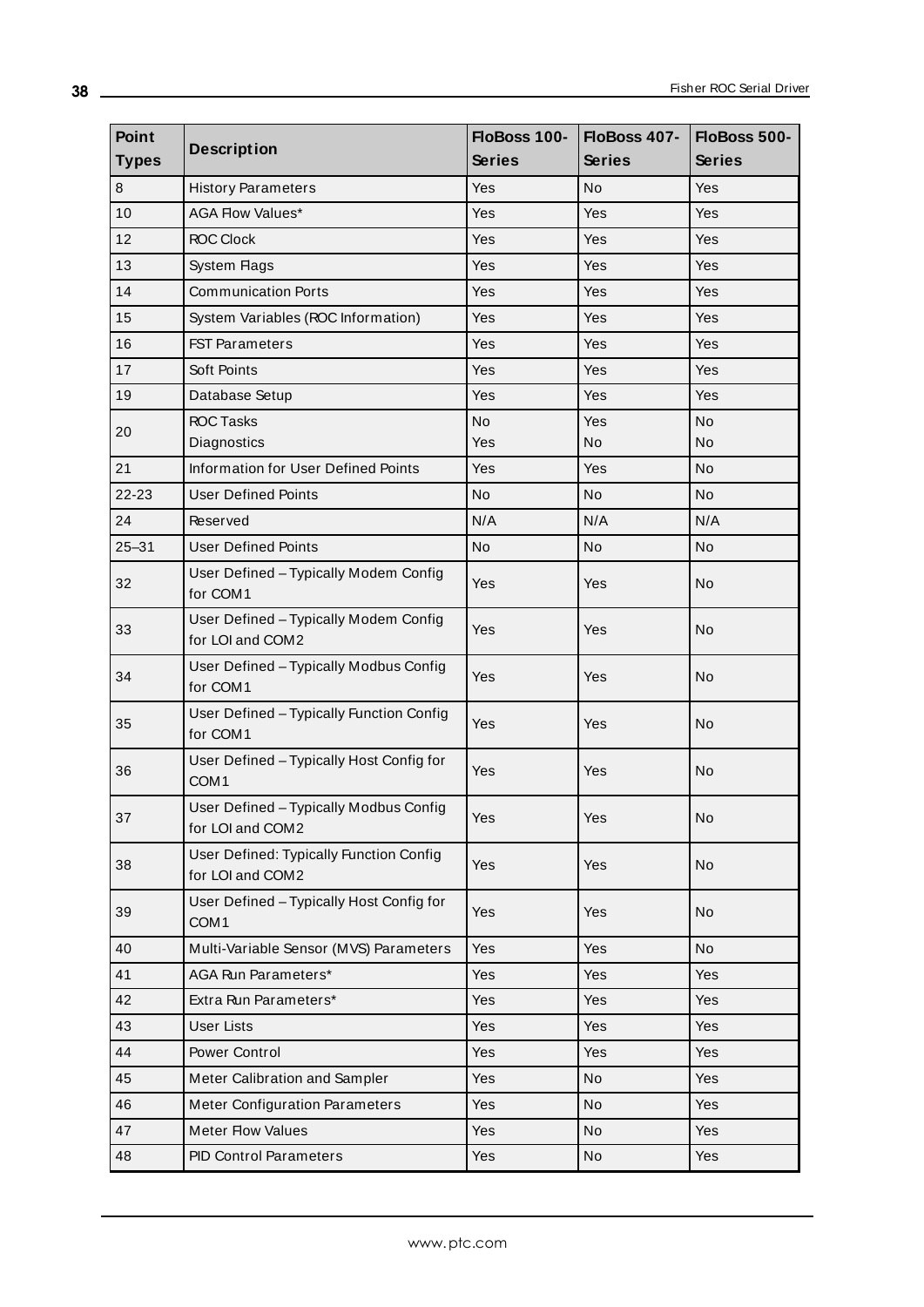| <b>Point</b> | <b>Description</b>                                      | FloBoss 100-  | FloBoss 407-  | FloBoss 500-  |
|--------------|---------------------------------------------------------|---------------|---------------|---------------|
| <b>Types</b> |                                                         | <b>Series</b> | <b>Series</b> | <b>Series</b> |
| 49           | <b>Upload to Disk</b>                                   | No            | No            | <b>No</b>     |
| 50           | Download to ROC                                         | No            | No            | No            |
| 52           | <b>Battery Parameters</b>                               | No            | No            | Yes           |
| 53           | <b>Modbus Configuration Parameters</b>                  | Yes           | No            | Yes           |
| 54           | <b>Modbus Function Tables</b>                           | Yes           | No            | Yes           |
| 55           | <b>Modbus Special Function Table</b>                    | Yes           | No            | Yes           |
| 56           | Al Calibration                                          | Yes           | Yes           | Yes           |
| 57           | Keypad / Login Security Parameters                      | Yes           | Yes           | Yes           |
| 58           | <b>Revision Information</b>                             | Yes           | <b>No</b>     | Yes           |
| 59           | Program Flash Control Parameters                        | Yes           | Yes           | Yes           |
| 60-77        | <b>SAM User Defined Parameters</b>                      | <b>No</b>     | <b>No</b>     | <b>No</b>     |
| 80           | Enhanced Communication (ECM) Para-<br>meters            | Yes           | No            | <b>No</b>     |
| 85           | <b>HART Parameters</b>                                  | Yes           | No            | <b>No</b>     |
| 86           | <b>Extended History Parameters</b>                      | Yes           | No            | <b>No</b>     |
| 88           | <b>BLM User Lists</b>                                   | Yes           | No            | No            |
| 89           | <b>Chart User List Parameters</b>                       | Yes           | No            | No            |
| 93           | License Key Information Parameters                      | Yes           | No            | No            |
| 94           | User C Program Parameters                               | Yes           | No            | No            |
| 98           | <b>Extended Soft Point Parameters</b>                   | Yes**         | No            | No            |
| 117          | <b>Modbus Configuration Parameters</b>                  | Yes           | <b>No</b>     | <b>No</b>     |
| 118          | Modbus Register Mapping Parameters                      | Yes           | No            | No            |
| 120          | Modbus Client Modem Configuration                       | Yes           | No            | No            |
| 121          | Modbus Client Polling Table Configuration<br>Parameters | Yes           | No            | No            |
| 122          | <b>DS800 Configuration Parameters</b>                   | Yes           | No            | <b>No</b>     |

\* FloBoss 100-Series and FloBoss 500-Series Backward Compatibility.

\*\* This point type is only supported by FloBoss 107.

### **ROC Point Types for RegFlo**

| <b>Point Types</b> | <b>Description</b>        | <b>Point Types</b> | <b>Description</b>          |
|--------------------|---------------------------|--------------------|-----------------------------|
| l o                | Configurable Opcode       | 17                 | Soft Points                 |
|                    | Discrete Inputs           | 19                 | Database Setup              |
| l 2                | Discrete Outputs          | 56                 | Al Calibration              |
| 3                  | Analog Inputs             | 57                 | Keypad / Login Parameters   |
| 4                  | Analog Outputs            | 80                 | <b>Regulator Parameters</b> |
| 8                  | <b>History Parameters</b> | 81                 | Logic Alarm Parameters      |
| 13                 | System Flags              | 84                 | User Discrete Values        |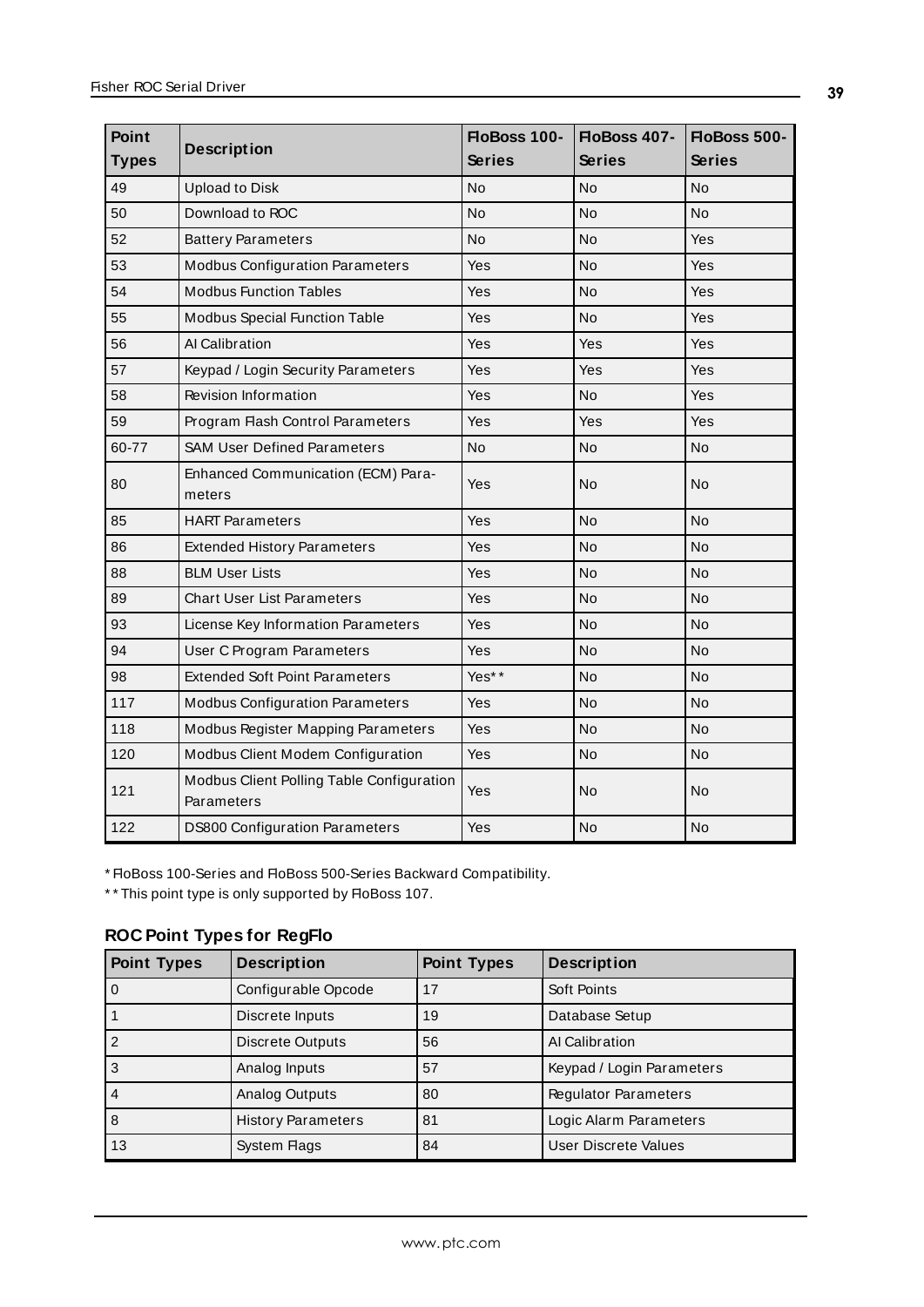| <b>Point Types</b> | <b>Description</b>         | <b>Point Types</b> | Description                        |
|--------------------|----------------------------|--------------------|------------------------------------|
| 14                 | <b>Communication Ports</b> | 86                 | <b>Extended History Parameters</b> |
| i 15               | <b>System Variables</b>    | N/A                | N/A                                |

### **Logical / Point Number Details**

Within each point type, individual points are referenced by a logical number or a point number. The point numbers used by the ROC protocol for point types 1 to 5 are based on a physical input or output (I/O) with a rack and module location. All other point types use a logical number and are numbered in sequence.

### **Physical Point Numbers 0 to 69**

For point types 1 through 5, there are point numbers for the field I/O and for the diagnostic inputs. They are as follows:

- Point numbers 0 to 63 are assigned to field I/O (built-in or modular, 64 maximum). For example, if there were ten I/O modules in a ROC364, they would be points 0 through 9. The ROC I/O point database would reference these points by rack and module location, such as A1 through A10.
- Point numbers 64 to 69 are assigned to the diagnostic (system) I/O. For example, the five diagnostic points in a ROC364 would be 64 through 68. The ROC I/O point database would reference these points by rack and module (namely, E1 to E5).

### **Logical Point Numbers 0 to 127**

For all other point types (0 and 6–59), the point number is 0 to x, where x is one less than the total number of points that exist for that point type. For example, the four MVS points in a FloBoss 407 would be logical numbers 0 through 3.

**Note:** All parameters are 0-based for each point type.

### **User-Defined Point Types**

User-Defined Points (UDP) make user program data available to ROCLINKand OPC clients. They are generally used for configuration purposes. When creating a UDPin the server, the server Configuration always sets the data type to default. The data type is later read live from the device.

**Important:** Users must reinitialize the server after upgrading the user program on a device; otherwise, the server cannot access the new points available in the upgraded user program.

### **Supported Device Models**

All FloBoss 100 Series devices

### **Supported User-Defined Point Range**

22 to 23 25 to 39 178 to 189

### **Troubleshooting**

To avoid potential issues, users should do the following: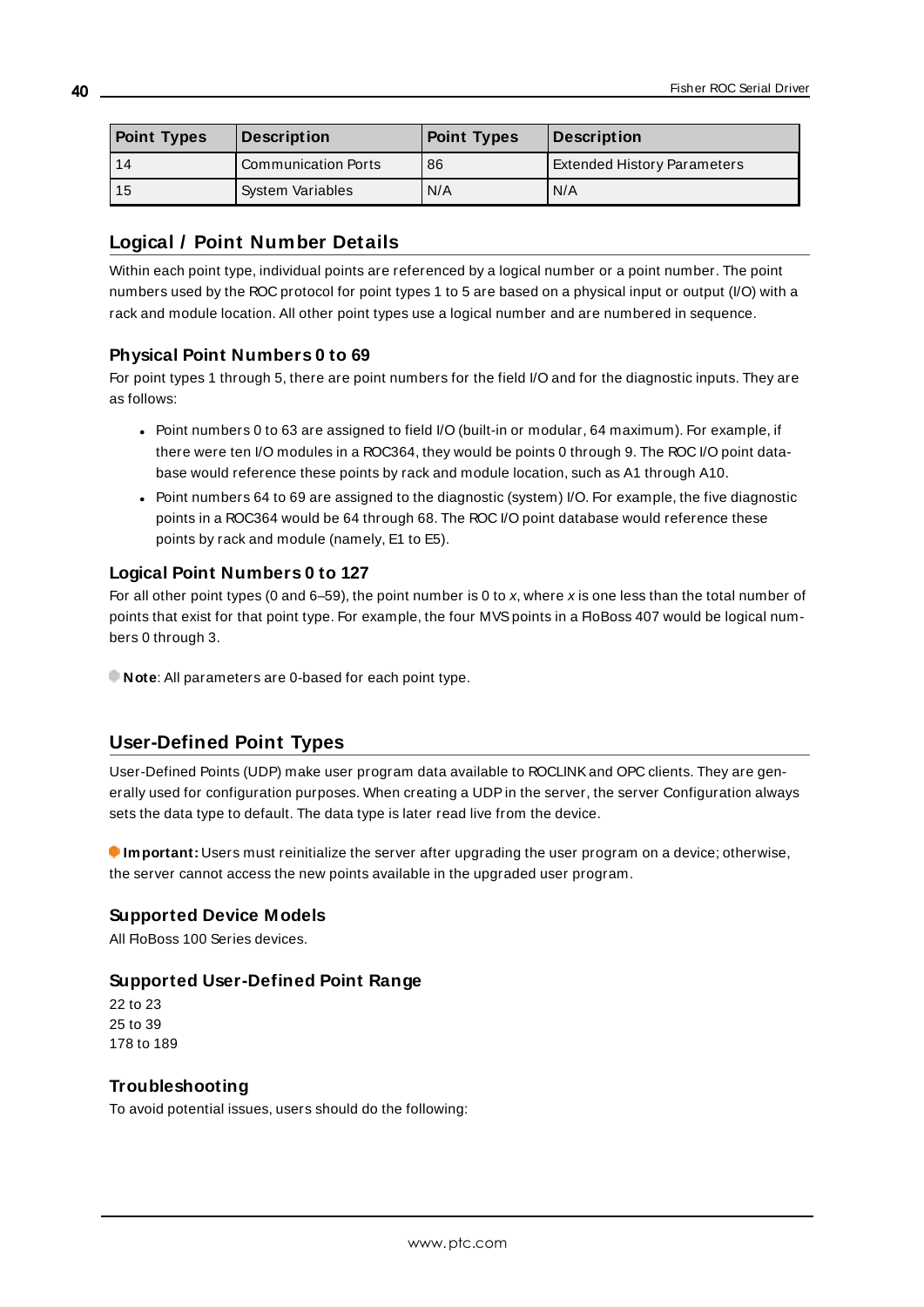- Verify that the point type is within the supported UDP range.
- If a client attempts to write to a UDP type when no UDP type tags have been read since the server started, the write may fail with a Type Mismatch error. Always complete a read on UDPtype tags before a write is attempted.
- Verify that the point type exists in one of the user programs installed on the device.
- Check the Event Log for the following error message, which occurs if the server fails to parse the UDPconfiguration: **Unable to parse the user-defined point [configuration](#page-61-0) information for point type <point type> on device [<device](#page-61-0) name>**.

### **User Table Points**

User tables, also called Opcode tables, provide the ability to map any Point Type parameters to tables in the device. This driver has the ability to read and write data points in the user tables using Opcodes 10 and 11. The syntax for user table tags is:

user\_table-n.m where  $n$  is the user table number and  $m$  is the data point or location within that table.

The user table number and location number are zero-based. For example, the first location in the first user table is: user\_table-0.0.

**Important:** Users must increment the version number of the user table when making changes to the table configuration. Failure to do so when making changes to the table while the server is actively reading user table tags results in bad quality tags or erroneous data.

#### **Supported User Table Point Range**

user\_table-0.0 to user\_table-15.43

### <span id="page-40-0"></span>**Bit Assignments**

The graphic below shows a sample bit assignment. The bits in each byte are numbered 0 to 7, right to left, with Bit 7 shown the furthest to the left. A 1 in any bit indicates that it is active or enabled.



### **Statistics Items**

Statistical items use data collected through additional diagnostics information, which is not collected by default. To use statistical items, Communication Diagnostics must be enabled. To enable Communication Diagnostics, right-click on the channel in the Project View and click **Properties | Enable Diagnostics**. Alternatively, double-click on the channel and select **Enable Diagnostics**.

#### **Channel-Level Statistics Items**

The syntax for channel-level statistics items is <channel>. Statistics.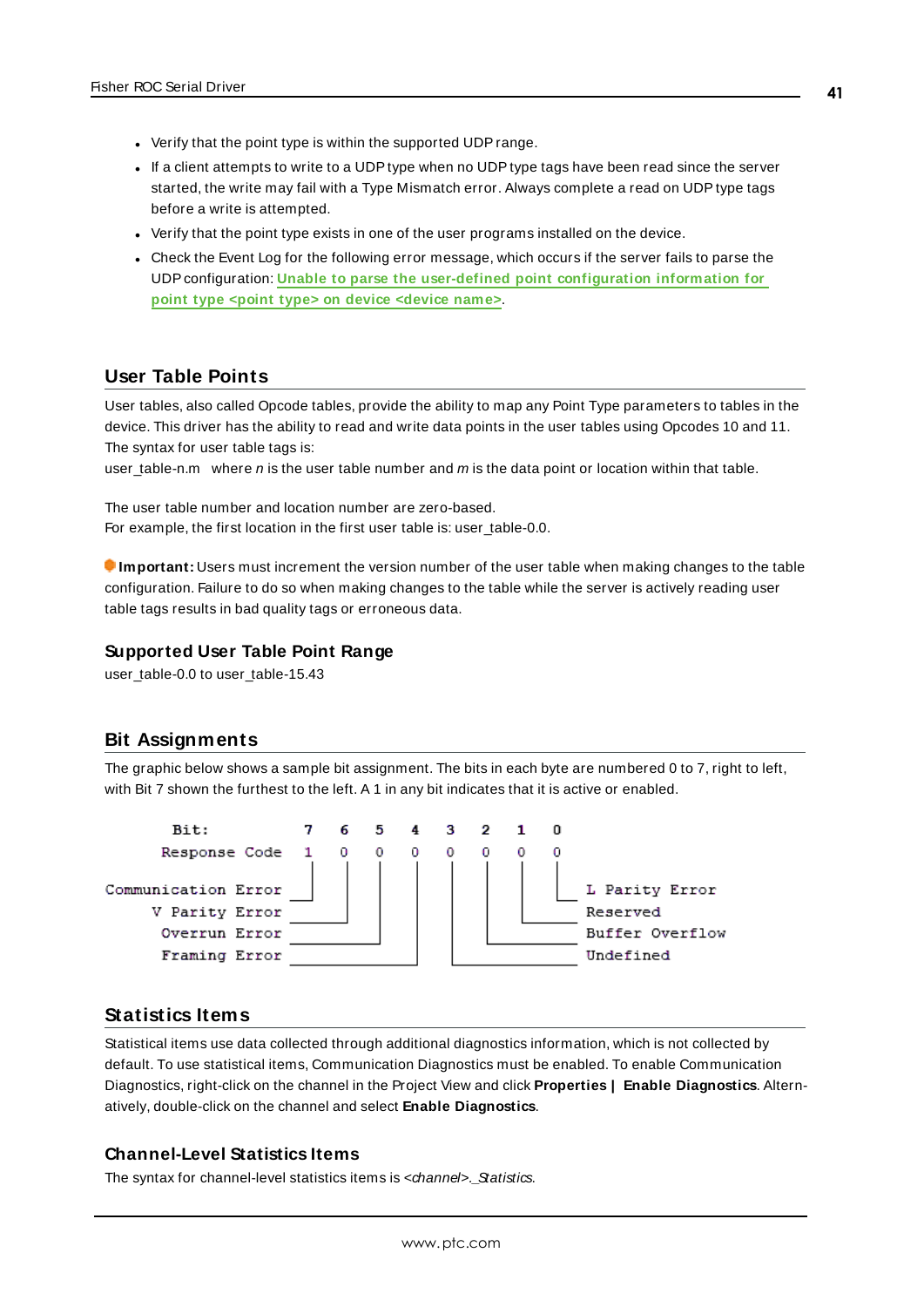**Note:** Statistics at the channel level are the sum of those same items at the device level.

| Item                   | Data<br><b>Type</b> | <b>Access</b>    | <b>Description</b>                                                                                                                                                                                                                                                                          |
|------------------------|---------------------|------------------|---------------------------------------------------------------------------------------------------------------------------------------------------------------------------------------------------------------------------------------------------------------------------------------------|
| CommFailures           | <b>DWord</b>        | Read/Write       | The total number of times communication has failed (or has<br>run out of retries).                                                                                                                                                                                                          |
| <b>ErrorResponses</b>  | <b>DWord</b>        | Read/Write       | The total number of valid error responses received.                                                                                                                                                                                                                                         |
| Expec-<br>tedResponses | <b>DWord</b>        | Read/Write       | The total number of expected responses received.                                                                                                                                                                                                                                            |
| LastResponseTime       | String              | Read Only        | The time at which the last valid response was received.                                                                                                                                                                                                                                     |
| LateData               | <b>DWord</b>        | Read/Write       | The total number of times that a tag is read later than expec-<br>ted (based on the specified scan rate). This value does not<br>increase due to a DNR error state. A tag is not counted as<br>late (even if it was) on the initial read after a communications<br>loss. This is by design. |
| MsgResent              | <b>DWord</b>        | Read/Write       | The total number of messages sent as a retry.                                                                                                                                                                                                                                               |
| MsgSent                | <b>DWord</b>        | Read/Write       | The total number of messages sent initially.                                                                                                                                                                                                                                                |
| MsgTotal               | DWord               | <b>Read Only</b> | The total number of messages sent (both $_$ MsgSent + $_$<br>MsgResent).                                                                                                                                                                                                                    |
| PercentReturn          | Float               | <b>Read Only</b> | The proportion of expected responses (Received) to initial<br>sends (Sent) as a percentage.                                                                                                                                                                                                 |
| PercentValid           | <b>Float</b>        | Read Only        | The proportion of total valid responses received (_TotalRe-<br>sponses) to total requests sent (_MsgTotal) as a percentage.                                                                                                                                                                 |
| Reset                  | Bool                | Read/Write       | Resets all diagnostic counters. Writing to the _Reset Tag<br>causes all diagnostic counters to be reset at this level.                                                                                                                                                                      |
| RespBadCheck-<br>sum   | <b>DWord</b>        | Read/Write       | The total number of responses with checksum errors.                                                                                                                                                                                                                                         |
| <b>RespTimeouts</b>    | <b>DWord</b>        | Read/Write       | The total number of messages that failed to receive any kind<br>of response.                                                                                                                                                                                                                |
| RespTruncated          | <b>DWord</b>        | Read/Write       | The total number of messages that received only a partial<br>response.                                                                                                                                                                                                                      |
| _TotalResponses        | <b>DWord</b>        | <b>Read Only</b> | The total number of valid responses received (ErrorRe-<br>sponses + _ExpectedResponses).                                                                                                                                                                                                    |

Statistical items are not updated in simulation mode (see device general properties).

### **Device-Level Statistics Items**

The syntax for device-level statistics items is <channel>.<device>.\_Statistics.

| <b>Item</b>           | Data<br><b>Type</b> | <b>Access</b>    | <b>Description</b>                                                                 |
|-----------------------|---------------------|------------------|------------------------------------------------------------------------------------|
| <b>CommFailures</b>   |                     | DWord Read/Write | The total number of times communication has failed (or has<br>run out of retries). |
| <b>ErrorResponses</b> |                     |                  | DWord   Read/Write   The total number of valid error responses received.           |
| Expec-                |                     |                  | DWord   Read/Write   The total number of expected responses received.              |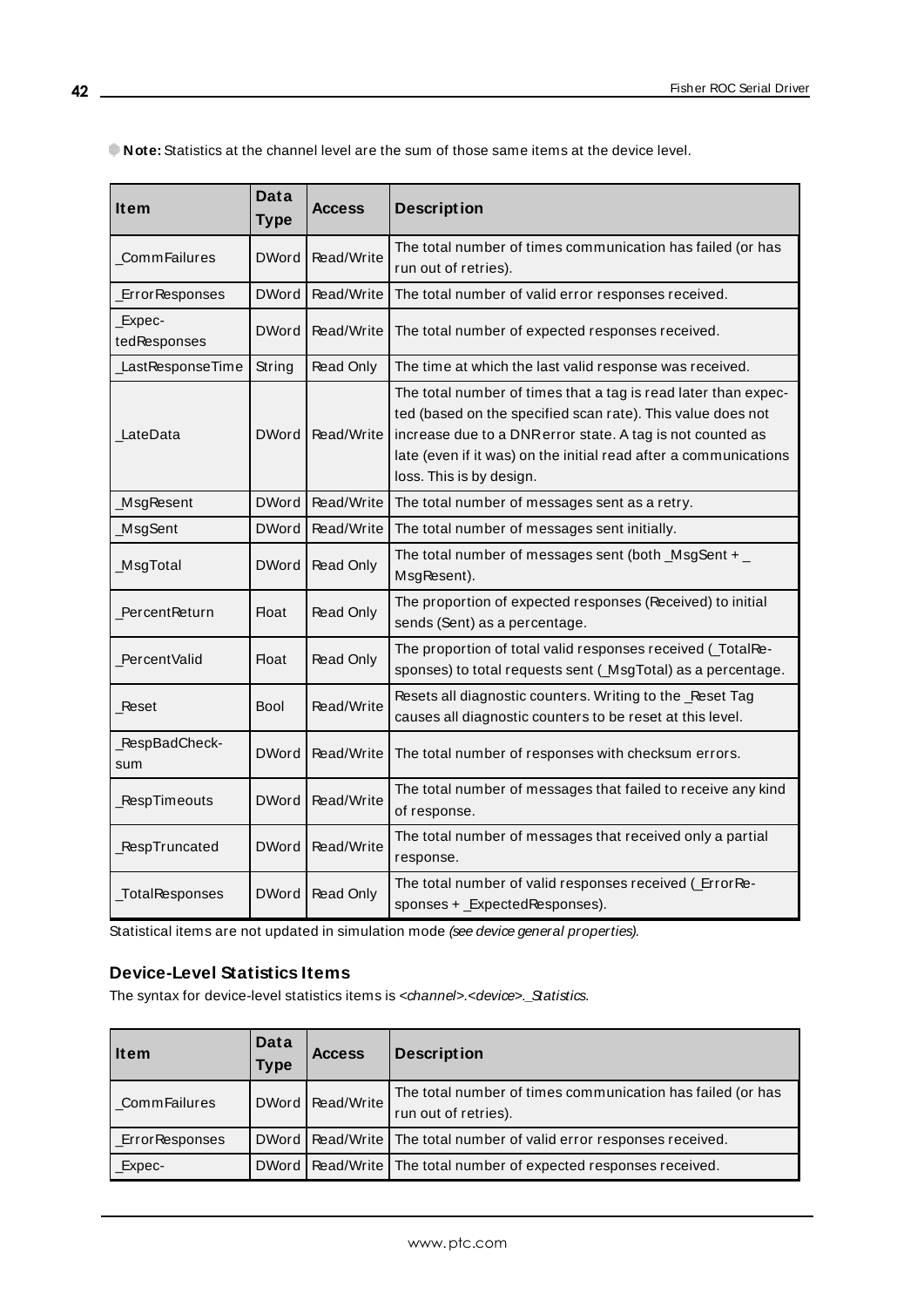| <b>Item</b>           | <b>Data</b><br><b>Type</b> | <b>Access</b> | <b>Description</b>                                                                                                                                                                                                                                                                          |
|-----------------------|----------------------------|---------------|---------------------------------------------------------------------------------------------------------------------------------------------------------------------------------------------------------------------------------------------------------------------------------------------|
| tedResponses          |                            |               |                                                                                                                                                                                                                                                                                             |
| LastResponseTime      | String                     | Read Only     | The time at which the last valid response was received.                                                                                                                                                                                                                                     |
| LateData              | <b>DWord</b>               | Read/Write    | The total number of times that a tag is read later than expec-<br>ted (based on the specified scan rate). This value does not<br>increase due to a DNR error state. A tag is not counted as<br>late (even if it was) on the initial read after a communications<br>loss. This is by design. |
| MsgResent             | <b>DWord</b>               | Read/Write    | The total number of messages sent as a retry.                                                                                                                                                                                                                                               |
| MsgSent               | <b>DWord</b>               | Read/Write    | The total number of messages sent initially.                                                                                                                                                                                                                                                |
| _MsgTotal             | <b>DWord</b>               | Read Only     | The total number of messages sent (both $_$ MsgSent + $_$<br>MsgResent).                                                                                                                                                                                                                    |
| PercentReturn         | <b>Float</b>               | Read Only     | The proportion of expected responses (Received) to initial<br>sends (Sent) as a percentage.                                                                                                                                                                                                 |
| PercentValid          | <b>Float</b>               | Read Only     | The proportion of total valid responses received (TotalRe-<br>sponses) to total requests sent (_MsgTotal) as a percentage.                                                                                                                                                                  |
| Reset                 | <b>Bool</b>                | Read/Write    | Resets all diagnostic counters. Writing to the _Reset Tag<br>causes all diagnostic counters to be reset at this level.                                                                                                                                                                      |
| _RespBadCheck-<br>sum | <b>DWord</b>               | Read/Write    | The total number of responses with checksum errors.                                                                                                                                                                                                                                         |
| RespTimeouts          | <b>DWord</b>               | Read/Write    | The total number of messages that failed to receive any kind<br>of response.                                                                                                                                                                                                                |
| RespTruncated         | <b>DWord</b>               | Read/Write    | The total number of messages that received only a partial<br>response.                                                                                                                                                                                                                      |
| _TotalResponses       | <b>DWord</b>               | Read Only     | The total number of valid responses received (ErrorRe-<br>sponses + _ExpectedResponses).                                                                                                                                                                                                    |

Statistical items are not updated in simulation mode (see device general properties).

**43**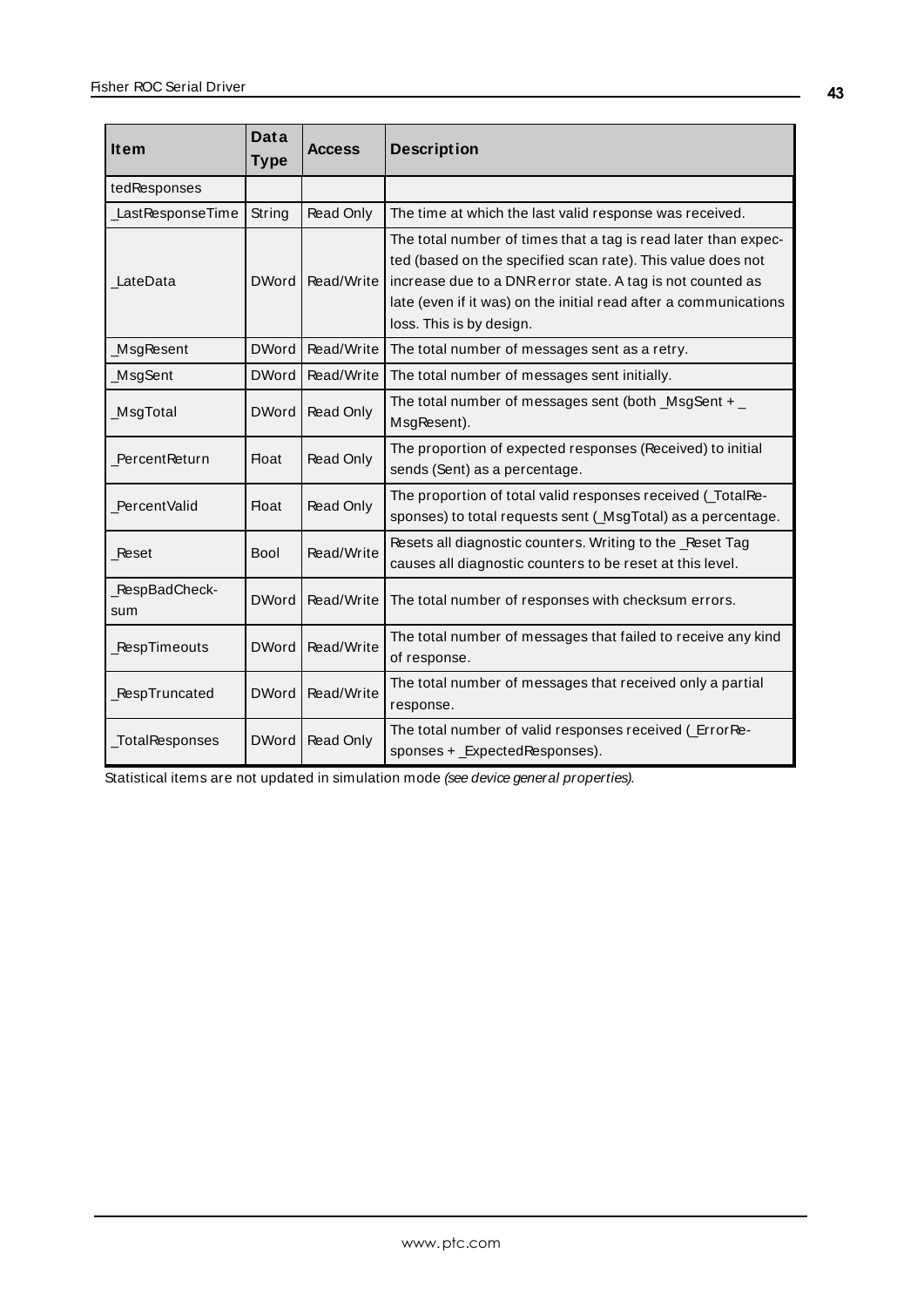### <span id="page-43-0"></span>**EFM Pointer Rollback**

EFM Pointer rollback allows the user to manually change the EFM pointer value to an earlier position in the archive using system tags provided by the EFM Exporter. Cached EFM pointer rollback functionality is supported for the Hourly History, Daily History, Alarm, and Event archives.

- **Notes**:
- <sup>l</sup> If the driver's cached EFM pointer is invalid, as is the case if records have never been uploaded or the **Clear Cache on Next Upload** setting is enabled prior to the EFM upload, the rollback value is applied to the physical device's current archive pointer.
- When uploading EFM data for all meters in a device and rollback is required for the alarm and/or event archives, it is recommended to only set the \_AlarmsRollback and/or \_EventsRollback system tags for one meter under the device and initiate the poll via the \_Poll system tag for just that meter using the meterlevel system tag, not the poll-group-level system tag. Setting the \_AlarmsRollback and \_EventsRollback system tags for all meters under the device or initiating the poll via the poll group level system tag can result in duplicate alarm and event records in the EFM output files for the device's meters. This behavior is the result of the driver employing a more efficient method of uploading EFM alarm and event data from the device. The device stores alarms for all meters in a single alarm archive and events for all meters in a single event archive. When the driver uploads alarms from the alarm archive, it stores the alarms for each meter in separate caches to avoid uploading the same records multiple times. Setting the \_AlarmsRollback system tag for multiple meters under a device causes the driver to read the same records multiple times, each time storing those records in the per meter record caches which could result in duplicate entries.
- Non-meter events are events logged by an EFM device that are not specific to a meter. The number of event records returned when using the EFM Pointer Rollback feature varies depending on the Non-Meter Events configuration setting and the presence of non-meter events in the event log. **Examples**
	- If the newest three records in a log with 50 records are non-meter events, an EFM poll is done with the value written to the \_EventsRollback tag of five and Non-Meter Events configuration setting is set to Yes; the result includes five new records in the EFM output file.
	- <sup>l</sup> If the newest three records in a log with 50 records are non-meter events, an EFM poll is done with the value written to the \_EventsRollback tag of five and Non-Meter Events configuration setting is set to No; the result has two new records in the EFM output file. A rollback value of five causes the driver to read the three newest non-meter event records, but they are not added to the EFM output file because the meter is configured to not accept non-meter events.

For more information, refer to Non-Meter Events in the EFM Meter properties.

For more information, refer to the EFM Exporter help file.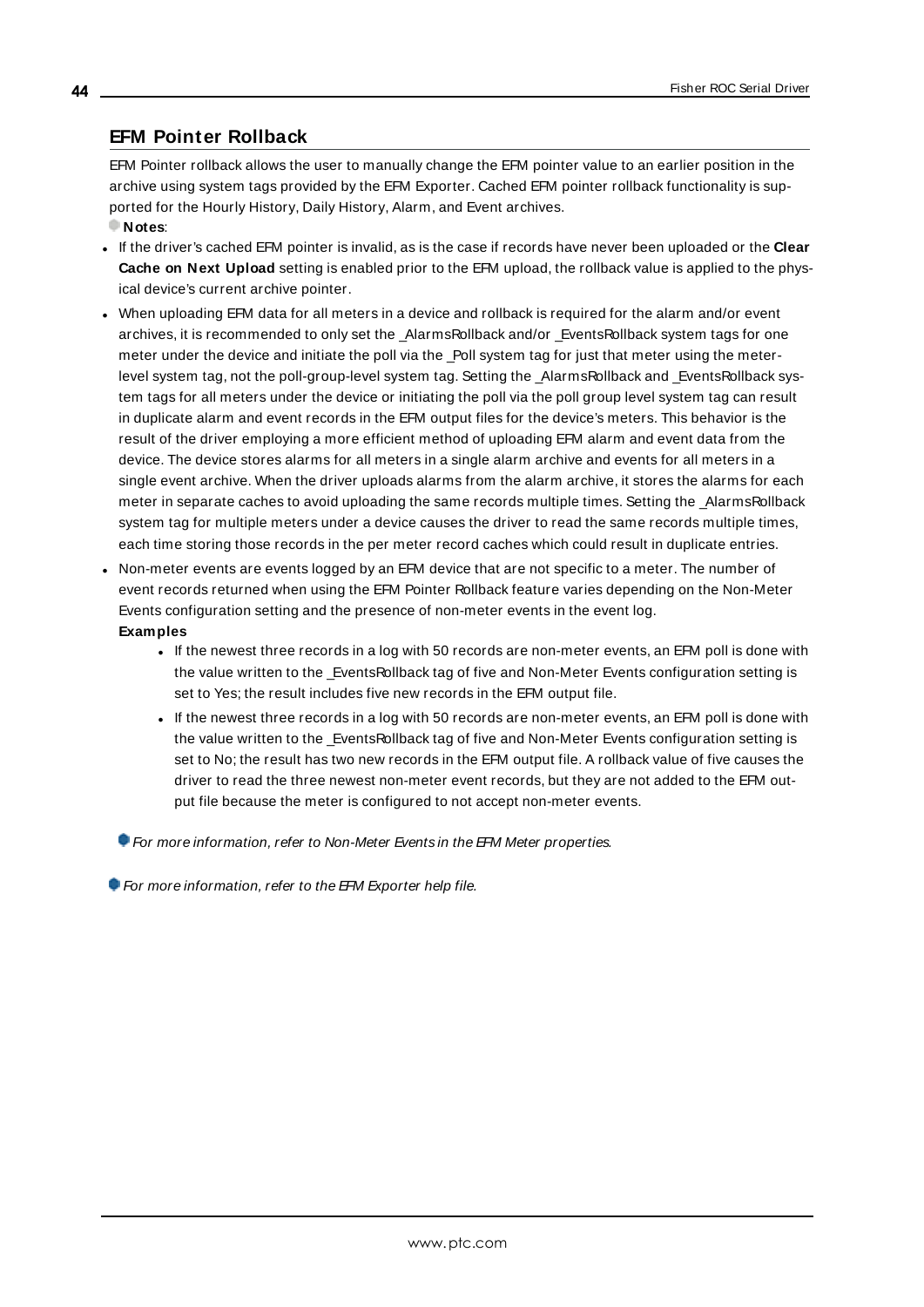# <span id="page-44-4"></span>Event Log Messages

The following information concerns messages posted to the Event Log pane in the main user interface. Consult the OPC server help on filtering and sorting the Event Log detail view. Server help contains many common messages, so should also be searched. Generally, the type of message (informational, warning) and troubleshooting information is provided whenever possible.

### <span id="page-44-0"></span>**Address <address> is out of range for the specified device or register.**

### **Error Type:**

Warning

### **Possible Cause:**

A tag address that has been specified statically references a location that is beyond the range of supported locations for the device.

#### **Solution:**

<span id="page-44-1"></span>Verify that the address is correct; if it is not, re-enter it in the client application.

### **Data type <type> is not valid for device address <address>.**

#### **Error Type:**

Warning

#### **Possible Cause:**

A tag address that has been specified statically has been assigned an invalid data type.

#### **Solution:**

<span id="page-44-2"></span>Modify the requested data type in the client application.

### **Device address <address> contains a syntax error.**

#### **Error Type:**

Warning

### **Possible Cause:**

A tag address that has been specified statically contains one or more invalid characters.

### **Solution:**

<span id="page-44-3"></span>Re-enter the address in the client application.

### **Device address <address> is not supported by model <model name>.**

#### **Error Type:**

Warning

### **Possible Cause:**

A tag address that has been specified statically references a location that is valid for the communications protocol but not supported by the target device.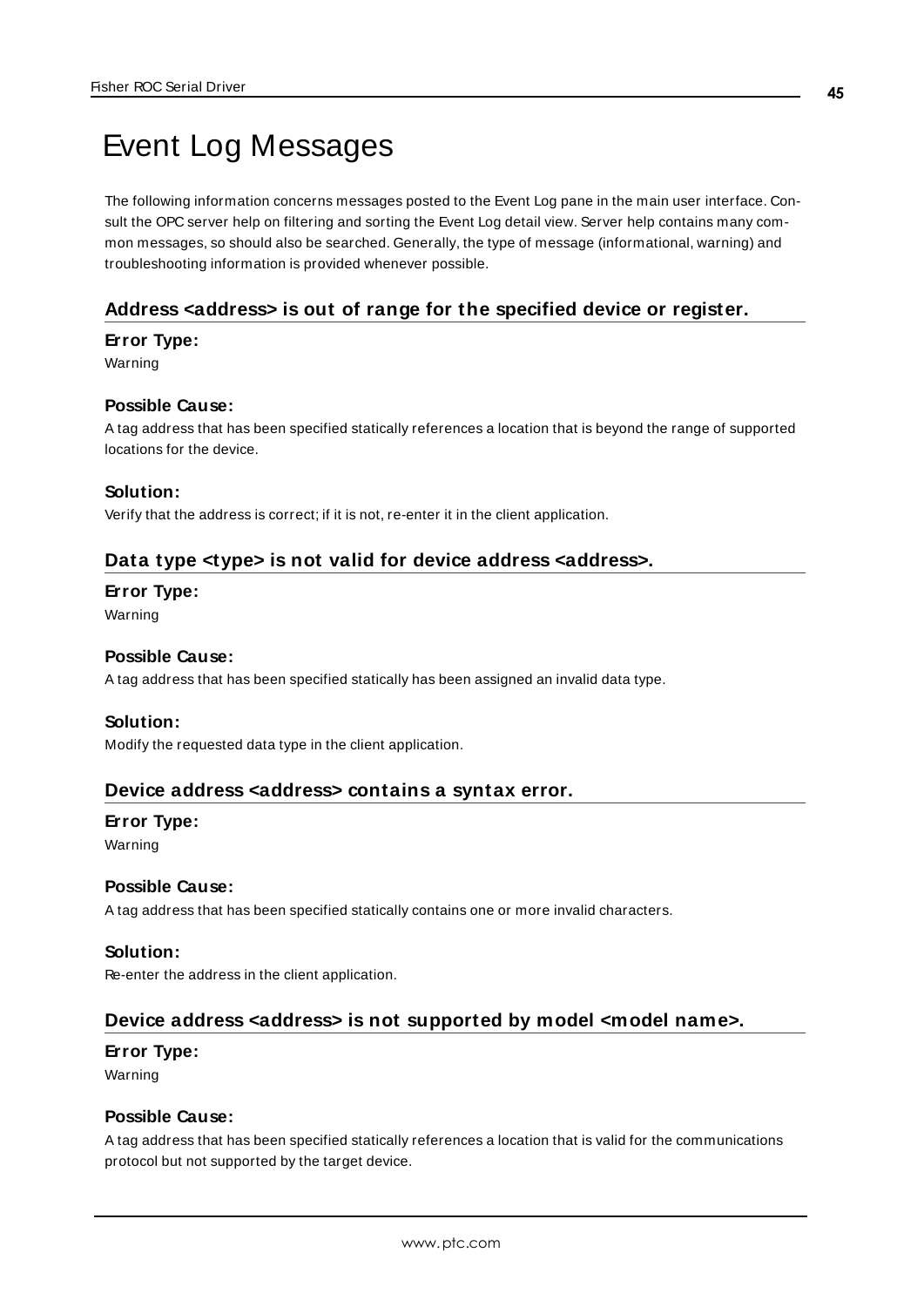### **Solution**

- 1. Verify that the address is correct; if it is not, re-enter it in the client application.
- 2. Verify that the selected model name for the device is correct.

### <span id="page-45-0"></span>**Device address <address> is read only.**

### **Error Type:**

Warning

### **Possible Cause:**

A tag address that has been specified statically has a requested access mode that is not compatible with what the device supports for that address.

### **Solution:**

<span id="page-45-2"></span>Change the access mode in the server application.

### **Missing address.**

### **Error Type:**

Warning

### **Possible Cause:**

A tag address that has been specified statically has no length.

### **Solution:**

<span id="page-45-1"></span>Re-enter the address in the server application.

### **Error importing CSV tag record <record number>: Address <address> is out of range for the specified device or register.**

### **Error Type:**

Warning

### **Possible Cause:**

An imported tag address specifies a location that is beyond the range of supported locations for the device.

### **Solution:**

Verify that the address is correct; if it is not, re-enter it in the file being imported.

# **Unable to generate a tag database for device <device>. Reason: <Error**

### **reason>.**

### **Error Type:**

Warning

### **Possible Cause:**

The error occurred due to the specified error reason.

### **Solution:**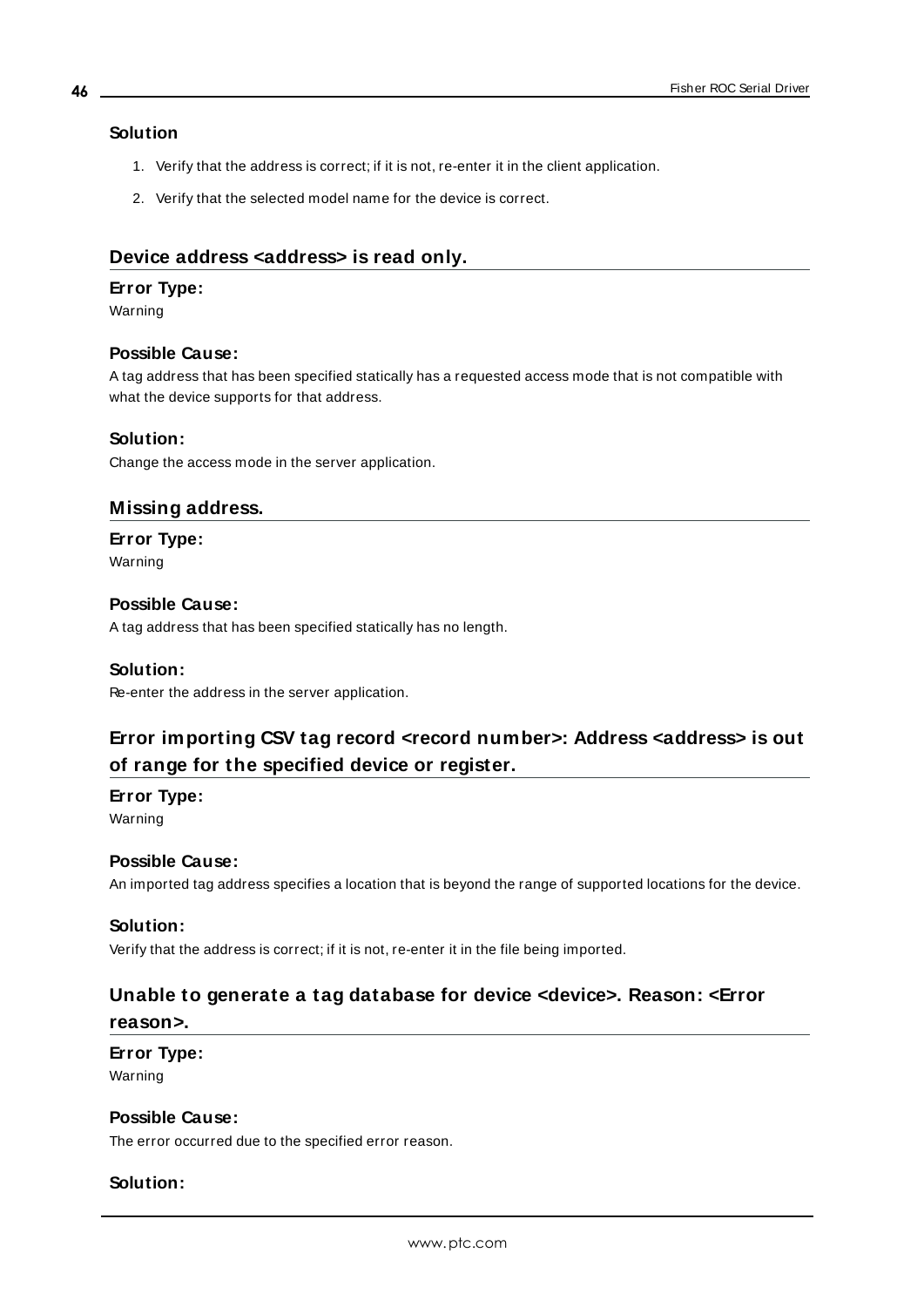The solution depends on the specified error reason.

### **See Also:**

**Error [Reasons](#page-68-0)**

### **Unable to generate a tag database for device <device>. Reason: auto tag generation failed. Device is not responding.**

### **Error Type:**

Serious

### **Possible Cause:**

- 1. The connection between the device and the host PC is intermittent.
- 2. The communication parameters for the connection are incorrect.

### **Solution:**

- 1. Verify the cabling between the PC and the device.
- 2. Verify that the specified communication parameters match those of the device.

### **Unable to generate a tag database for device <device>. Reason: Error while reading from import file.**

#### **Error Type:**

Warning

### **Possible Cause:**

- 1. The tag import file (\* .800) is corrupt.
- 2. The specified file was not created using the ROCLINK800 software.

### **Solution:**

- 1. Ensure that the project is pointing to the correct import file.
- 2. Re-create the import file using the ROCLINK800 software and then re-try the import.

### **Unable to generate a tag database for device <device>. Reason: Error while reading from ROC system file.**

### **Error Type:**

Warning

### **Possible Cause:**

- 1. The ROC system file (\* .mdb) is corrupt.
- 2. The specified file was not created using the ROCLINK800 software.

### **Solution:**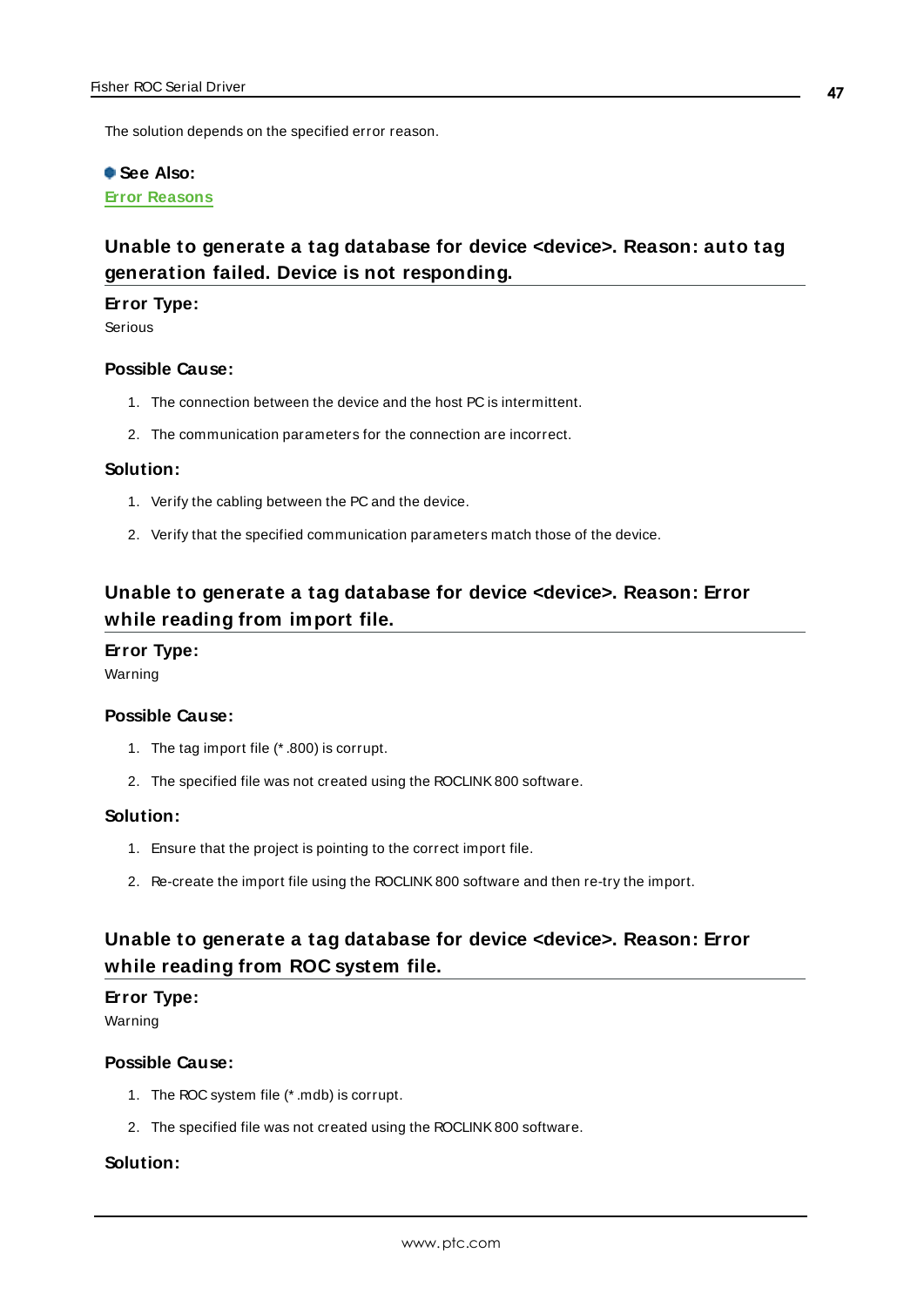- 1. Ensure that the project is pointing to the correct ROC system file.
- 2. Re-install the ROCLINK800 software to re-install the system file. Then re-try the import.

### **Unable to generate a tag database for device <device>. Reason: Failed to open record set.**

### **Error Type:**

Warning

### **Possible Cause:**

- 1. The project file is corrupt or does not exist.
- 2. The location of the ROC.MDB and/or ROCLINK.MDW files have been specified incorrectly.

#### **Solution:**

In the server project, right-click on the device and select **Properties**. Open the **Tag Import Settings** tab to check the name of the project file to import.

**See Also: Tag [Generation](#page-22-0)** and **Tag Import [Settings](#page-25-0)**

### **Unable to generate a tag database for device <device>. Reason: Import file <file name> not found.**

### **Error Type:**

Warning

### **Possible Cause:**

The import file cannot be found.

### **Solution:**

Ensure that the tag import file (\* .800) is present in the location specified in the Tag Import Settings tab of device properties. This file must be accessible to the server runtime.

### **Unable to generate a tag database for device <device>. Reason: Input file is corrupt.**

**Error Type:**

Warning

### **Possible Cause:**

The import file is corrupt.

### **Solution:**

In the server project, right-click on the device and select **Properties**. Open the **Tag Import Settings** tab to review the settings and check the import file. If necessary, re-export the project file from within ROCLINK800.

**See Also: Tag [Generation](#page-22-0)** and **Tag Import [Settings](#page-25-0)**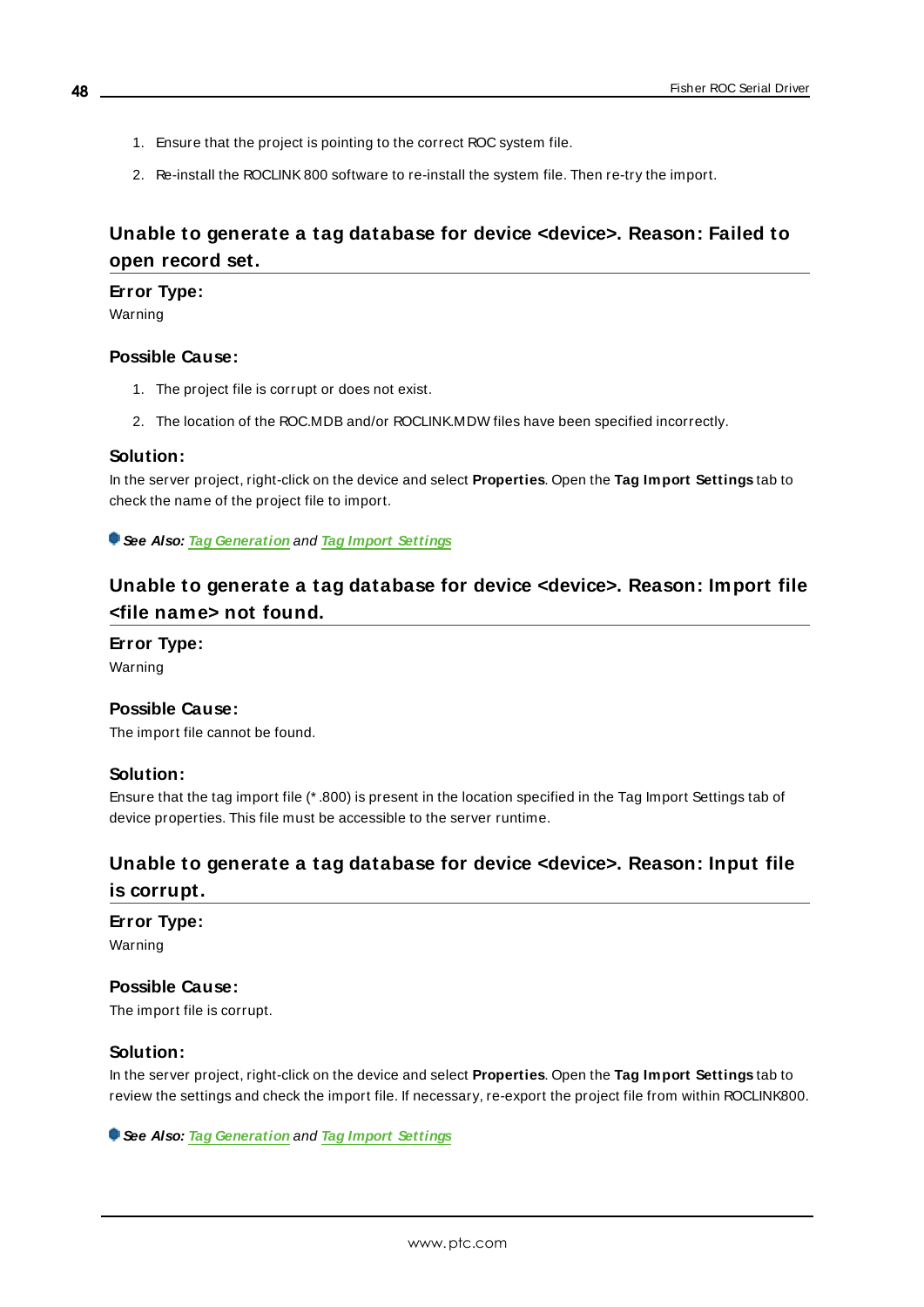### **Unable to generate a tag database for device <device>. Reason: Input file not found.**

#### **Error Type:**

Warning

### **Possible Cause:**

The import file cannot be found.

### **Solution:**

In the server project, right-click on the device and select **Properties**. Open the **Tag Import Settings** tab to check the name of the project file to import. This file must be accessible to the server runtime.

### **See Also:**

**Tag Import [Settings](#page-25-0) Tag [Generation](#page-22-0)**

### **Unable to generate a tag database for device <device>. Reason: Low memory resources.**

**Error Type:**

Warning

### **Possible Cause:**

The memory required for Automatic Tag Generation could not be allocated. The process is cancelled.

#### **Solution:**

Close unused applications and/or increase the amount of virtual memory and try again.

### **Unable to generate a tag database for device <device>. Reason: ROC system file <file name> not found.**

#### **Error Type:**

Warning

**Possible Cause:** The ROC system file cannot be found.

#### **Solution:**

Ensure that the ROC system file (\* .mdb) is present in the location specified in the Tag Import Settings tab of device properties. This file must be accessible to the server runtime.

### **Unable to generate a tag database for device <device>. Reason: System DB file <file name> not found.**

**Error Type:**

Warning

### **Possible Cause:**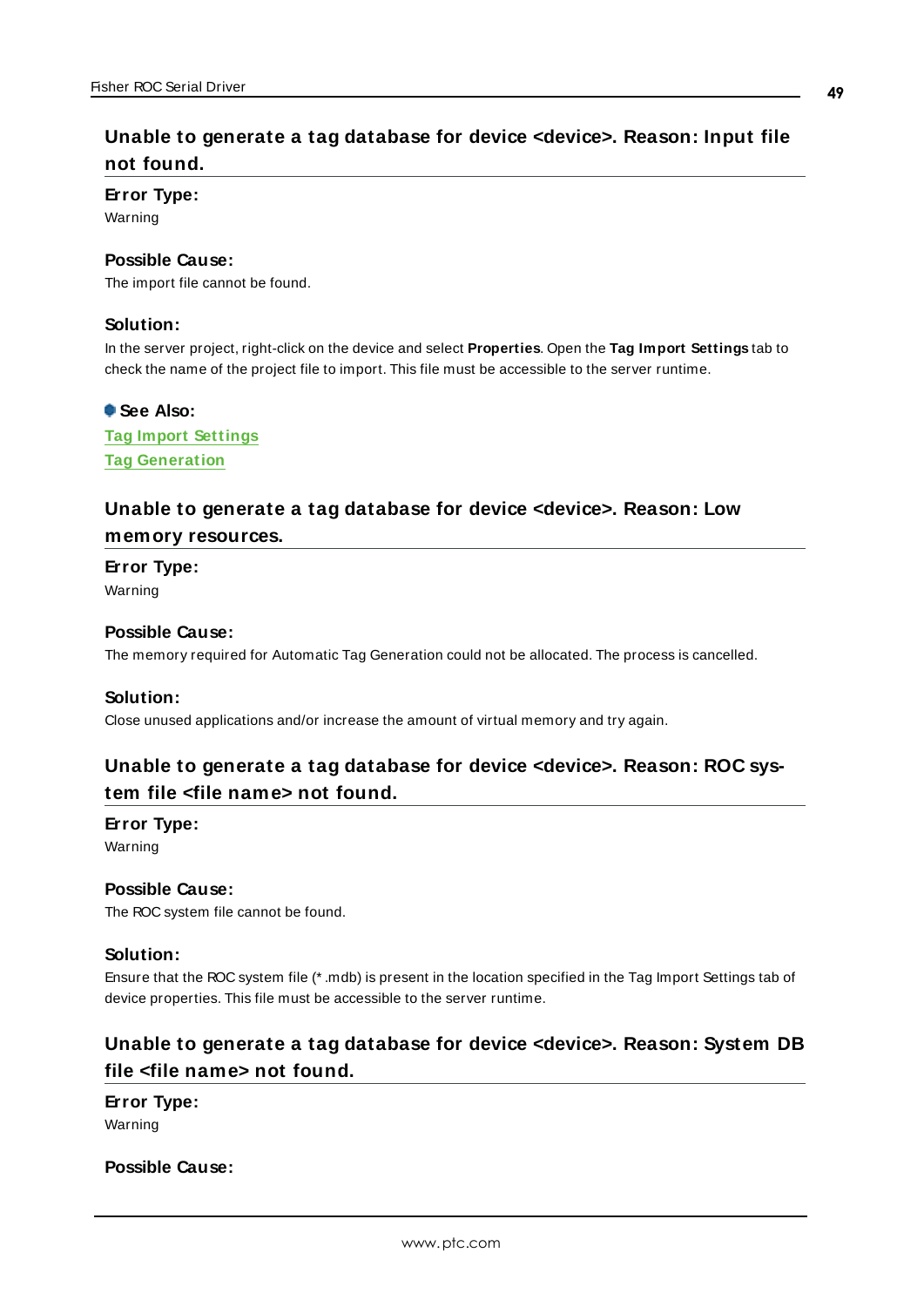The system database (DB) file cannot be found.

### **Solution:**

Ensure that the system database (DB) file (\* .mdw) is present in the location specified in the Tag Import Settings tab of device properties. This file must be accessible to the server runtime.

### <span id="page-49-1"></span>**<Device name> - Failed to read EFM pointer file. <Extended error>.**

### **Error Type:**

Warning

### **Extended Error:**

When supplied by the operating system, this describes the file error that occurred.

### **Possible Cause:**

- 1. A permission error was encountered when the EFM pointer cache was read.
- 2. The EFM pointer cache file is corrupt.

#### **Solution:**

The driver automatically generates a new EFM pointer file; however, the server re-polls (uploading all EFM data) during the next EFM poll for meters in the device.

#### **Note:**

<span id="page-49-2"></span>For more information, refer to the extended error.

### **<Device name> - Failed to write EFM pointer file. <Extended error>.**

#### **Error Type:**

Warning

### **Extended Error:**

When supplied by the operating system, this describes the file error that occurred.

#### **Possible Cause:**

- 1. The disk is full.
- 2. A permission error was encountered when the EFM pointer cache was written.

#### **Solution:**

The server attempts to update the EFM pointer file periodically, in addition to when the server is shutdown. If the pointer file cannot be written, the server re-polls (uploading all EFM data) during the next EFM poll for meters in the device.

<span id="page-49-0"></span>For more information, refer to the extended error.

### **Block read for point type <point type>, logical address <logical address>, parameter range <start parameter - end parameter> of device <device name> failed. <Error reason>.**

**Error Type:**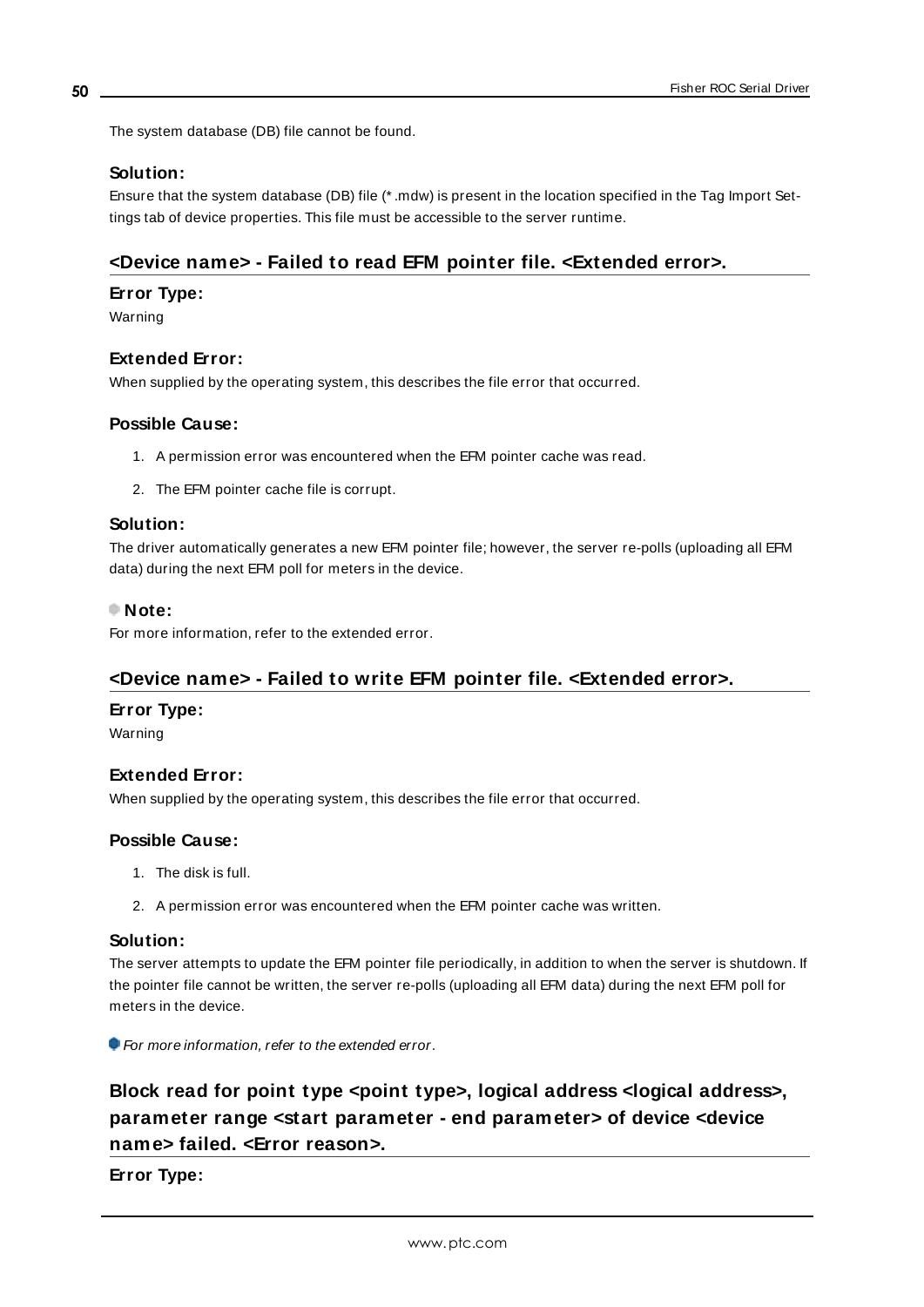#### Serious

### **Possible Cause:**

The error occurred due to the specified error reason.

#### **Solution:**

The solution depends on the specified error reason.

**See Also**: **Error [Reasons](#page-68-0)**

### <span id="page-50-0"></span>**Device <device> responded with error. (Tag <tag address>) - Details: <error code>.**

#### **Error Type:**

Serious

### **Possible Cause:**

- 1. The connection between the device and the host PC is intermittent.
- 2. The communication parameters for the connection are incorrect.
- 3. The value written is out of range.
- 4. The write was performed while in an incorrect setup area.

### **Solution:**

- 1. Check the cabling between the PC and the device.
- 2. Verify that the specified communication parameters match those of the device.

#### <span id="page-50-1"></span>**See Also**: **[Setup](#page-17-0)**

### **EFM hourly history upload failed for device <device>. Device responded with error code 14.**

### **Error Type:**

Error

### **Possible Cause:**

The daily history size is set incorrectly causing error code 14 to be returned from the device.

### **Solution:**

Set the daily history size to 35 instead of 60.

**See Also: ROC Error [Codes](#page-63-0)**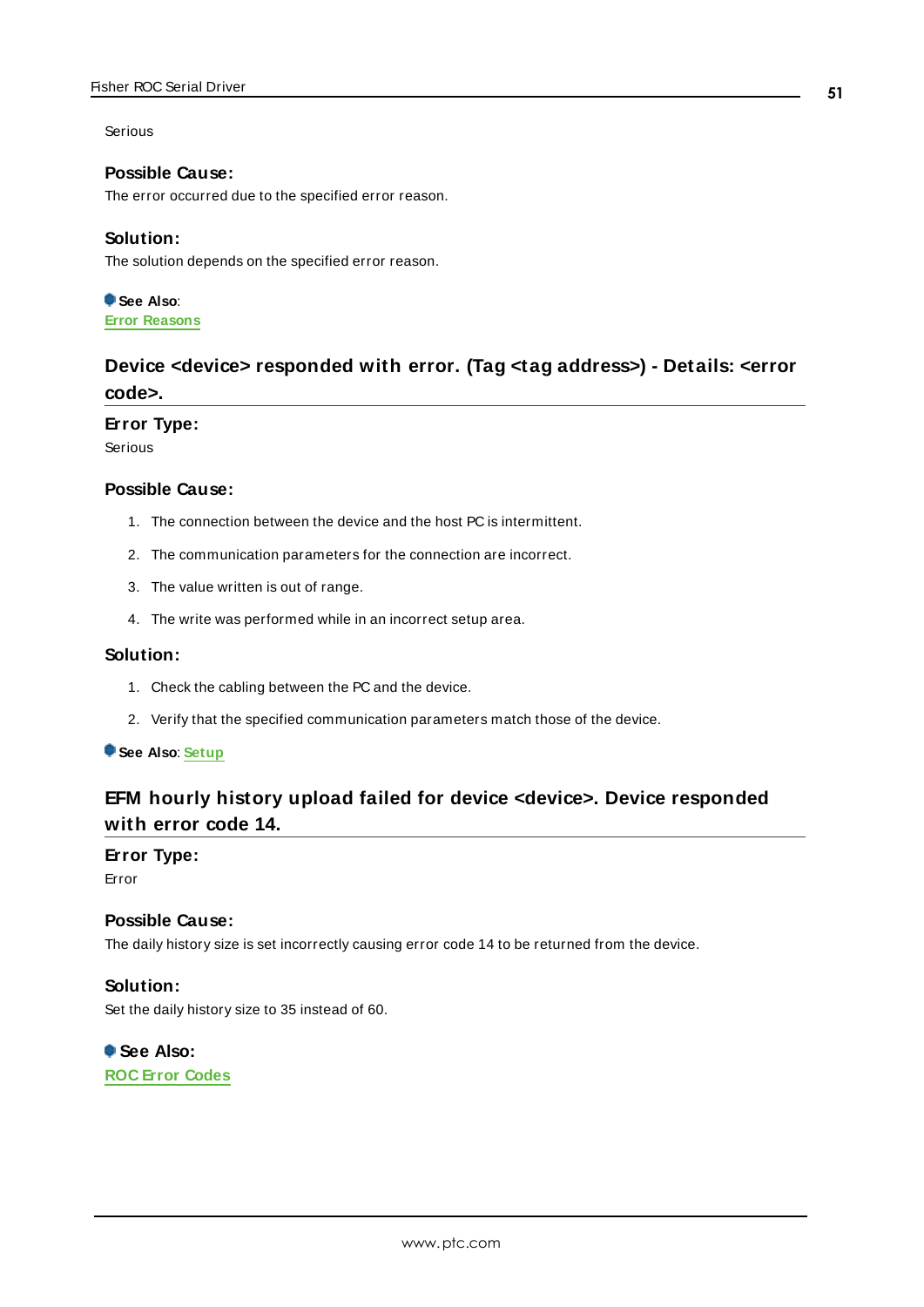### <span id="page-51-0"></span>**Error Type:**

Serious

### **Possible Cause:**

- 1. Invalid tag address for point in block.
- 2. Device not responding.

### **Solution:**

- 1. Verify the cabling between the PC and the device.
- 2. Confirm that all tags within this block exist on the device.

### **See Also:**

<span id="page-51-1"></span>**ROC Error [Codes](#page-63-0)**

### **Failed to write data for point type = <point type>, logical address = <address>, parameter = <parameter> for device <device>. Error = <error code>.**

### **Error Type:**

Serious

### **Possible Cause**

- 1. The address is incorrect.
- 2. The unit does not support the particular address point.
- 3. The privileges for the logged-in user do not permit this operation.

#### **Solution:**

- 1. Consult the ROC error code reference for further information regarding the error code.
- 2. Correct the address.
- 3. Confirm that the address is supported by the controller in use.
- 4. Supply an operator identification with sufficient privileges.

### **See Also**:

**ROC Error [Codes](#page-63-0)**

### **Operator identification failed for device <device name>. <Error reason>.**

### **Error Type:**

Serious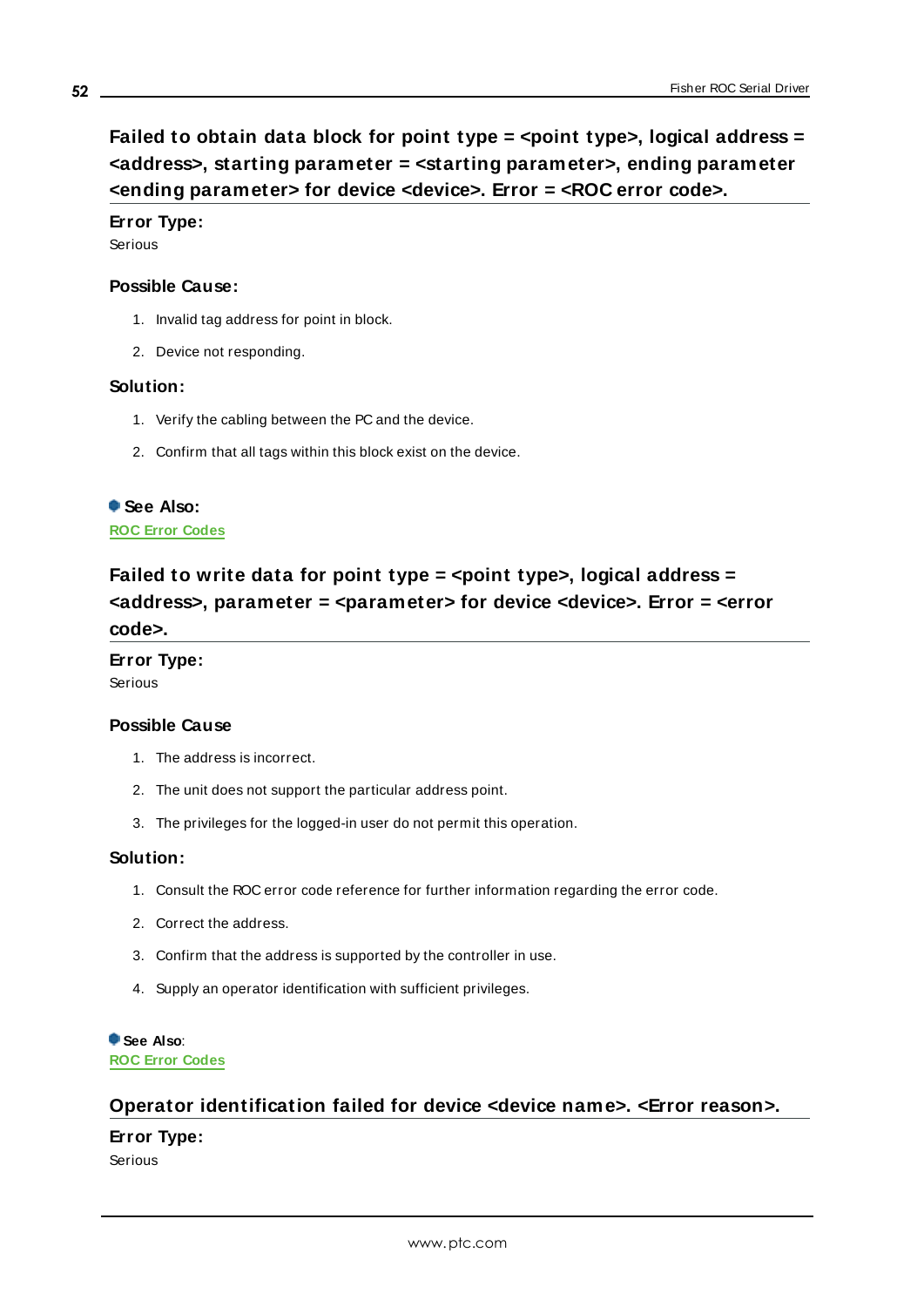### **Possible Cause:**

The error occurred due to the specified error reason.

#### **Solution:**

The solution depends on the specified error reason.

**See Also: Error [Reasons](#page-68-0) Operator [Identification](#page-26-0)**

### **Read for point type <point type>, logical address <logical address>, parameter number <parameter number> of device <device name> failed. <Error reason>.**

**Error Type:**

Serious

### **Possible Cause:**

The error occurred due to the specified error reason.

### **Solution:**

The solution depends on the specified error reason.

**See Also**: **Error [Reasons](#page-68-0)**

### **ROC initialization error: Unable to read general configuration.**

#### **Error Type:**

Serious

### **Possible Cause:**

The driver may not be receiving a response from the device.

#### **Solution:**

- 1. Verify the device is physically connected and powered on.
- 2. Check that the COM port is working and configured properly at the channel level (in the server).
- 3. Check the device-level operator identification and address specification settings and verify that they are correct.

**See Also**: **Operator [Identification](#page-26-0) [Communication](#page-26-1) Specification**

### **ROC initialization error: Unable to retrieve I/ O map.**

### **Error Type:**

Serious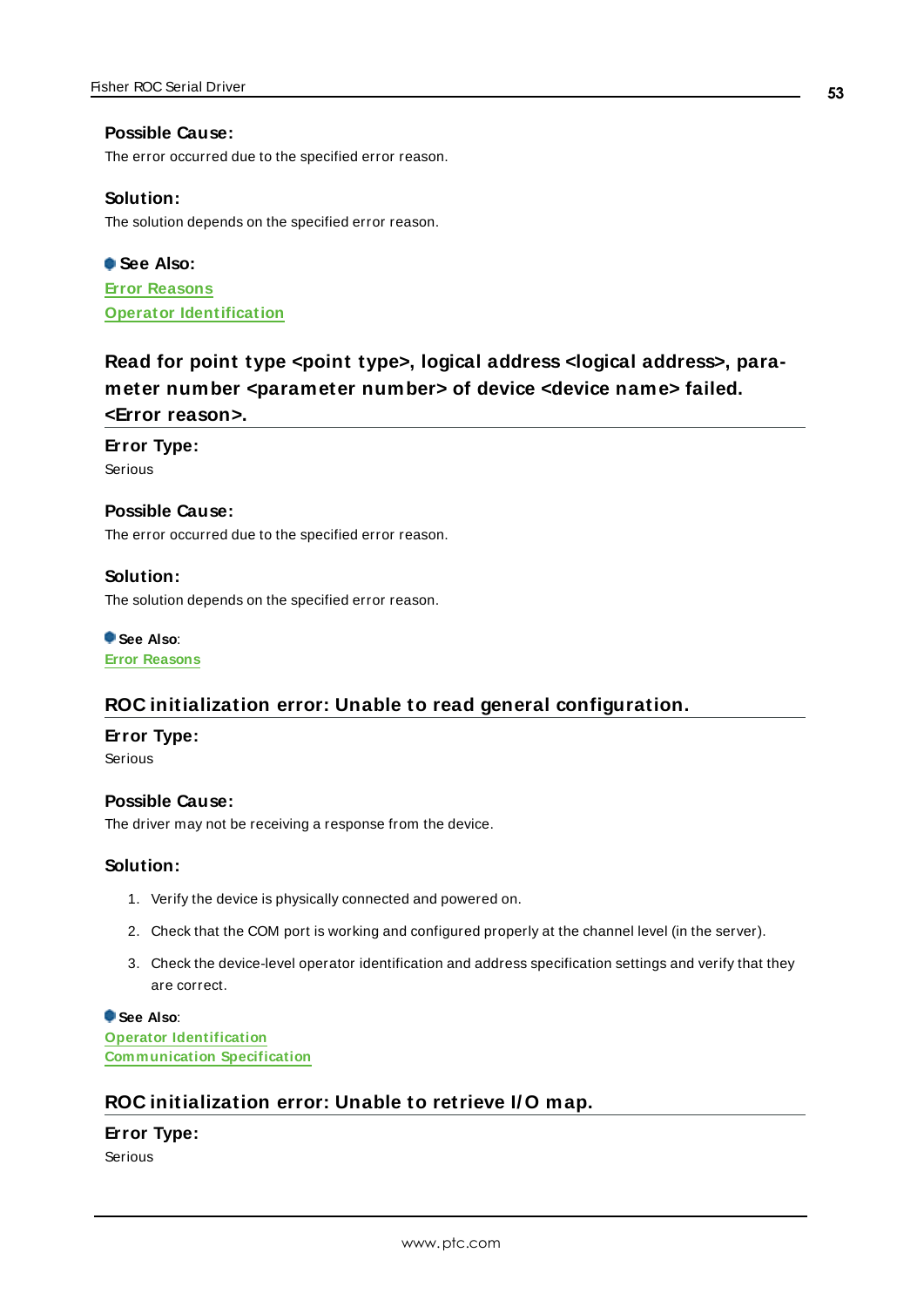### **Possible Cause:**

Access to the I/O map has been restricted for the current user.

### **Solution:**

Check the operator identification settings (such as, username, password, and access level) and verify that they are correct.

### **See Also**: **Operator [Identification](#page-26-0)**

### **Serialization of EFM data to temporary file <file name> failed. Reason: <file I/ O error>.**

### **Error Type:**

Warning

### **Possible Cause:**

- 1. The driver was unable to create the specified file directory.
- 2. The driver was unable to access the specified file.

### **Solution:**

- 1. Verify that the disk has sufficient disk space.
- 2. Verify user permissions for the specified file directory.

## **The rollback value has been adjusted to match the archive size because it exceeded the size of the archive | Adjusted Rollback = <size>, Archive = <name>.**

### **Error Type:**

Warning

### **Possible Cause:**

The rollback value entered is larger than the archive size.

### **Solution:**

Enter a value less than or equal to the archive size to prevent this message from being displayed.

### **The username or password supplied was not accepted. Error = 6.**

### **Error Type:**

Serious

### **Possible Cause:**

An access level has been enabled on the device but not in the driver.

### **Solution:**

Check the operator identification settings and verify the Enable Access Level checkbox is yes/enabled.

#### **54**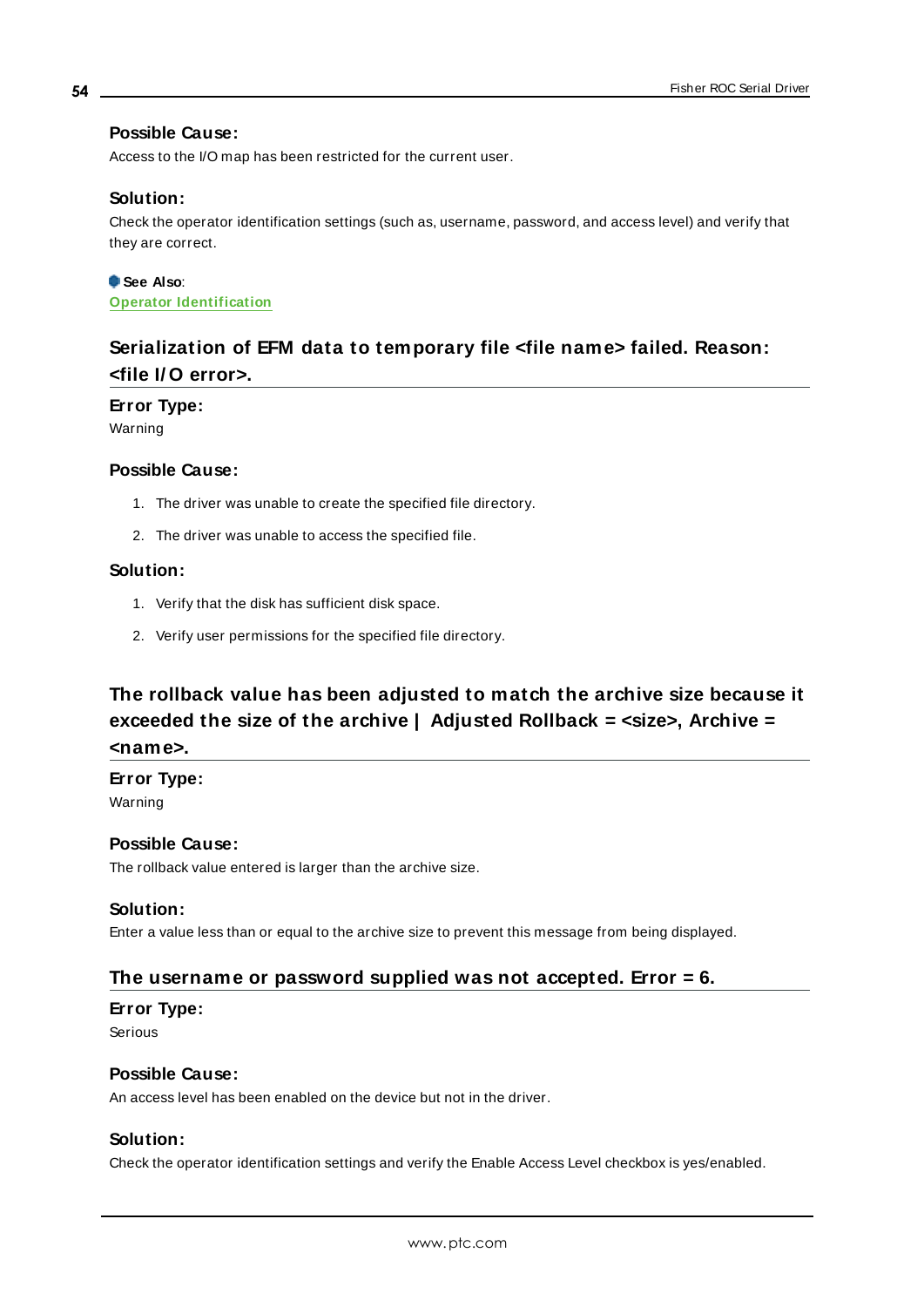**See Also**: **Operator [Identification](#page-26-0)**

### **The username or password supplied was not accepted. Error = 63.**

#### **Error Type:**

Serious

### **Possible Cause:**

The access level that has been enabled on the device is lower than the operator's access level.

#### **Solution:**

Check the operator identification settings and verify the operator's access level is less than or equal to the access level enabled in the device.

### **See Also**:

**Operator [Identification](#page-26-0)**

### **Time synchronization with device <device name> failed. <Error reason>.**

### **Error Type:**

Serious

**Possible Cause:** The error occurred due to the specified error reason.

#### **Solution:**

The solution depends on the specified error reason.

**See Also:**

**Error [Reasons](#page-68-0)**

### **Write for the following tags of device <device name> failed: <tag list>.**

### **<Error reason>.**

### **Error Type:**

Serious

### **Possible Cause:**

The error occurred due to the specified error reason.

### **Solution:**

The solution depends on the specified error reason.

**See Also: Error [Reasons](#page-68-0)**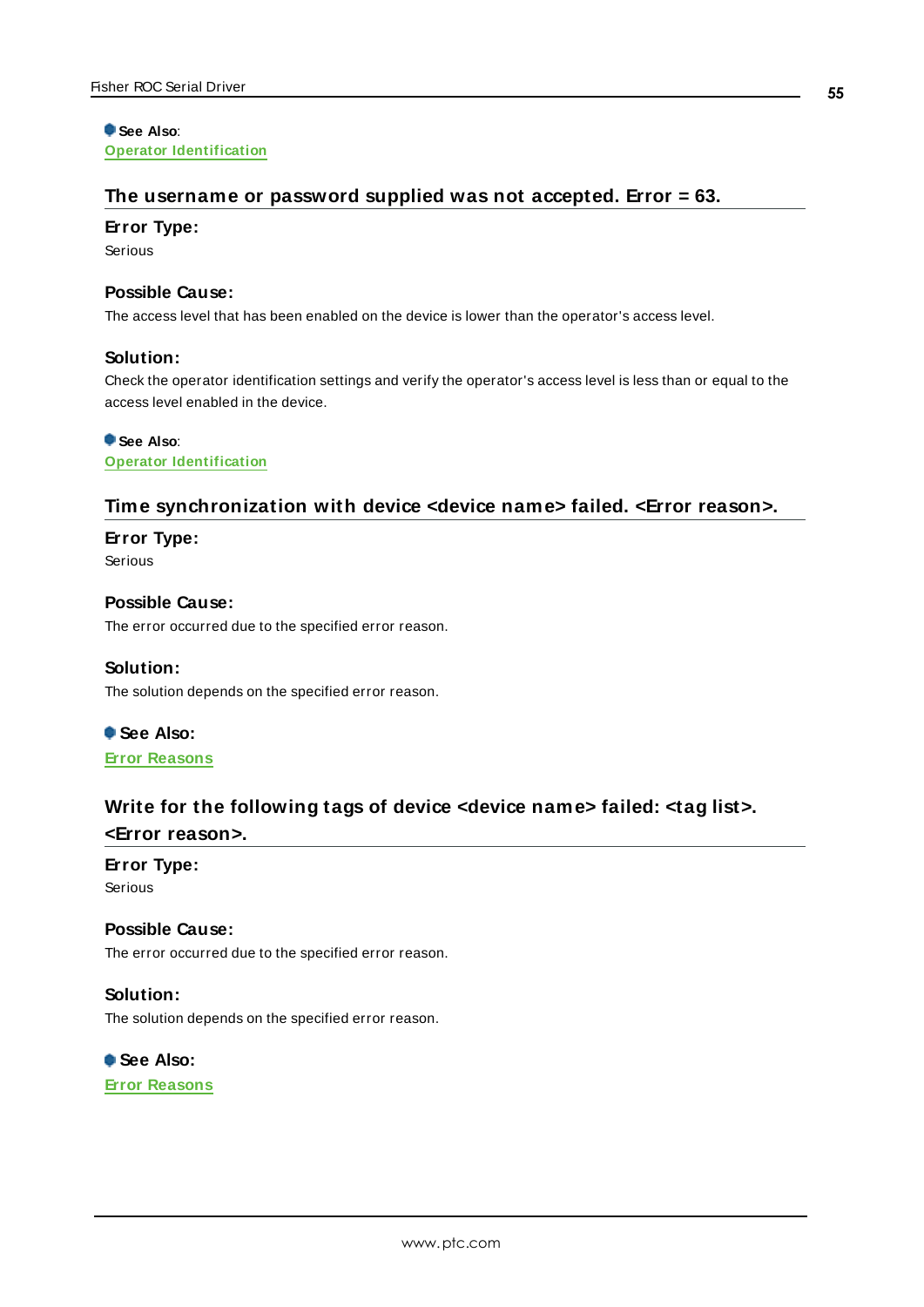### **Write request rejected on read-only item reference <channel name> <device name> <address>.**

### **Error Type:**

Warning

### **Possible Cause:**

The driver was attempting to write to read-only data in the ROC controller.

### **Solution:**

Do not attempt to write to read-only points.

### **Note:**

In some situations, the Automatic Tag Generation process identifies read-only data as read/write, based on the configuration that the driver retrieved from the ROC controller and the ROC specification. Nonetheless, the ROC controller itself is the final authority on whether data is writable. For more information, refer to the controller's documentation.

### <span id="page-55-0"></span>**Device <device name> is not responding.**

### **Error Type:**

Serious

### **Possible Cause:**

- 1. The connection between the device and the host PC is intermittent.
- 2. The communication parameters for the connection are incorrect.
- 3. The response from the device took longer to receive than the amount of time specified in the "Request Timeout" device setting.

### **Solution:**

- 1. Verify the cabling between the PC and the device.
- 2. Verify that the specified communication parameters match those of the device.
- 3. Increase the Request Timeout setting so that the entire response can be handled.

### <span id="page-55-1"></span>**EFM <type> upload failed for device <device>. <Reason>.**

#### **Error Type:**

Warning

### **Possible Cause:**

An EFM upload of the specified type could not be completed due to the specified reason.

### **Solution:**

Resolve the issue. Then, re-attempt the EFM upload.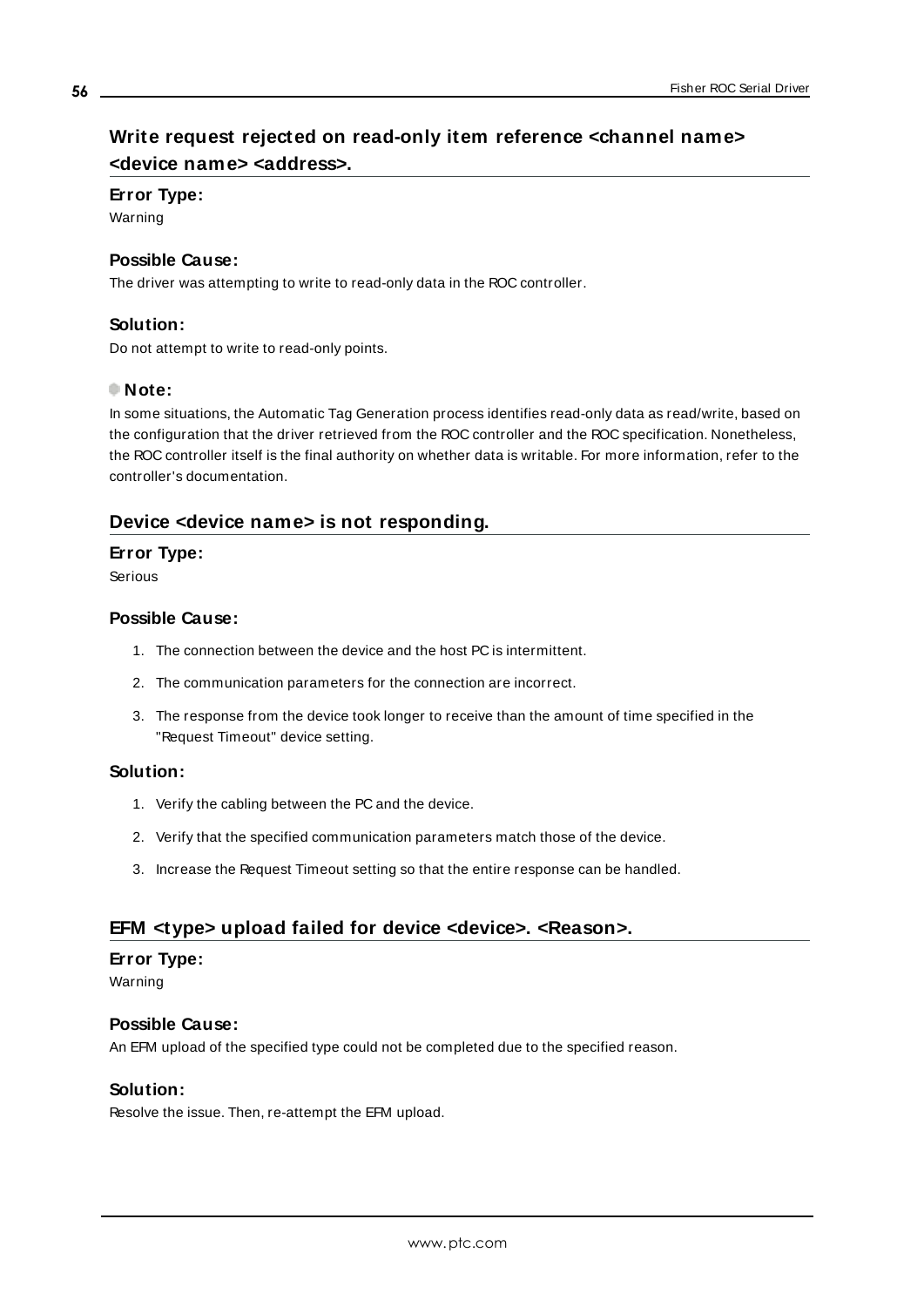### **Resetting the EFM cache for device <device>.**

#### **Error Type:**

Informational

### **Possible Cause:**

The EFM cache was successfully cleared for the specified device.

### **Solution:**

<span id="page-56-0"></span>N/A

### **Communications error on <channel name> [<error mask>].**

### **Error Type:**

Serious

### **Error Mask Definitions:**

- **B** = Hardware break detected.
- **F** = Framing error.
- **E**= I/O error.
- **O** = Character buffer overrun.
- **R** = RXbuffer overrun.
- **P** = Received byte parity error.
- **T** = TXbuffer full.

### **Possible Cause:**

- 1. The serial connection between the device and the host PC is bad.
- 2. The communication parameters for the serial connection are incorrect.

#### **Solution:**

- 1. Verify the cabling between the PC and the device.
- 2. Verify that the specified communication parameters match those of the device.

### <span id="page-56-1"></span>**COMn does not exist.**

#### **Error Type:**

Fatal

#### **Possible Cause:**

The specified COM port is not present on the target computer.

#### **Solution:**

<span id="page-56-2"></span>Verify that the proper COM port has been selected in the Channel Properties.

### **COMn is in use by another application.**

### **Error Type:**

Fatal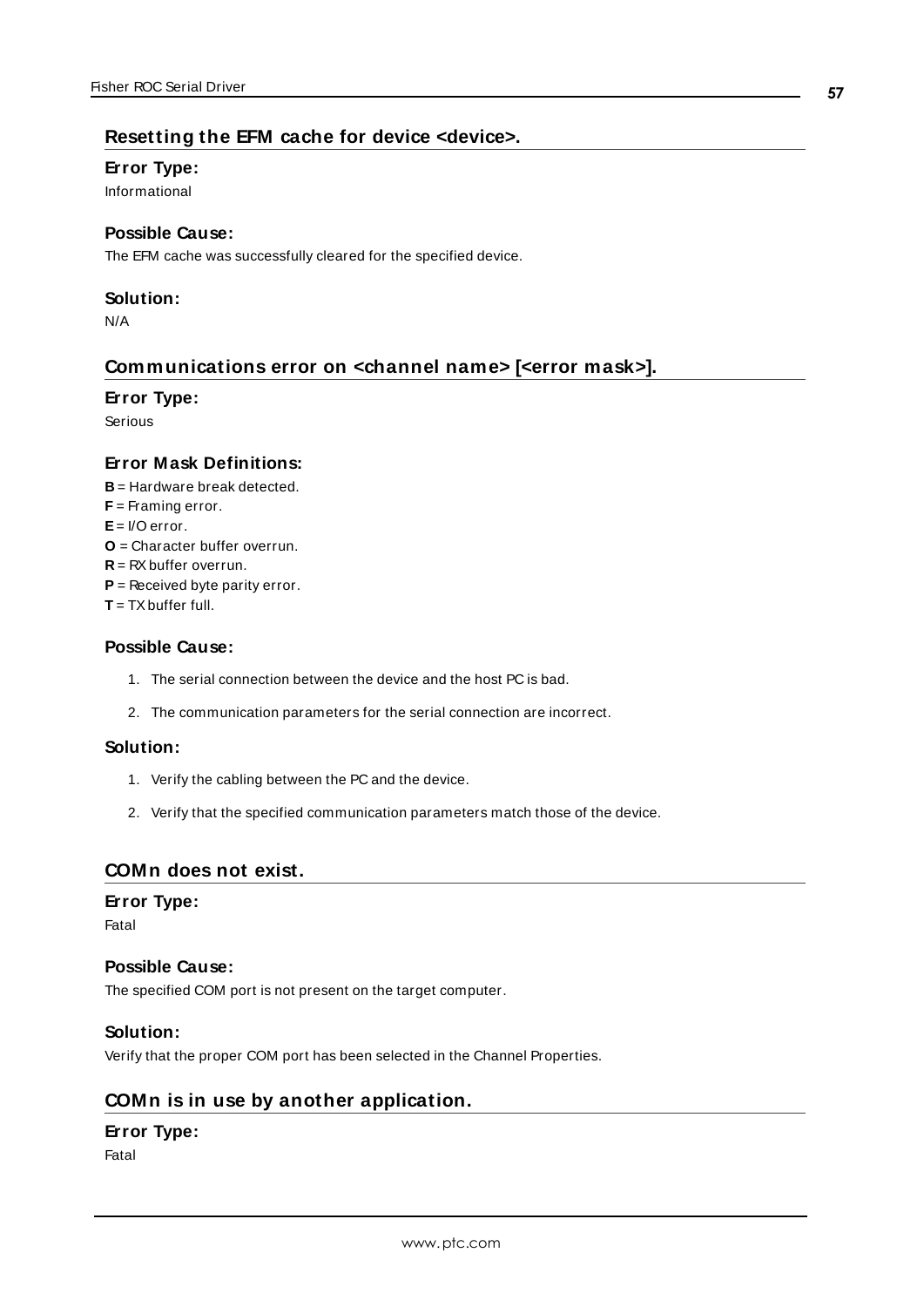### **Possible Cause:**

The serial port assigned to a device is being used by another application.

### **Solution:**

<span id="page-57-2"></span>Verify that the correct port has been assigned to the channel.

### **Error opening COMn.**

### **Error Type:**

Fatal

### **Possible Cause:**

The specified COM port could not be opened due to an internal hardware or software problem on the target computer.

### **Solution:**

Verify that the COM port is functional and may be accessed by other Windows applications.

### **Unable to set comm parameters on COMn.**

### **Error Type:**

Fatal

### **Possible Cause:**

The serial parameters for the specified COM port are not valid.

### **Solution:**

<span id="page-57-0"></span>Verify the serial parameters and make any necessary changes.

### **Block read for user table <table number>, location range <start location> - <end location> of device <device name> failed. Device returned error code <error code>.**

### **Error Type:**

Serious

### **Possible Cause:**

The error occurred for the reason specified by the error code.

### **Solution:**

The solution depends on the specified error code.

**See Also**: **ROC Error [Codes](#page-63-0)**

### <span id="page-57-1"></span>**Block read for user table <table number>, location range <start location> - <end location> of device <device name> failed. Framing error.**

## **Error Type:**

Serious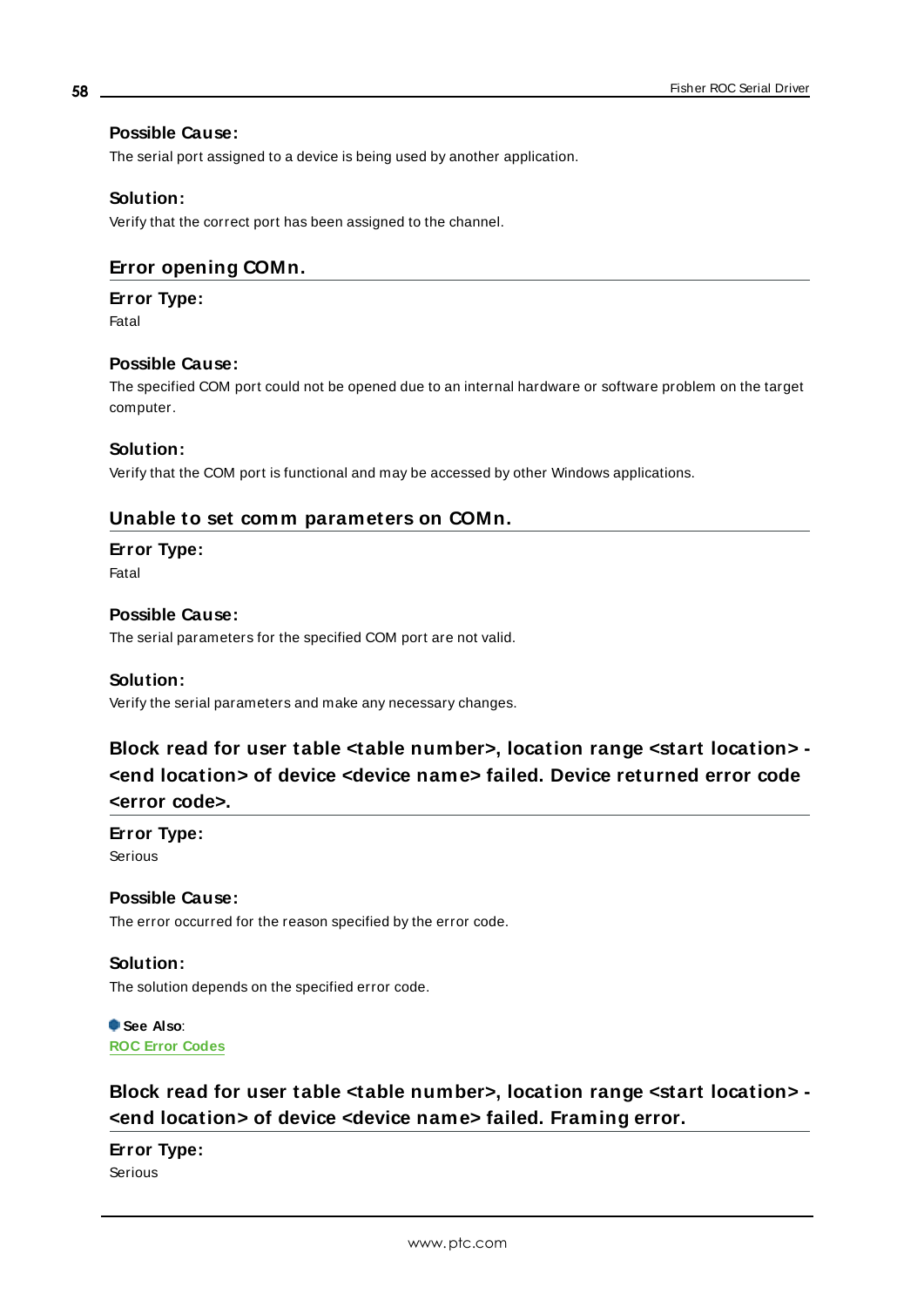#### **Possible Cause:**

There may be an error in the device configuration or the server received a malformed packet.

### **Solution:**

<span id="page-58-0"></span>Troubleshoot the device configuration.

### **Block read for user table <table number>, location range <start location> - <end location> of device <device name> failed. Locations are not configured in the user table.**

#### **Error Type:**

Serious

### **Possible Cause:**

There is an error in the device configuration. At least one location in the specified range is undefined.

### **Solution:**

<span id="page-58-2"></span>Define missing location(s) in the specified user table.

### **Error parsing user table configuration on device <device name>. User table <table number> contains an invalid user-defined point type, location, or parameter in table location <location address>.**

### **Error Type:**

Serious

### **Possible Cause:**

There is an error in the device configuration. The specified user table is configured with at least one invalid user-defined point.

#### **Solution:**

<span id="page-58-1"></span>Configure the specified user table with valid TLPand/or UDPentries.

### **Error parsing user table configuration on device <device name>. User table <table number> contains an invalid point type, location, or parameter in table location <location address>.**

### **Error Type:**

Serious

### **Possible Cause:**

There is an error in the device configuration. The specified user table is configured with at least one invalid TLP.

### **Solution:**

Configure the specified user table with valid TLPentries.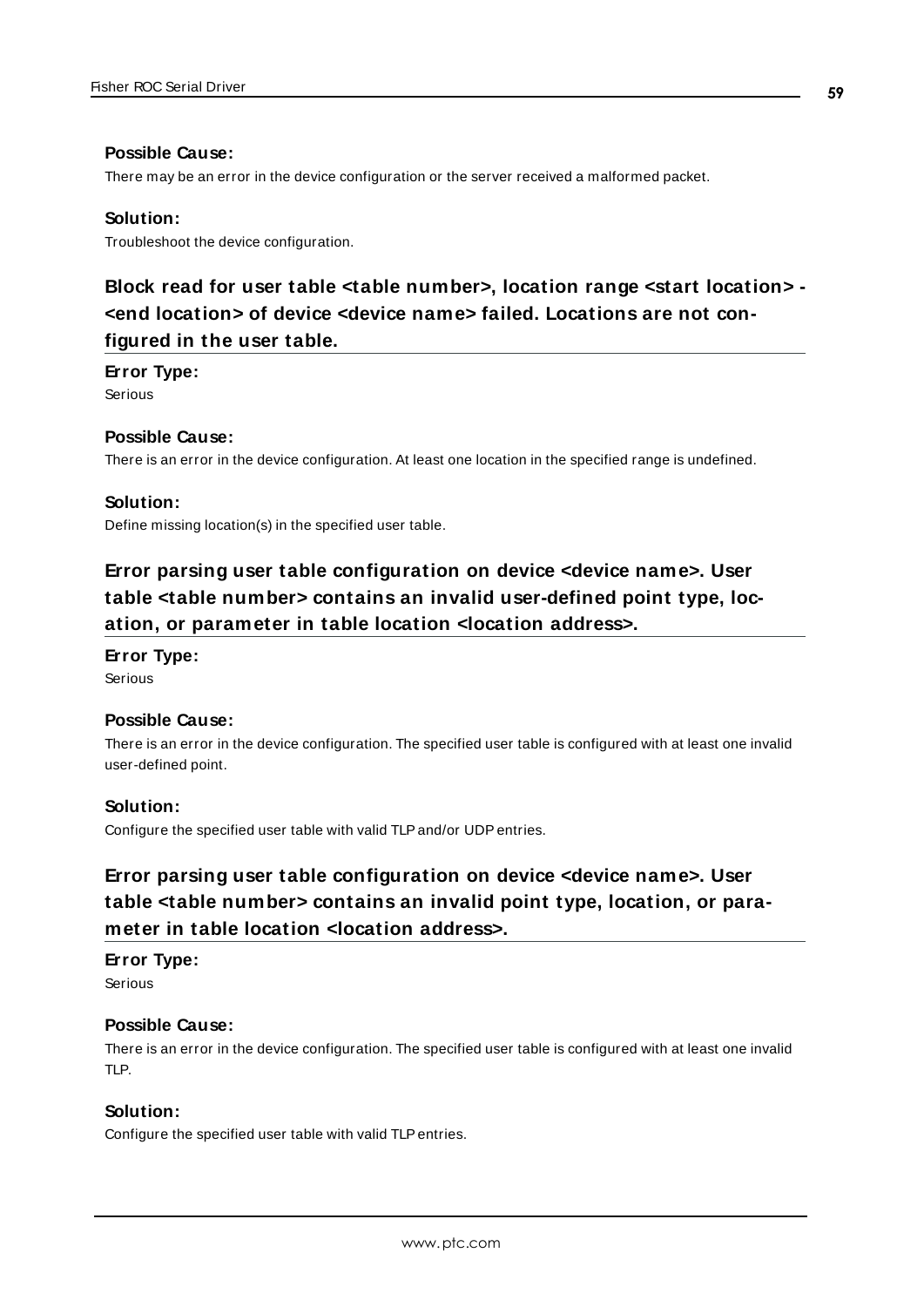### **Read for user table <table number>, location <location address> of device <device name> failed. Device returned error code <error code>.**

### **Error Type:**

Serious

### **Possible Cause:**

The error occurred for the reason specified by the error code.

### **Solution:**

The solution depends on the specified error code.

### **See Also**:

**ROC Error [Codes](#page-63-0)**

### **Read for user table <table number>, location <location address> of device <device name> failed. Framing error.**

### **Error Type:**

Serious

### **Possible Cause:**

There may be an error in the device configuration or the server received a malformed packet.

### **Solution:**

Troubleshoot the device configuration.

### **Read for user table <table number>, location <location address> of device <device name> failed. Location is not configured in the user table.**

### **Error Type:**

Serious

### **Possible Cause:**

There is an error in the device configuration. The specified user table location is undefined.

### **Solution:**

Define the missing table location in the device.

### **User table configuration upload on device <device name> failed. Device not responding.**

### **Error Type:**

Serious

### **Possible Cause:**

- 1. The connection between the device and the host PC is intermittent.
- 2. The communication parameters for the Ethernet connection are incorrect.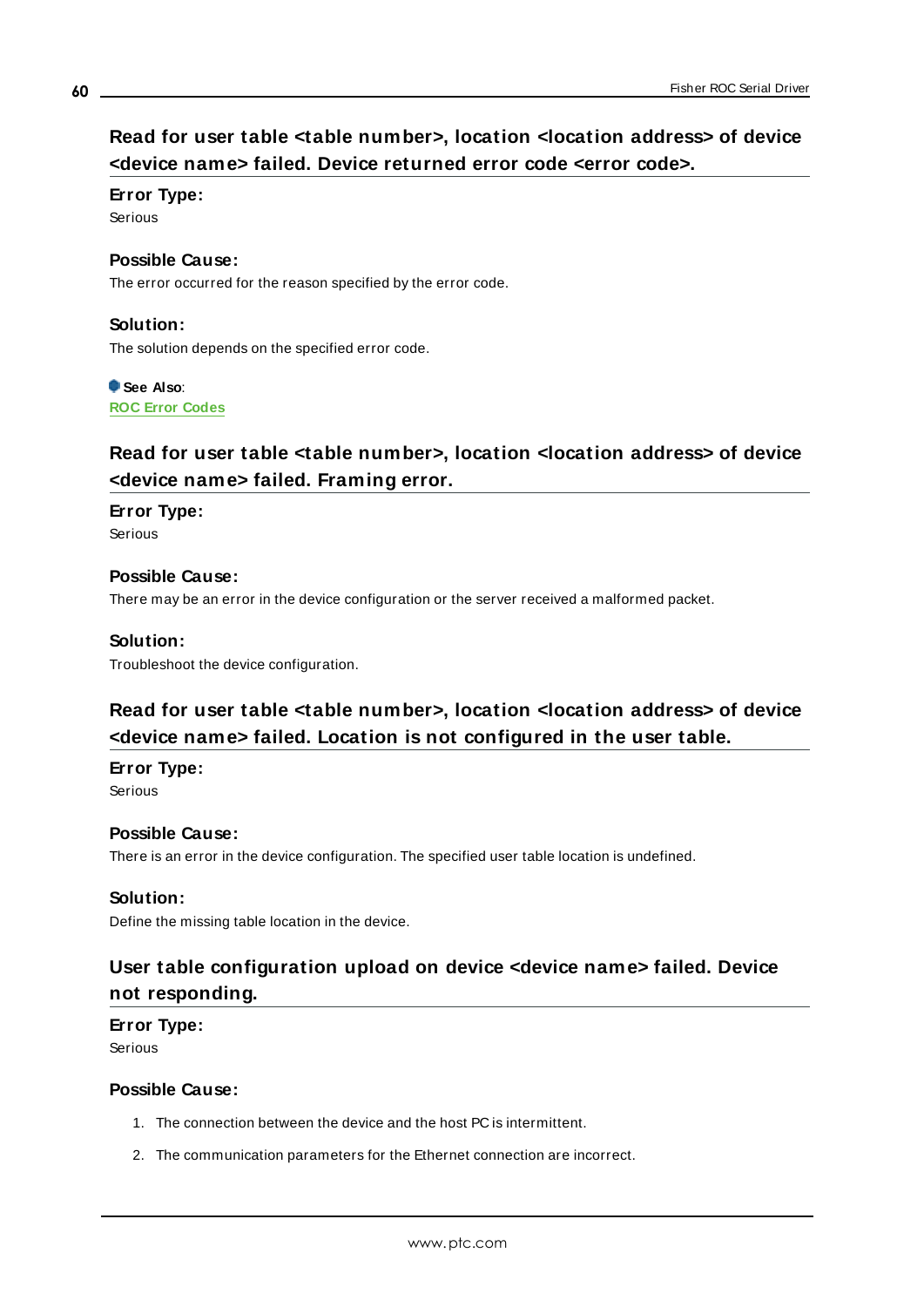3. The response from the device took longer to receive than the amount of time specified in the Request Timeout device setting.

### **Solution:**

- 1. Verify the network between the PC and the device.
- 2. Verify that the specified communication parameters match those of the device.
- 3. Increase the Request Timeout setting so that the entire response can be handled.

### **User table configuration upload on device <device name> failed. Device responded with error code <error code>.**

### **Error Type:**

Serious

#### **Possible Cause:**

The error occurred for the reason specified by the error code.

### **Solution:**

The solution depends on the specified error code.

### **See Also**:

**ROC Error [Codes](#page-63-0)**

### **User table configuration upload on device <device name> failed. Framing error.**

#### **Error Type:**

Serious

### **Possible Cause:**

There may be an error in the device configuration or the server received a malformed packet.

### **Solution:**

Troubleshoot the device configuration.

### **User table configuration upload on device <device name> failed. Internal error.**

### **Error Type:**

Serious

### **Possible Cause:**

Inadequate system resources.

### **Solution:**

Free system resources and reinitialize the server. If trouble persists, please contact Technical Support.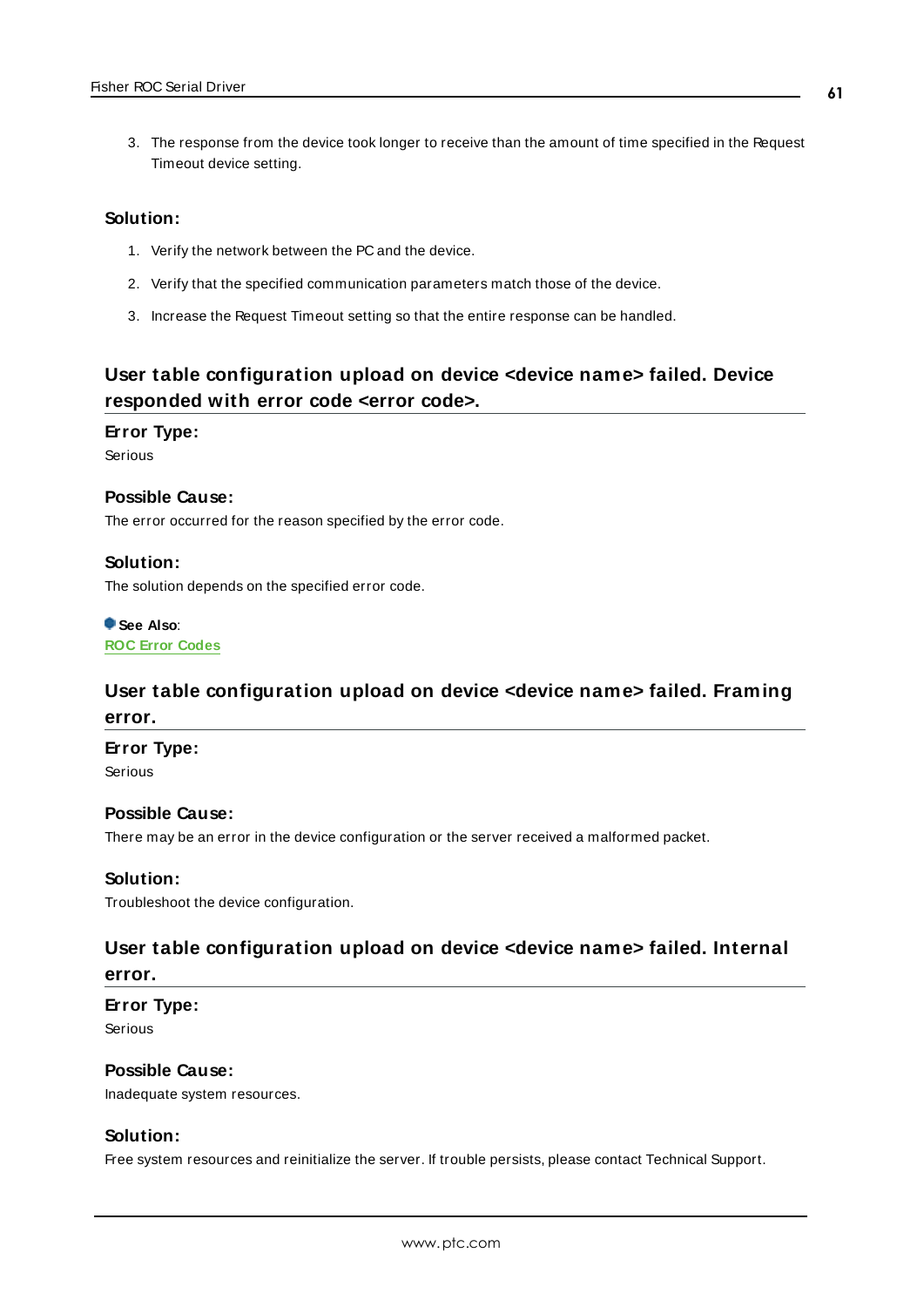## <span id="page-61-1"></span>**Block read for point type <point type>, logical address <logical address>, parameter range <start parameter - end parameter> of device <device name> failed. Parameters are not in the loaded UDP configuration.**

### **Error Type:**

Serious

### **Possible Cause:**

The user program that is associated with the specified parameters has been upgraded to a newer version.

### **Solution:**

Reinitialize the server to access the new parameters available in the upgraded user program.

### **Read for point type <point type>, logical address <logical address>, parameter number <parameter> of device <device name> failed. Parameter is not in the loaded UDP configuration.**

### **Error Type:**

Serious

### **Possible Cause**

The user program that is associated with this parameter has been upgraded to a newer version.

### **Solution:**

Reinitialize the server to access the new parameters available in the upgraded user program.

### **Unable to load user-defined point configuration for point type <point type>, logical address <logical address>, parameter number <parameter> of device <device name>. The number of parameters for this point is 0.**

#### **Error Type:**

Serious

#### **Possible Cause:**

The user program that supports the point type is not installed on the device.

#### **Solution:**

<span id="page-61-0"></span>Verify that the user program that supports the point type is installed on the device.

### **Unable to parse the user-defined point configuration information for point type <point type> on device <device name>.**

### **Error Type:** Serious

### **Possible Cause**

There was unexpected data in the UDP configuration read from the device.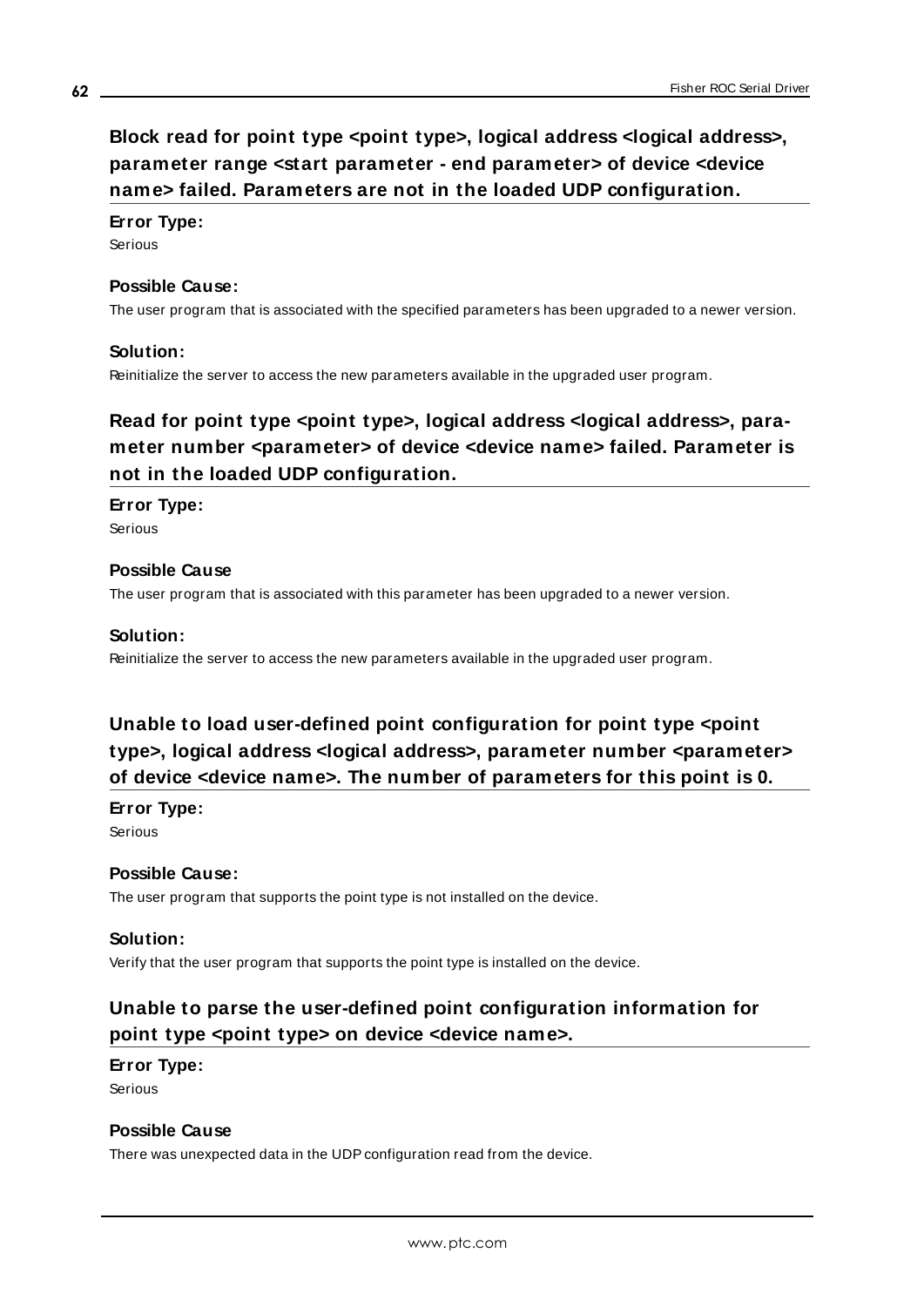### **Solution:**

This error requires further troubleshooting. Please contact Technical Support.

## **User-defined point configuration upload for point type <point type>, logical address <logical address>, parameter number <parameter> of device <device name> failed. <Error reason>.**

### **Error Type:**

Serious

**Possible Cause** The error occurred due to the specified reason.

### **Solution:**

The solution depends on the specified error reason.

**See Also: Error [Reasons](#page-68-0)**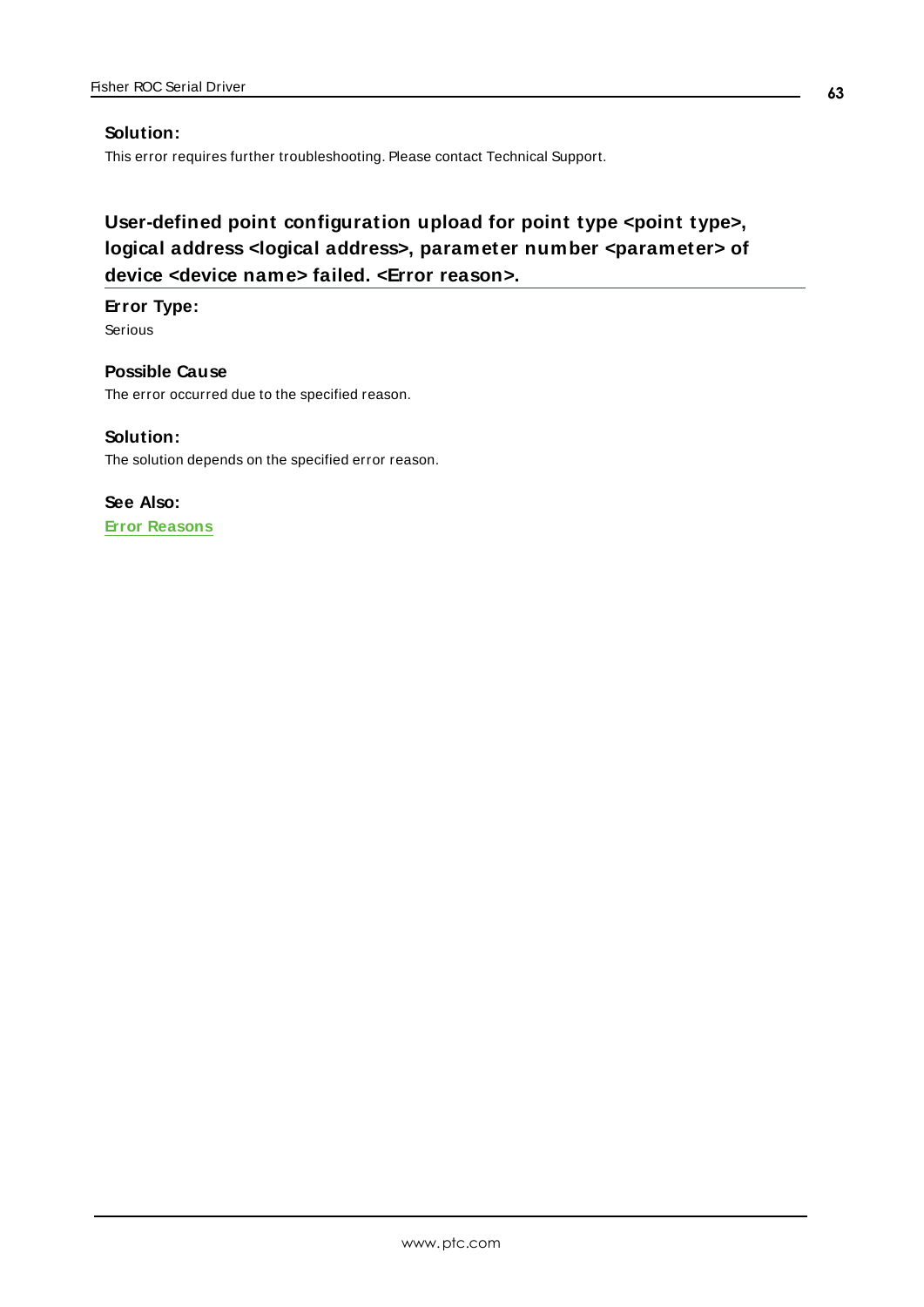### <span id="page-63-0"></span>**ROC Error Codes**

### **Error Codes Returned by Opcode 255**

Opcode 255 is an error message indicator that returns an error code.

Always consult with the **manufacturer [documentation](https://www.emerson.com/documents/automation/roc-protocol-specifications-manual-en-132436.pdf)** for the official and latest information on protocol standards and codes.

### **FlashPACs, FloBoss 500-Series, FloBoss 100-Series, and RegFlo Models**

| <b>Error Code</b> | <b>Description</b>                    |
|-------------------|---------------------------------------|
| $\mathbf{1}$      | Invalid Opcode request                |
| $\overline{2}$    | Invalid parameter number              |
| 3                 | Invalid logical number / point number |
| $\overline{4}$    | Invalid point type                    |
| 5                 | Received too many data bytes          |
| 6                 | Received too few data bytes           |
| $\overline{7}$    | Did not receive 1 data byte           |
| 8                 | Did not receive 2 data byte           |
| $\boldsymbol{9}$  | Did not receive 3 data byte           |
| 10                | Did not receive 4 data byte           |
| 11                | Did not receive 5 data byte           |
| 12                | Did not receive 16 data byte          |
| 13                | Outside valid address range           |
| 14                | Invalid history request               |
| 15                | Invalid FST request                   |
| 16                | Invalid event entry                   |
| 17                | Requested too many alarms             |
| 18                | Requested too many events             |
| 19                | Write to read-only parameter          |
| 20                | Security error                        |
| 21                | Invalid security login                |
| 22                | Invalid store and forward path        |
| 23                | Flash programming error               |
| 24                | History configuration in progress     |
| 63                | Requested security level too high     |

### **ROCPACs and FloBoss 407 Models Only**

| Opcode<br>Request | <b>Error Returned</b> | <b>Description</b>            |
|-------------------|-----------------------|-------------------------------|
|                   |                       | Received too many data bytes. |
|                   | 3                     | Number of data bytes $> 0$ .  |
|                   | 4                     | Number of data bytes $> 0$ .  |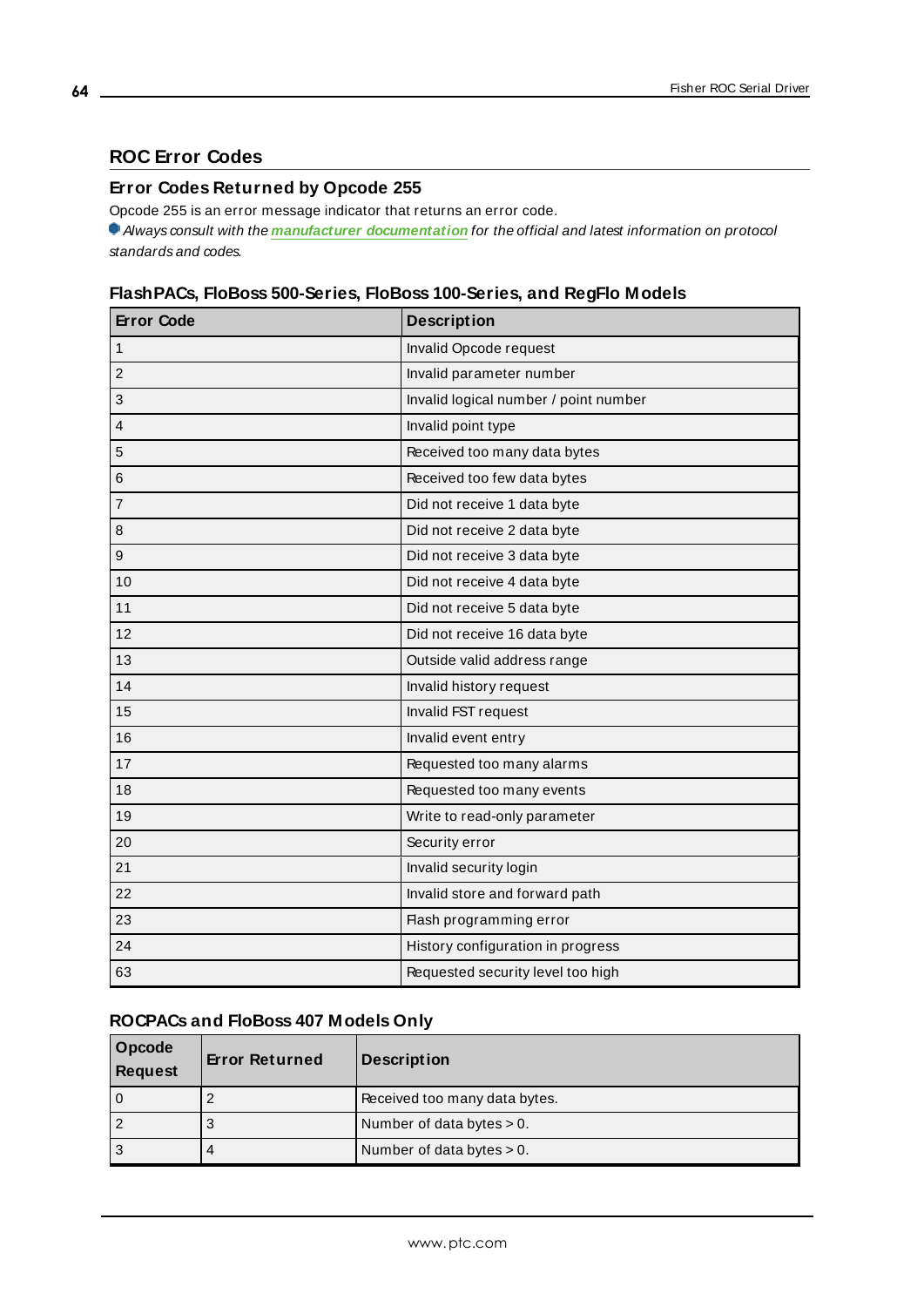| Opcode<br><b>Request</b> | <b>Error Returned</b> | <b>Description</b>                                                                |  |
|--------------------------|-----------------------|-----------------------------------------------------------------------------------|--|
| 6                        | 5                     | Number of data bytes $> 0$ .                                                      |  |
| $\overline{7}$           | 6                     | Number of data bytes > 0.                                                         |  |
| 8                        | $\overline{7}$        | Less than 6, or more than 8 data bytes received.                                  |  |
| 8                        | 251                   | Industry Canada audit log full.                                                   |  |
|                          |                       | One of the following:                                                             |  |
|                          |                       | 1. Incorrect number of data bytes received.                                       |  |
| 10                       | 7                     | 2. Not a valid configurable Opcode point.                                         |  |
|                          |                       | 3. Starting table location greater than 43.                                       |  |
|                          |                       | 4. Number of table locations greater than 44.                                     |  |
|                          |                       | One of the following:                                                             |  |
| 10                       | 8                     | 1. Starting table location plus the number of table locations<br>greater than 44. |  |
|                          |                       | 2. The length of data is greater than 234 bytes.                                  |  |
| 10                       | 9                     | Error in configuration. One of the parameter definitions is no<br>longer valid.   |  |
|                          |                       | One of the following:                                                             |  |
|                          |                       | 1. Incorrect number of data bytes received.                                       |  |
| 11                       | 7                     | 2. Not a valid configurable Opcode point.                                         |  |
|                          |                       | 3. Starting table location greater than 43.                                       |  |
|                          |                       | 4. Number of table locations greater than 44.                                     |  |
|                          |                       | One of the following:                                                             |  |
| 11                       | 8                     | 1. Starting table location plus the number of table locations<br>greater than 44. |  |
|                          |                       | 2. Expecting more data than was received.                                         |  |
| 11                       | 9                     | Error in configuration. One of the parameter definitions is no<br>longer valid.   |  |
| 11                       | 251                   | Industry Canada audit log full.                                                   |  |
| 17                       | 6                     | Too little data.                                                                  |  |
| 17                       | 8                     | Too much data.                                                                    |  |
| 17                       | 20                    | Security error.                                                                   |  |
| 17                       | 21                    | Not in security user list.                                                        |  |
| 17                       | 63                    | Requested security level too high.                                                |  |
| 17                       | 251                   | Industry Canada audit log full.                                                   |  |
| 18                       | 9                     | Number of data bytes ≠16.                                                         |  |
| 24                       | 50                    | Number of data bytes < 12.                                                        |  |
| 102                      | 50                    | Number of data bytes ≠30.                                                         |  |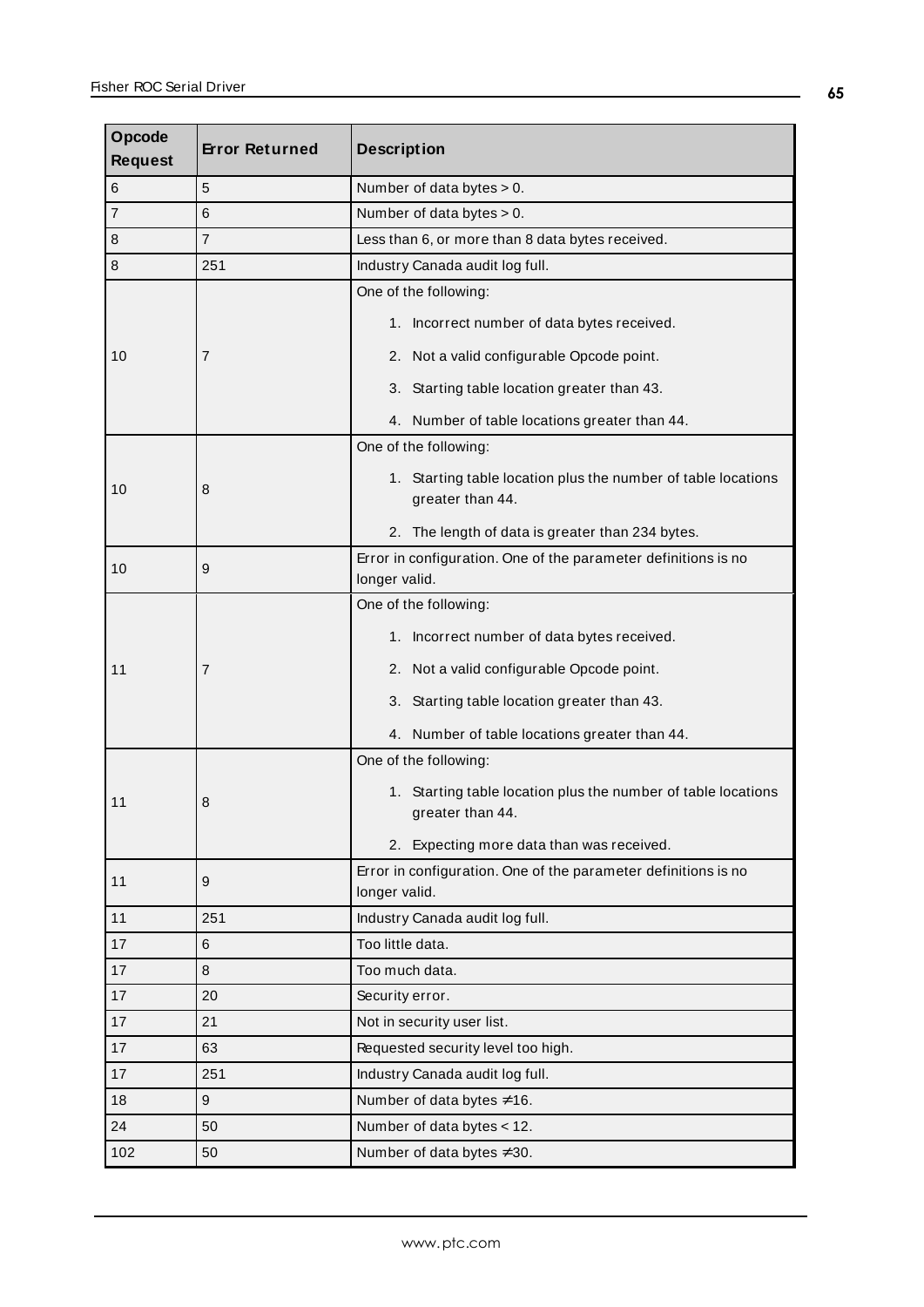| Opcode<br><b>Request</b> | <b>Error Returned</b> | <b>Description</b>                                                                                                             |  |
|--------------------------|-----------------------|--------------------------------------------------------------------------------------------------------------------------------|--|
| 102                      | 251                   | Industry Canada audit log full.                                                                                                |  |
| 103                      | 50                    | Number of data bytes $> 0$ .                                                                                                   |  |
| 105                      | 52                    | One of the following conditions:                                                                                               |  |
|                          |                       | 1. Number of data bytes > 2.                                                                                                   |  |
|                          |                       | 2. Invalid Point Number for requested module.                                                                                  |  |
|                          |                       | 3. Invalid RAM area number.                                                                                                    |  |
|                          | 54                    | One of the following conditions:                                                                                               |  |
|                          |                       | 1. Number of data bytes > 22.                                                                                                  |  |
| 107                      |                       | 2. Requested more than 20 tags.                                                                                                |  |
|                          |                       | 3. Invalid RAM area number.                                                                                                    |  |
|                          | 55                    | Invalid Point Number for requested RAM area.                                                                                   |  |
| 120                      | 56                    | Number of data bytes > 0.                                                                                                      |  |
|                          |                       | One of the following:                                                                                                          |  |
| 121                      | 57                    | 1. Number of data bytes ≠3.                                                                                                    |  |
|                          |                       | 2. Starting alarm pointer > 239.                                                                                               |  |
| 122                      | 58                    | One of the following:                                                                                                          |  |
|                          |                       | 1. Number of data bytes $\neq 3$ .                                                                                             |  |
|                          |                       | 2. Starting event pointer > 239.                                                                                               |  |
|                          | 59                    | One of the following conditions:                                                                                               |  |
|                          |                       | 1. Number of data bytes > 2.                                                                                                   |  |
| 126                      |                       | 2. Invalid Point Number for requested RAM area.                                                                                |  |
|                          |                       | 3. Invalid RAM area number.                                                                                                    |  |
|                          | 60                    | One of the following conditions:                                                                                               |  |
| 128                      |                       | 1. The history Point Number requested exceeds the number<br>of points defined for that history RAM area.                       |  |
|                          |                       | 2. The data portion of the message received did not consist<br>solely of 3 bytes.                                              |  |
|                          |                       | 3. The history point is not defined for periodic, hourly<br>archival.                                                          |  |
|                          | 61                    | One of the following conditions:                                                                                               |  |
| 128                      |                       | 1. Not a valid day specified; the day specified must be<br>between 1 and 31, inclusive.                                        |  |
|                          |                       | 2. Not a valid month specified; the month specified must be<br>between 1 and 12, inclusive.                                    |  |
| 128                      | 62                    | Specified day and/or month requested does not match the day<br>and/or month in the timestamp associated with the first history |  |

**66**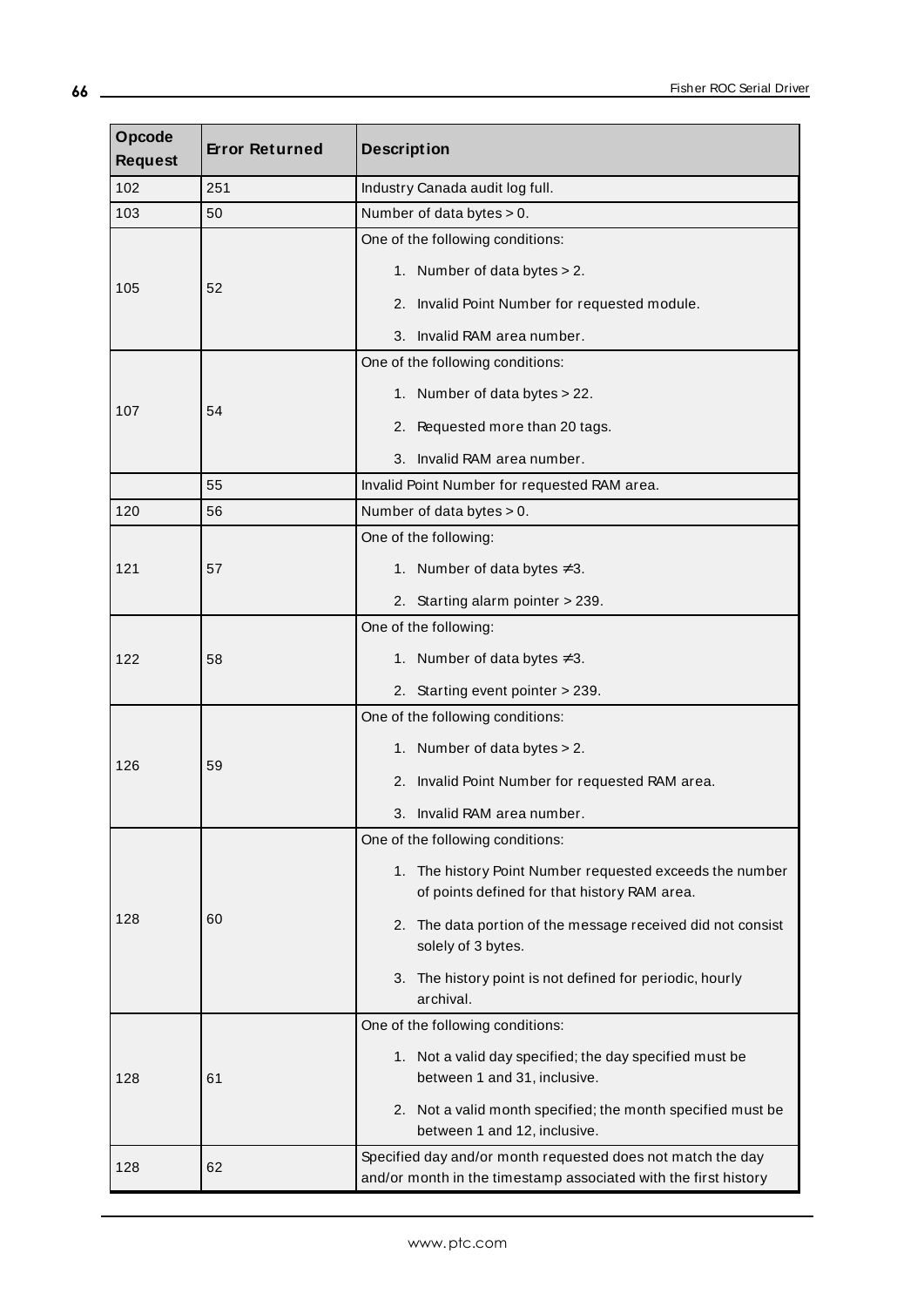| Opcode<br><b>Request</b> | <b>Error Returned</b> | <b>Description</b>                                                                                               |  |
|--------------------------|-----------------------|------------------------------------------------------------------------------------------------------------------|--|
|                          |                       | value for the day.                                                                                               |  |
| 128                      | 63                    | The Point Number exceeds the number of possible history points<br>for that RAM area.                             |  |
| 130                      |                       | One of the following conditions:                                                                                 |  |
|                          | 62                    | 1. The number of data values requested exceeds the num-<br>ber of data values defined for that history RAM area. |  |
|                          |                       | 2. The data portion of the message received did not consist<br>solely of 5 bytes.                                |  |
|                          |                       | 3. The module number exceeds or is equal to the maximum<br>number of modules supported by the ROC.               |  |
|                          |                       | One of the following conditions:                                                                                 |  |
| 130                      | 63                    | 1. The Point Number exceeds the number in the requested<br>module.                                               |  |
|                          |                       | 2. The requested Point Number has an invalid archival type.                                                      |  |
| 131                      | 103                   | Industry Canada audit log retrieval error.                                                                       |  |
| 132                      | 104                   | Industry Canada clear audit log error.                                                                           |  |
| 133                      | 105                   | Industry Canada audit log retrieval error.                                                                       |  |
|                          |                       | One of the following conditions:                                                                                 |  |
| 150                      | 73                    | 1. Number of data bytes $\neq 3$ .                                                                               |  |
|                          |                       | 2. Display number > 1.                                                                                           |  |
|                          | 74                    | One of the following conditions:                                                                                 |  |
|                          |                       | 1. Display number > 1.                                                                                           |  |
| 151                      |                       | 2. Number lines requested > 3.                                                                                   |  |
|                          |                       | 3.<br>Starting row $> 20$ .                                                                                      |  |
|                          |                       | 4. Starting row + Number of rows > 21.                                                                           |  |
| 151                      | 75                    | Number of data bytes incorrect.                                                                                  |  |
| 158                      | 77                    | Number of data byes > 0.                                                                                         |  |
| 162                      | 251                   | Industry Canada audit log full.                                                                                  |  |
|                          | 85                    | One of the following conditions:                                                                                 |  |
|                          |                       | 1. Number of data bytes $<$ 4.                                                                                   |  |
| 165                      |                       | 2. Set/Send byte $< 4$ .                                                                                         |  |
|                          |                       | Invalid Point Number for RAM area.<br>3.                                                                         |  |
| 165                      | 86                    | Number of data bytes ≠7 for "Set Operation."                                                                     |  |
| 165                      | 87                    | Number of data bytes ≠4 for "Send Operation."                                                                    |  |
| 166                      | 88                    | Received 4 or fewer data bytes, or invalid Point Type.                                                           |  |
| 166                      | 91                    | Point does not exist.                                                                                            |  |

 $\overline{a}$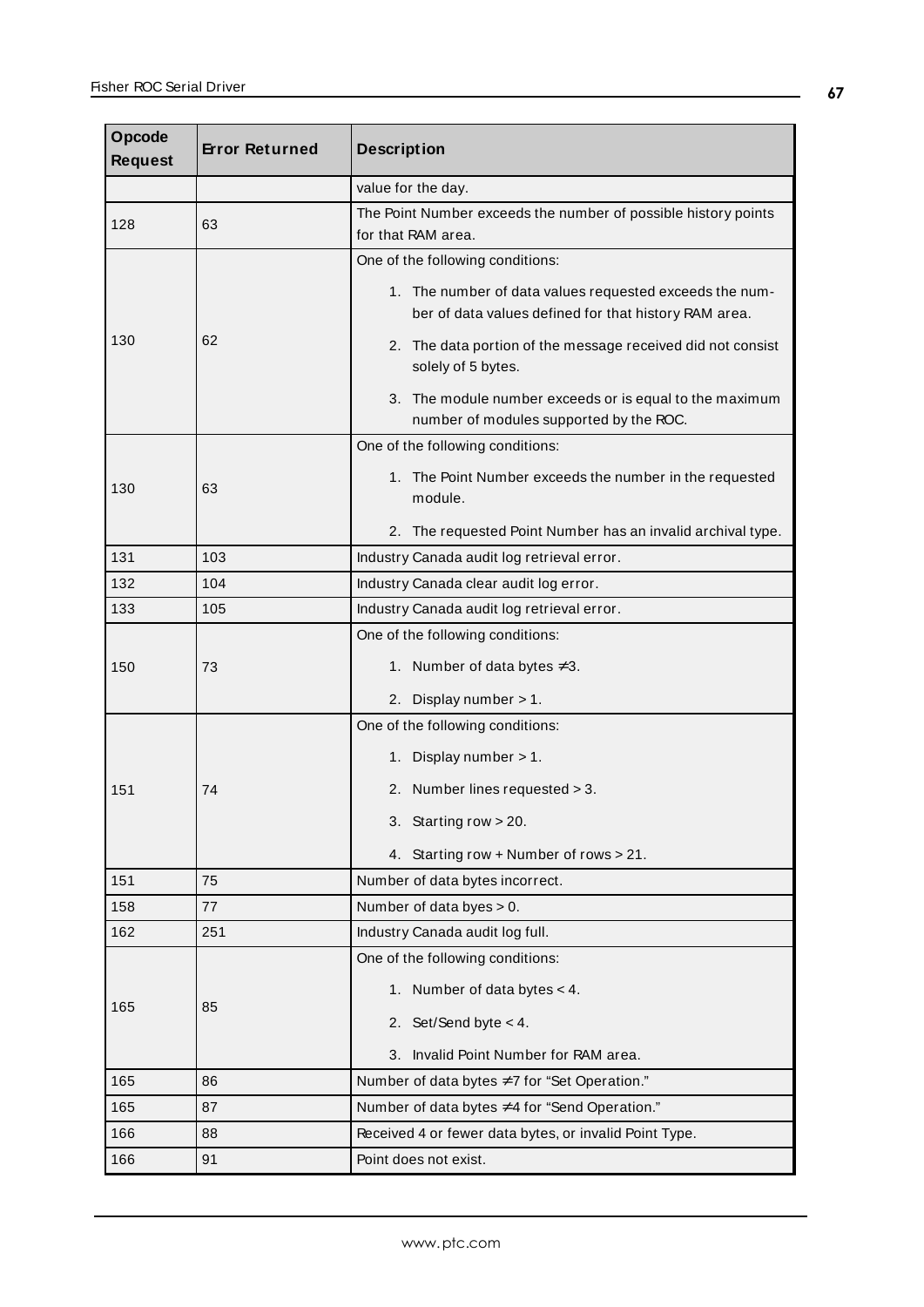| Opcode<br><b>Request</b> | <b>Error Returned</b> | <b>Description</b>                                                   |  |
|--------------------------|-----------------------|----------------------------------------------------------------------|--|
| 166                      | 251                   | Industry Canada audit log full.                                      |  |
| 167                      | 8                     | More than 250 data bytes in response.                                |  |
| 167                      | 9                     | Invalid parameter.                                                   |  |
|                          |                       | One of the following conditions:                                     |  |
| 167                      | 90                    | 1. Did not receive 4 data bytes.                                     |  |
|                          |                       | 2. Invalid Point Type.                                               |  |
| 167                      | 91                    | Point does not exist.                                                |  |
| 167                      | 92                    | Point does not exist.                                                |  |
| 167                      | 93                    | Invalid range of parameters asked for.                               |  |
| 167                      | 94                    | Too many data bytes to send (more than 240).                         |  |
|                          | 93                    | One of the following conditions:                                     |  |
| 170                      |                       | 1. Number of data bytes $\neq 2$ .<br>2. Number requested > 32.      |  |
|                          |                       | 3. Invalid starting Point Number.                                    |  |
|                          |                       | 4. Too many points requested for requested starting Point<br>Number. |  |
|                          | 94                    | One of the following conditions:                                     |  |
| 171                      |                       | 1. Number of data bytes $\neq 4$ .                                   |  |
|                          |                       | 2. Invalid Point Type.                                               |  |
|                          | 95                    | Invalid point or type.                                               |  |
| 171                      | 251                   | Industry Canada audit log full.                                      |  |
| 180                      | <b>XXX</b>            | The parameter in which the error was detected.                       |  |
| 181                      | 103                   | Received less than 4 data bytes.                                     |  |
| 181                      | 104                   | Point type out of range $(1 - 24$ are valid).                        |  |
| 181                      | 105                   | Point does not exist, or invalid parameter.                          |  |
| 181                      | 106                   | Not enough data bytes received.                                      |  |
| 181                      | 251                   | Industry Canada audit log full.                                      |  |
| 255                      | 102                   | Number of data bytes ≠2.                                             |  |
| XXX                      | $\mathbf{1}$          | Invalid Opcode requested.                                            |  |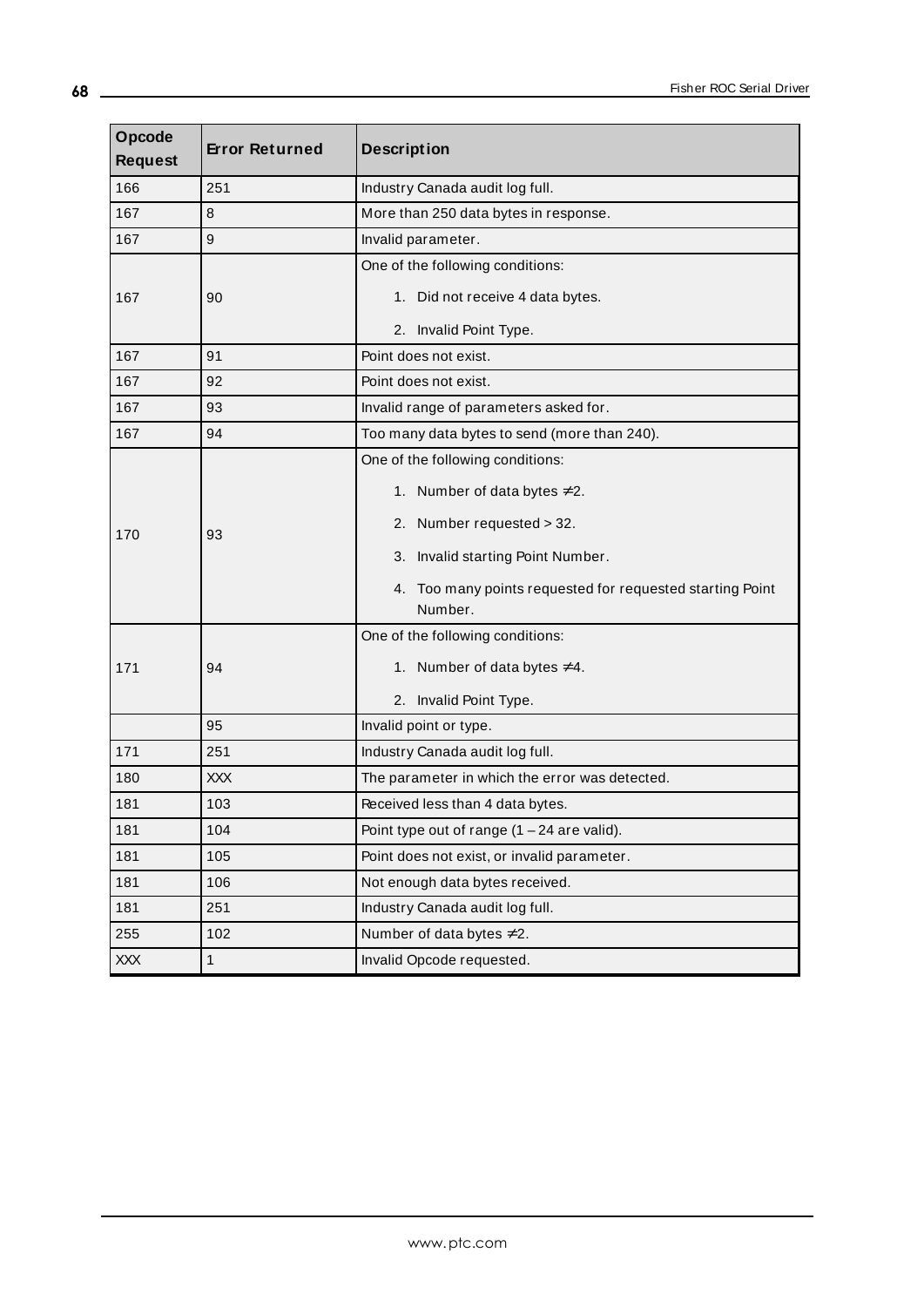### <span id="page-68-0"></span>**Error Reasons**

| Error<br>Reason                           | <b>Possible Cause</b>                                                                         | Solution                                                                                                                                           |
|-------------------------------------------|-----------------------------------------------------------------------------------------------|----------------------------------------------------------------------------------------------------------------------------------------------------|
| Device not<br>responding                  | For more information, see Device<br><device name=""> is not respond-<br/><i>ing.</i></device> | For more information, see Device < device name> is<br>not responding                                                                               |
| Device<br>responded<br>with error<br>code | The device responded with an<br>error code.                                                   | For more information, see ROC Error Codes.                                                                                                         |
| Framing<br>error                          | The response packet from the<br>device has data fields that are<br>not as per the protocol.   | This error is very rare. If encountered, users should<br>check with the manufacturer to ensure that the device<br>is consistent with the protocol. |
| Operator<br>identification<br>error       | The operator identification login<br>(with user ID and password)<br>failed.                   | Refer to the Event Log message that corresponds to<br>the operator identification failure.                                                         |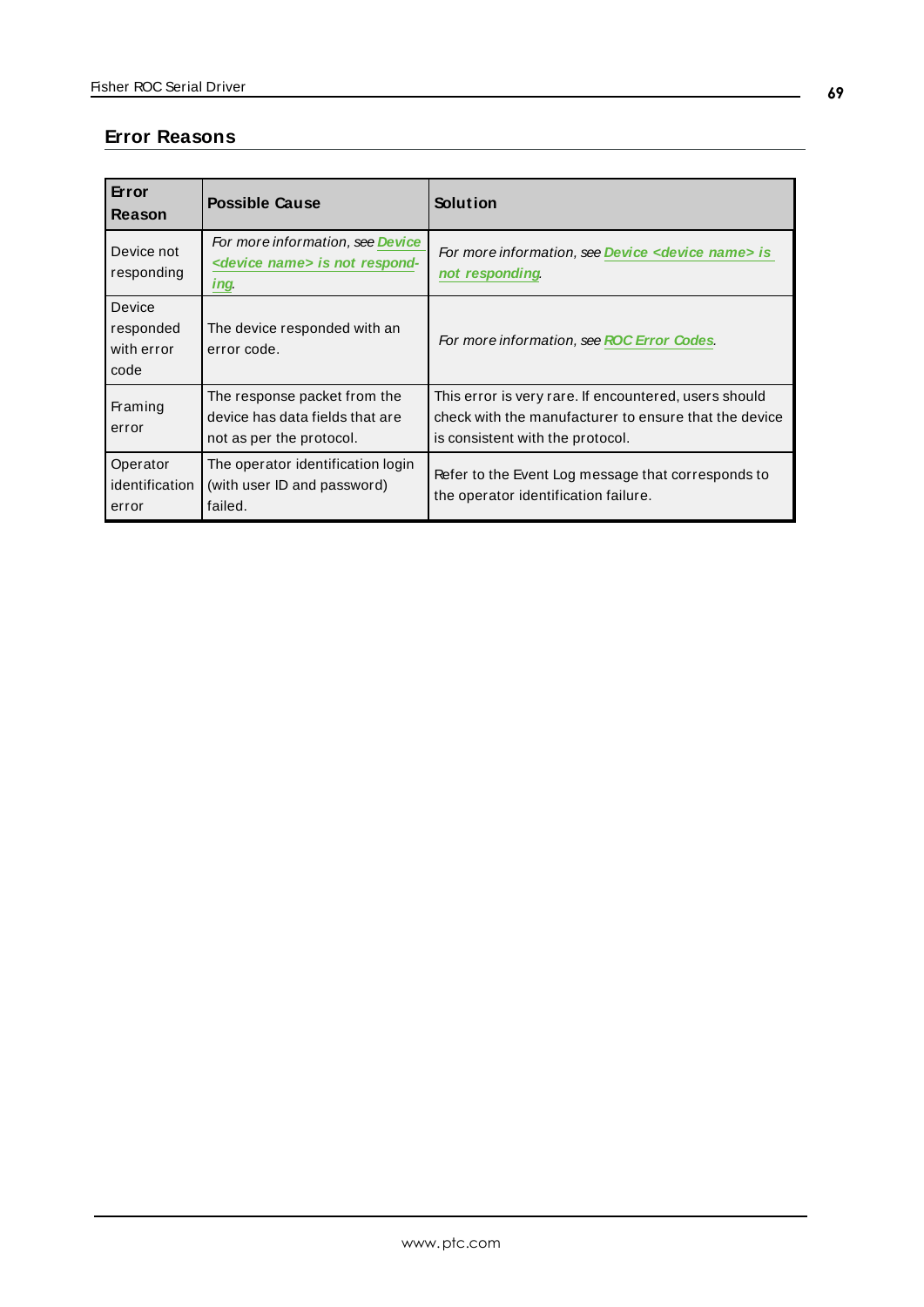# Index

### **A**

Absolute [26](#page-25-1) Address <address> is out of range for the specified device or register. [45](#page-44-0) Address Descriptions [35](#page-34-0) Allow Sub Groups [25](#page-24-0) Attempts Before Timeout [22](#page-21-0) Auto-Demotion [22](#page-21-1)

### **B**

Bit Assignments [41](#page-40-0)

- Block read for point type <point type>, logical address <logical address>, parameter range <start parameter - end parameter> of device <device name> failed. <Error reason>. [50](#page-49-0)
- Block read for point type <point type>, logical address <logical address>, parameter range <start parameter - end parameter> of device <device name> failed. Parameters are not in the loaded UDP configuration. [62](#page-61-1)
- Block read for user table <table number>, location range <start location> <end location> of device <device name> failed. Device returned error code <error code>. [58](#page-57-0)
- Block read for user table <table number>, location range <start location> <end location> of device <device name> failed. Framing error. [58](#page-57-1)
- Block read for user table <table number>, location range <start location> <end location> of device <device name> failed. Locations are not configured in the user table. [59](#page-58-0)

### **C**

Channel Assignment [20](#page-19-0) Channel Setup [8](#page-7-0) Communication Specification [27](#page-26-1) Communications error on <channel name> [<error mask>]. [57](#page-56-0) Communications Timeouts [21-22](#page-20-0) COMn does not exist. [57](#page-56-1) COMn is in use by another application. [57](#page-56-2) Connect Timeout [22](#page-21-2) Create [25](#page-24-1)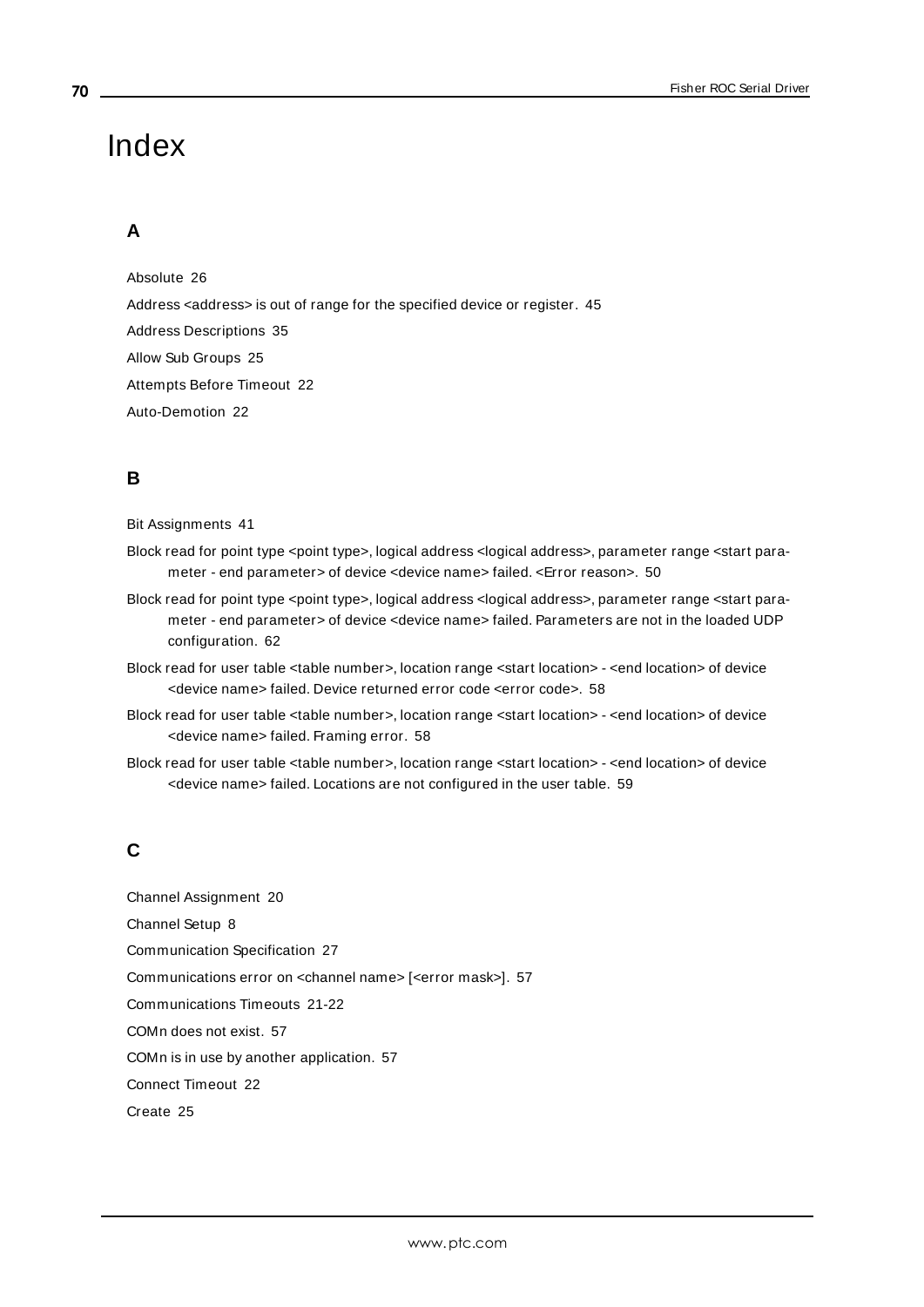### **D**

Data Collection [20](#page-19-1) Data type <type> is not valid for device address <address>. [45](#page-44-1) Data Type Descriptions [33](#page-32-0) Daylight Saving Time [25](#page-24-2) Delete [24](#page-23-0) Demote on Failure [23](#page-22-1) Demotion Period [23](#page-22-2) Device <device> responded with error. (Tag <tag address>) - Details: <error code>. [51](#page-50-0) Device address <address> contains a syntax error. [45](#page-44-2) Device address <address> is not supported by model <model name>. [45](#page-44-3) Device address <address> is read only. [46](#page-45-0) Device name - Failed to read EFM pointer file. <Extended error>. [50](#page-49-1) Device name - Failed to write EFM pointer file. <Extended error>. [50](#page-49-2) Device name <device name> is not responding. [56](#page-55-0) Device Properties — Tag Generation [23](#page-22-0) Device Setup [18](#page-17-0) Discard Requests when Demoted [23](#page-22-3) Do Not Scan, Demand Poll Only [21](#page-20-1) Driver [20](#page-19-2)

### **E**

EFM <type> upload failed for device <device>. <Reason>. [56](#page-55-1) EFM Attribute Mapping [29](#page-28-0) EFM hourly history upload failed for device <device>. Device responded with error code 14. [51](#page-50-1) EFM Meters [28](#page-27-0) EFM Pointer Rollback [44](#page-43-0) Error importing CSV tag record <record number>: Address <address> is out of range for the specified device or register. [46](#page-45-1) Error opening COMn. [58](#page-57-2) Error parsing user table configuration on device <device name>. User table <table number> contains an invalid point type, location, or parameter in table location <location address>. [59](#page-58-1) Error parsing user table configuration on device <device name>. User table <table number> contains an invalid user-defined point type, location, or parameter in table location <location address>. [59](#page-58-2) Error Reasons [69](#page-68-0) Event Log Messages [45](#page-44-4)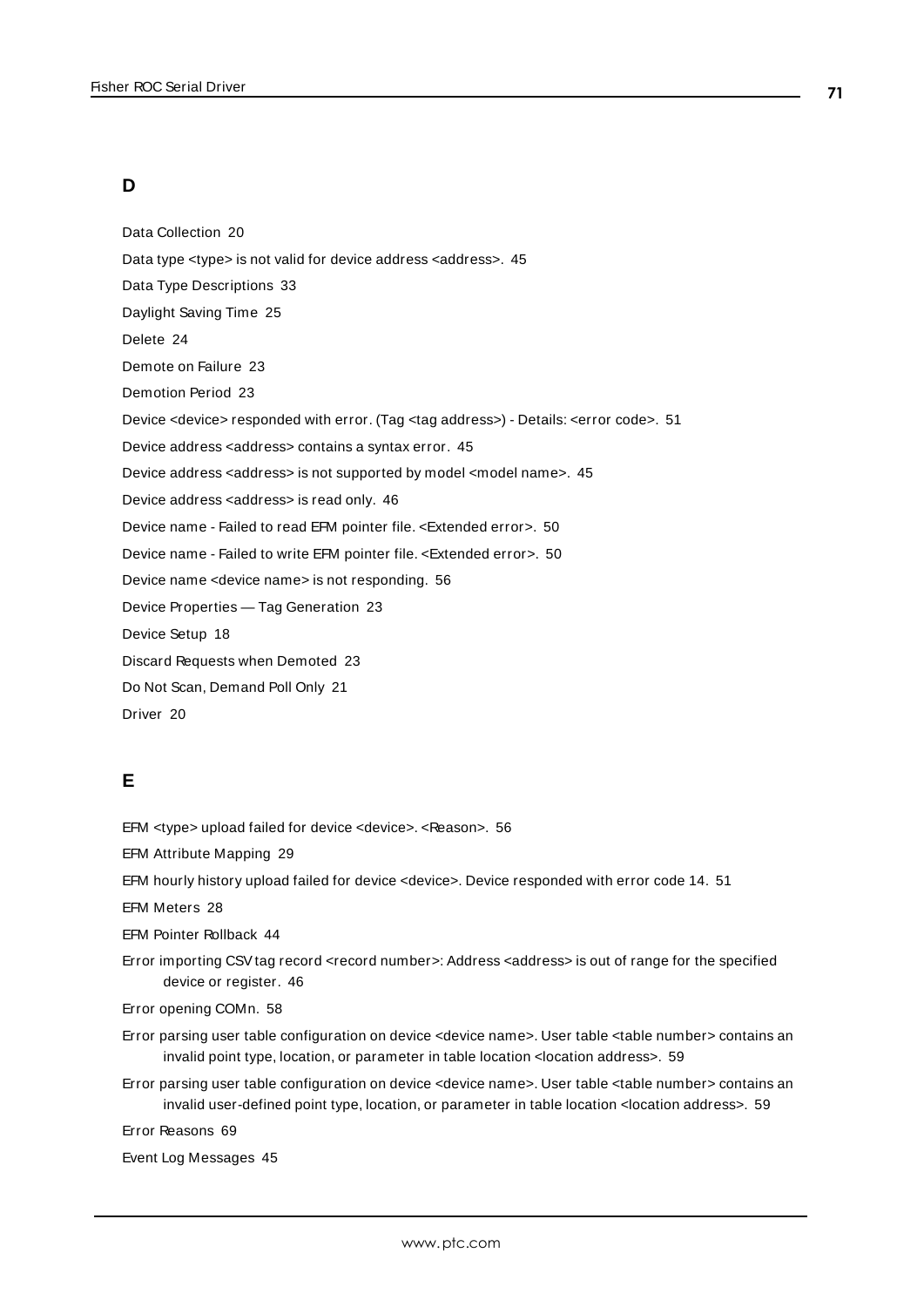### **F**

- Failed to obtain data block for point type = <point type>, logical address = <address>, starting parameter = <starting parameter>, ending parameter <ending parameter> for device <device>. Error = <ROC error code>. [52](#page-51-0)
- Failed to write data for point type = <point type>, logical address = <address>, parameter = <parameter> for device <device>. Error = <error code>. [52](#page-51-1)

### **G**

General [19](#page-18-0) Generate [24](#page-23-1)

### **H**

Help Contents [6](#page-5-0)

### **I**

ID [20](#page-19-3) Identification [19](#page-18-0) Initial Updates from Cache [21](#page-20-2) Inter-Request Delay [22](#page-21-3) Interval [26](#page-25-2)

### **M**

Method [25](#page-24-3) Missing address. [46](#page-45-2) Model [20](#page-19-4)

### **N**

Name [19](#page-18-1)

### **O**

On Device Startup [24](#page-23-2)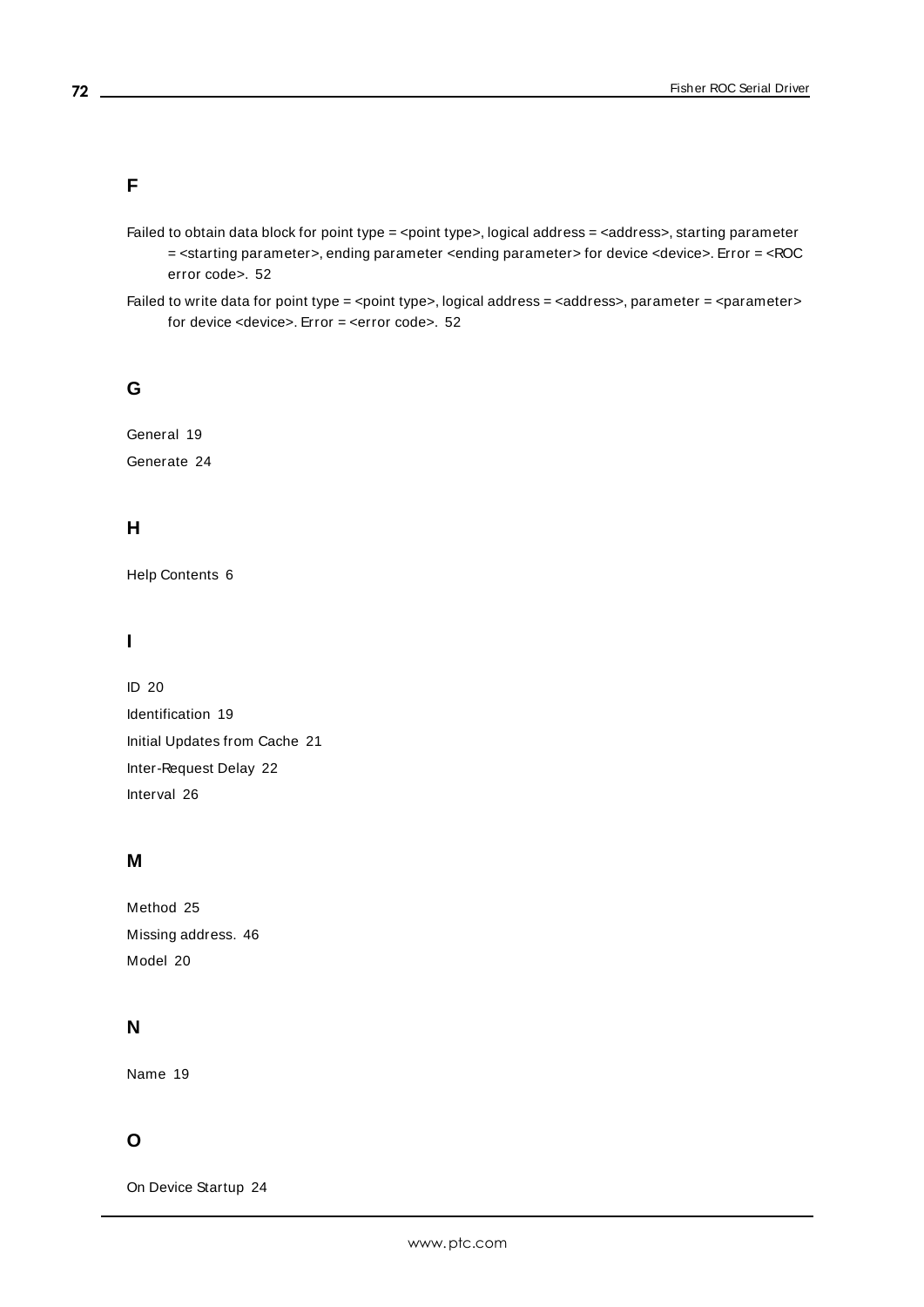On Duplicate Tag [24](#page-23-0) On Property Change [24](#page-23-1) OnPoll [26](#page-25-0) Operating Mode [20](#page-19-0) Operator Identification [27](#page-26-0) Operator identification failed for device <device name>. <Error reason>. [52](#page-51-0) Overview [7](#page-6-0) Overwrite [24](#page-23-2)

### **P**

Parent Group [25](#page-24-0) Point Number Details [40](#page-39-0)

## **R**

- Read for point type <point type>, logical address <logical address>, parameter number <parameter number> of device <device name> failed. <Error reason>. [53](#page-52-0)
- Read for point type <point type>, logical address <logical address>, parameter number <parameter> of device <device name> failed. Parameter is not in the loaded UDP configuration. [62](#page-61-0)
- Read for user table <table number>, location <location address> of device <device name> failed. Device returned error code <error code>. [60](#page-59-0)
- Read for user table <table number>, location <location address> of device <device name> failed. Framing error. [60](#page-59-1)
- Read for user table <table number>, location <location address> of device <device name> failed. Location is not configured in the user table. [60](#page-59-2)

Redundancy [32](#page-31-0)

Request Timeout [22](#page-21-0)

Resetting the EFM cache for device <device>. [57](#page-56-0)

Respect Tag-Specified Scan Rate [21](#page-20-0)

ROC Error Codes [64](#page-63-0)

ROC initialization error: Unable to read general configuration. [53](#page-52-1)

ROC initialization error: Unable to retrieve I/O map. [53](#page-52-2)

ROC Point Types [35](#page-34-0)

# **S**

Scan Mode [21](#page-20-1)

Serialization of EFM data to temporary file <file name> failed. Reason: <file I/O error>. [54](#page-53-0)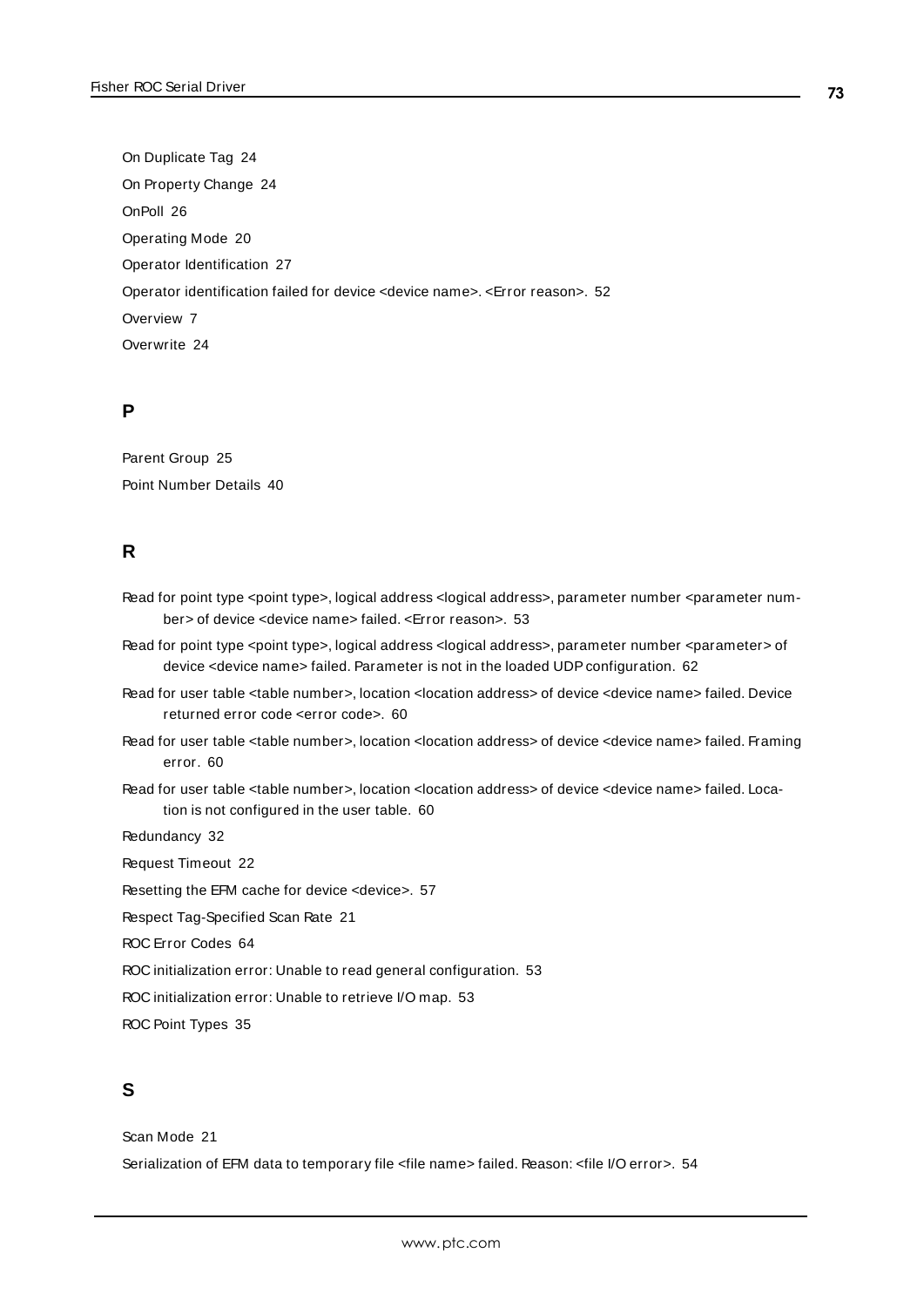Simulated [20](#page-19-1) Statistics Items [41](#page-40-0)

# **T**

Tag Generation [23](#page-22-0) Tag Import Settings [26](#page-25-1) The rollback value has been adjusted to match the archive size because it exceeded the size of the archive | Adjusted Rollback = <size>, Archive = <name>. [54](#page-53-1) The username or password supplied was not accepted. Error  $= 6.54$  $= 6.54$ The username or password supplied was not accepted. Error  $= 63.55$  $= 63.55$ Time Sync Threshold [26](#page-25-2) Time Synchronization [25](#page-24-1) Time synchronization with device <device name> failed. <Error reason>. [55](#page-54-1) Time Zone [25](#page-24-2) Timeouts to Demote [23](#page-22-1) TLP Data Type Conversion Process and Examples [34](#page-33-0)

### **U**

Unable to generate a tag database for device <device>. Reason: <Error reason>. [46](#page-45-0)

- Unable to generate a tag database for device <device>. Reason: Auto tag generation failed. Device is not responding. [47](#page-46-0)
- Unable to generate a tag database for device <device>. Reason: Error while reading from import file. [47](#page-46-1)

Unable to generate a tag database for device <device>. Reason: Error while reading from ROC system file. [47](#page-46-2)

Unable to generate a tag database for device <device>. Reason: Failed to open record set. [48](#page-47-0)

Unable to generate a tag database for device <device>. Reason: Import file <file name> not found. [48](#page-47-1)

Unable to generate a tag database for device <device>. Reason: Input file is corrupt. [48](#page-47-2)

Unable to generate a tag database for device <device>. Reason: Input file not found. [49](#page-48-0)

Unable to generate a tag database for device <device>. Reason: Low memory resources. [49](#page-48-1)

- Unable to generate a tag database for device <device>. Reason: ROC system file <file name> not found. [49](#page-48-2)
- Unable to generate a tag database for device <device>. Reason: System DB file <file name> not found. [49](#page-48-3)
- Unable to load user-defined point configuration for point type <point type>, logical address <logical address>, parameter number <parameter> of device <device name>. The number of parameters for this point is 0. [62](#page-61-1)
- Unable to parse the user-defined point configuration information for point type <point type> on device <device name>. [62](#page-61-2)